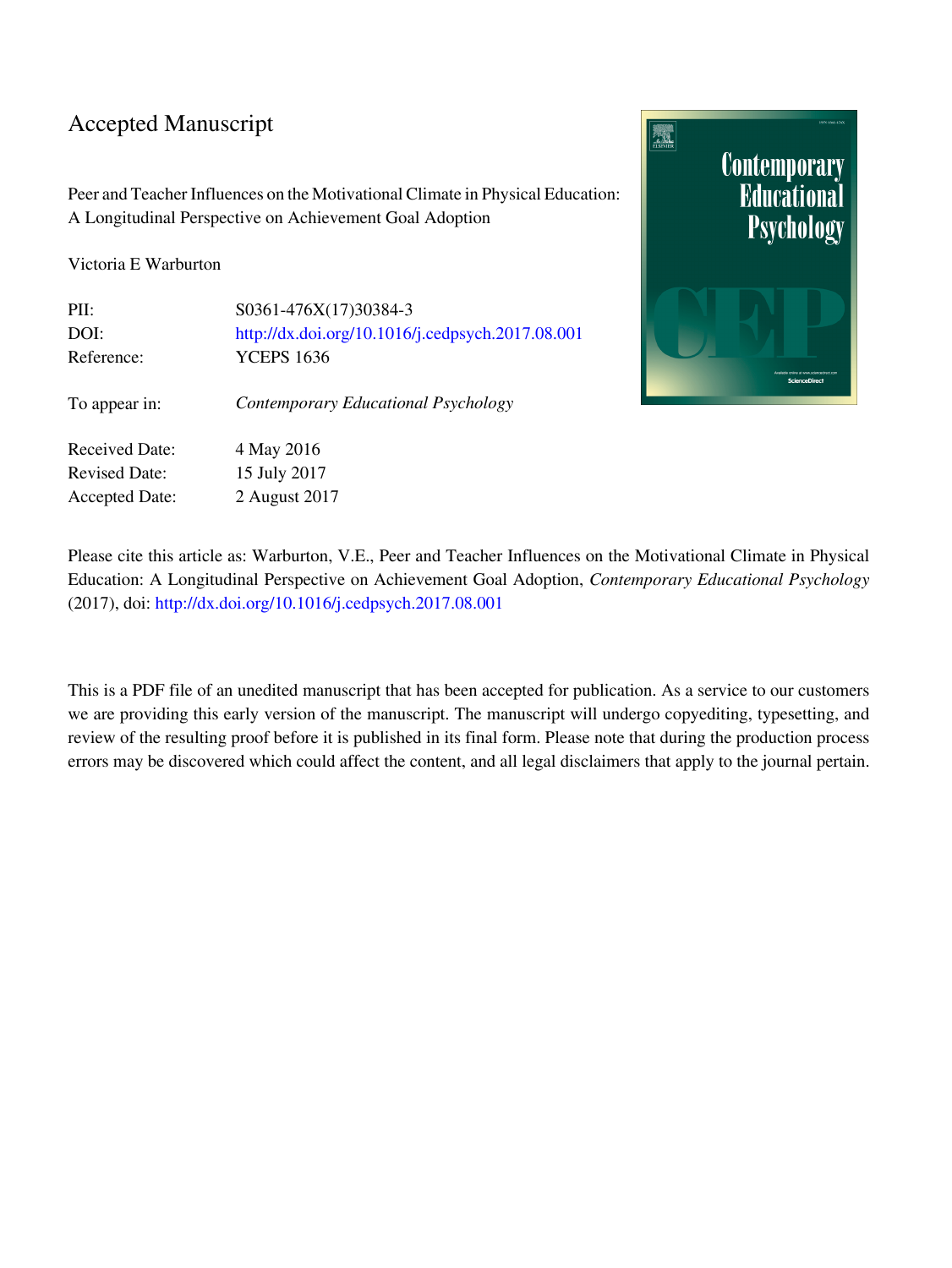Peer and Teacher Influences on the Motivational Climate in Physical Education:

A Longitudinal Perspective on Achievement Goal Adoption

Victoria E Warburton<sup>1</sup>

W

Date Submitted:  $22<sup>nd</sup>$  April 2016

Revision Submitted: 22nd December 2016

Revision 2 Submitted:  $15^{th}$  July 2017

COM

<sup>1</sup> Lecturer in Psychology of Physical Education and Sport, School of Education and Lifelong Learning, University of East Anglia, UK.

#### **Corresponding Author**

Victoria Warburton, School of Education and Lifelong Learning, University of East Anglia Norwich, Norfolk, NR4 7TJ, UK. Tel: +44 (0) 1603 592636 Email: [V.Warburton@uea.ac.uk](mailto:V.Warburton@uea.ac.uk)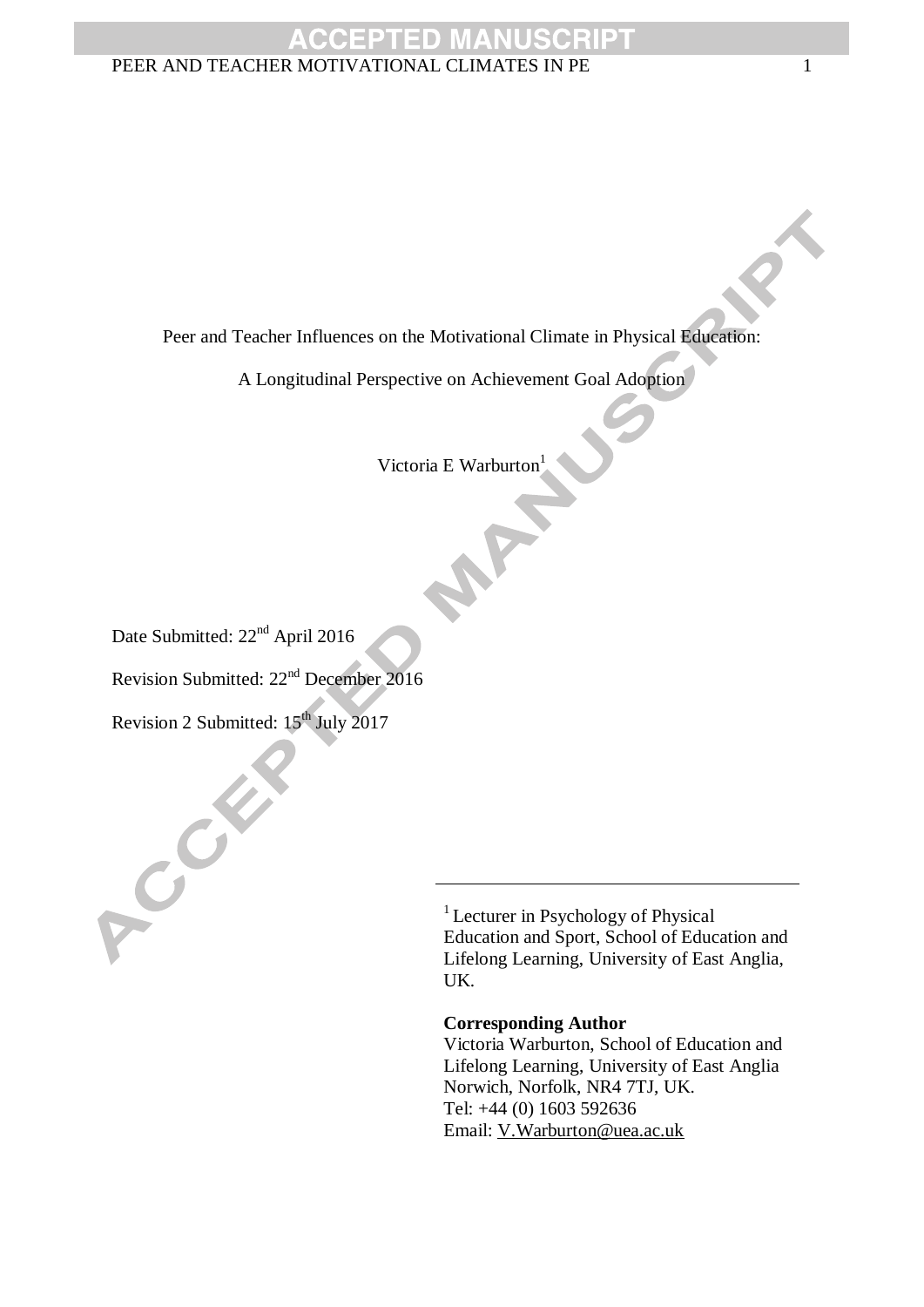Peer and Teacher Influences on the Motivational Climate in Physical Education:<br>A Longitudinal Perspective on Achievement Goal Adoption<br>White

A Longitudinal Perspective on Achievement Goal Adoption

Date submitted:  $22<sup>nd</sup>$  April 2016

Revision 1 submitted: 22nd December 2016

Revision 2 submitted:  $15^{th}$  July 2017

CORE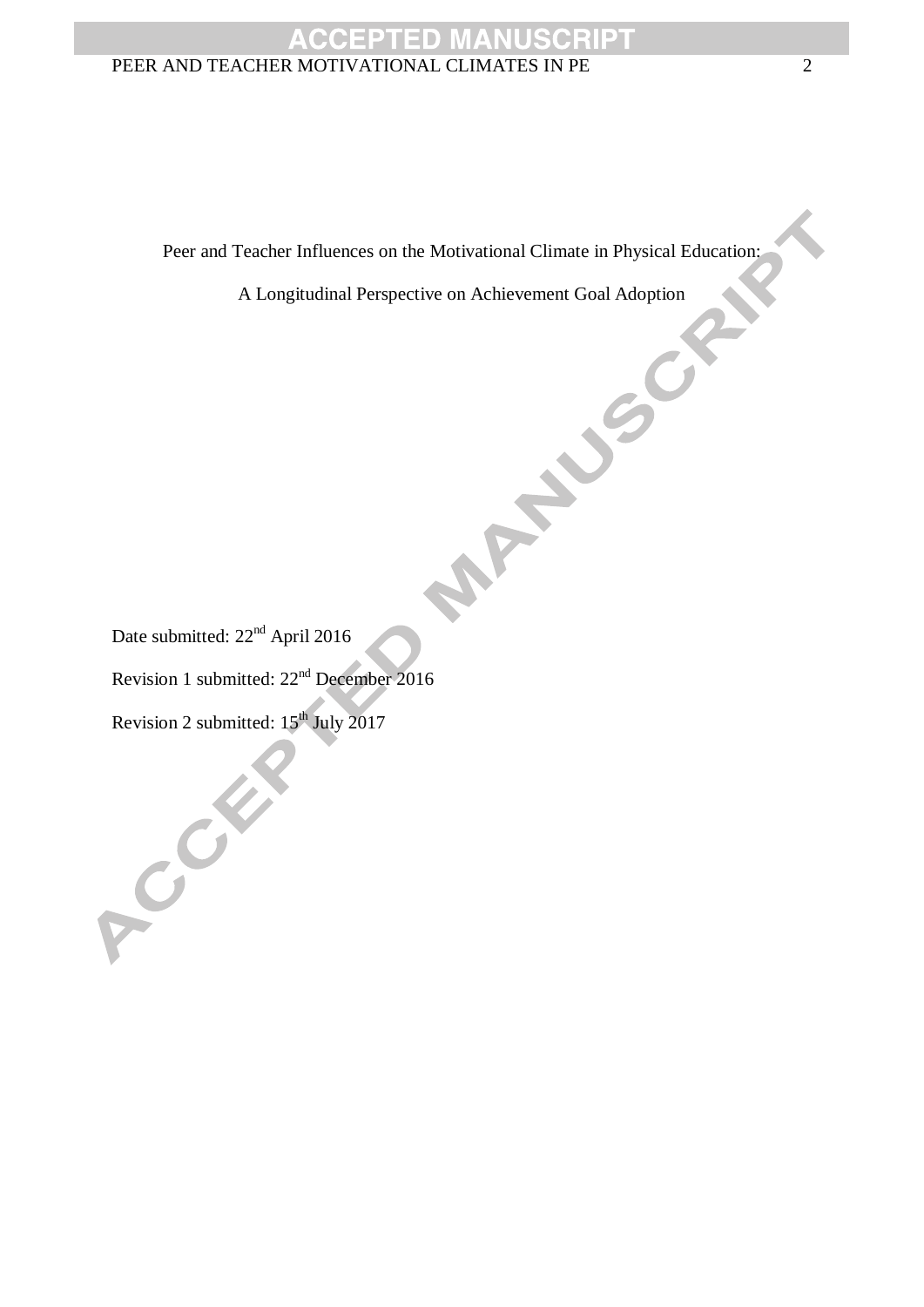#### **Abstract**

This study examined the temporal patterns and concurrent effects of teachers and peers on the motivational climate to student's achievement goal adoption in the physical education (PE) classroom. On three occasions, over the course of one school year, 655 students in Years 7, 8, and 9 of a secondary school completed measures of approach-avoidance goal adoption, perceptions of the teacher-created motivational climate and perceptions of the peer-created motivational climate in PE. Measures were taken towards the end of each school term. Perceptions of a teacher mastery climate were found to decrease over the course of the school year, while perceptions of a peer performance climate increased. Multilevel analyses considered the intraindividual, interindividual and interclass levels and revealed that perceptions of both the teacher and peer climate influenced student achievement goal adoption over the course of the school year. The findings indicate that future research would benefit from incorporating peer as well as teacher influences on the motivational climate in order to understand the dynamics of student motivation in the PE classroom.

*Keywords:* motivational climate, peers, teachers, achievement goal theory, physical education

 $\boldsymbol{c}^{\boldsymbol{c}}$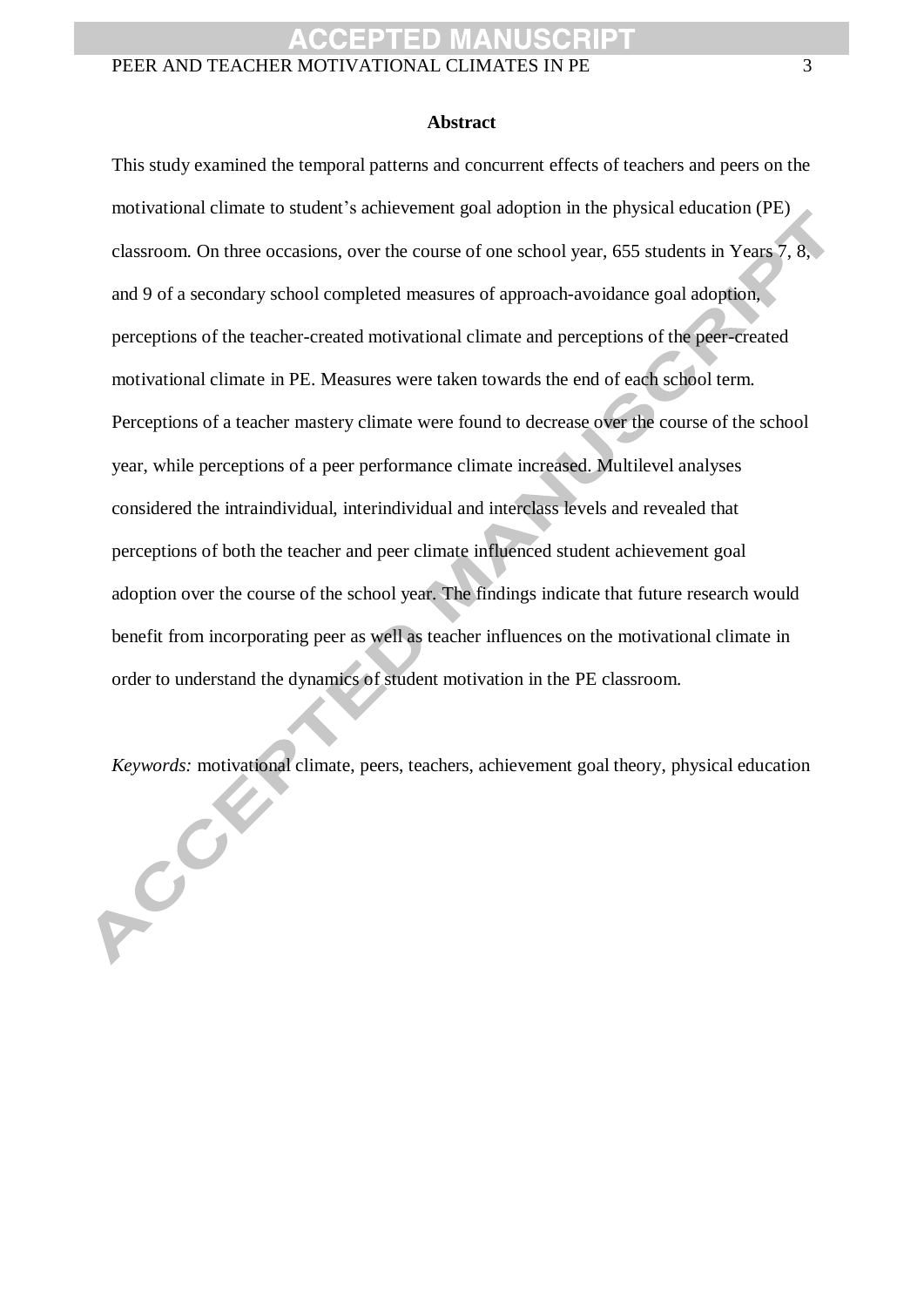Peer and Teacher Influences on the Motivational Climate in Physical Education:

A Longitudinal Perspective on Achievement Goal Adoption

#### **1. Introduction**

Creating learning environments that optimise student motivation and maximise learning and achievement is of great importance to physical educators as the benefits reach far beyond the physical education (PE) classroom. Considerable empirical support shows that positive experiences of school PE influence young people's attitudes, motivation, intentions and participation in physical activity outside of school (e.g., Barkoukis, Hagger, Lambropoulos, & Torbatzoudis, 2010; Cox, Smith, & Williams, 2008; Hagger, Chatzisarantis, Biddle & Culverhouse, 2003; Standage, Gillison, Ntoumanis, & Treasure, 2012), while fit and active children consistently outperform less active and unfit children academically (Centers for Disease Control and Prevention, 2010; National Association for Sport and Physical Education, 2016). In light of this, the continued global concern over young people's health (World Health Organisation, 2016), and that PE is the one physical context that can access all young people, understanding the influences on the optimal PE environment has never been more important.

Over the last 30 years, one of the most popular motivational perspectives that has examined the effect of the learning environment, or 'motivational climate', on students' motivation, learning and achievement is the Achievement Goal Approach (Ames, 1984; Dweck, 1986, 1990; Elliot, 1997, 1999; Nicholls, 1984, 1989). According to this approach, students' are motivated by the pursuit of feeling competent, and the salient cues and structure of the environment (motivational climate) can influence whether a student is striving to develop their competence, demonstrate their competence, or avoid incompetence (Dweck, 1986; Elliot, 1999, 2005; Nicholls, 1989). A recent systematic review on the motivational climate in sport and physical activity contexts, including PE, identified that the majority of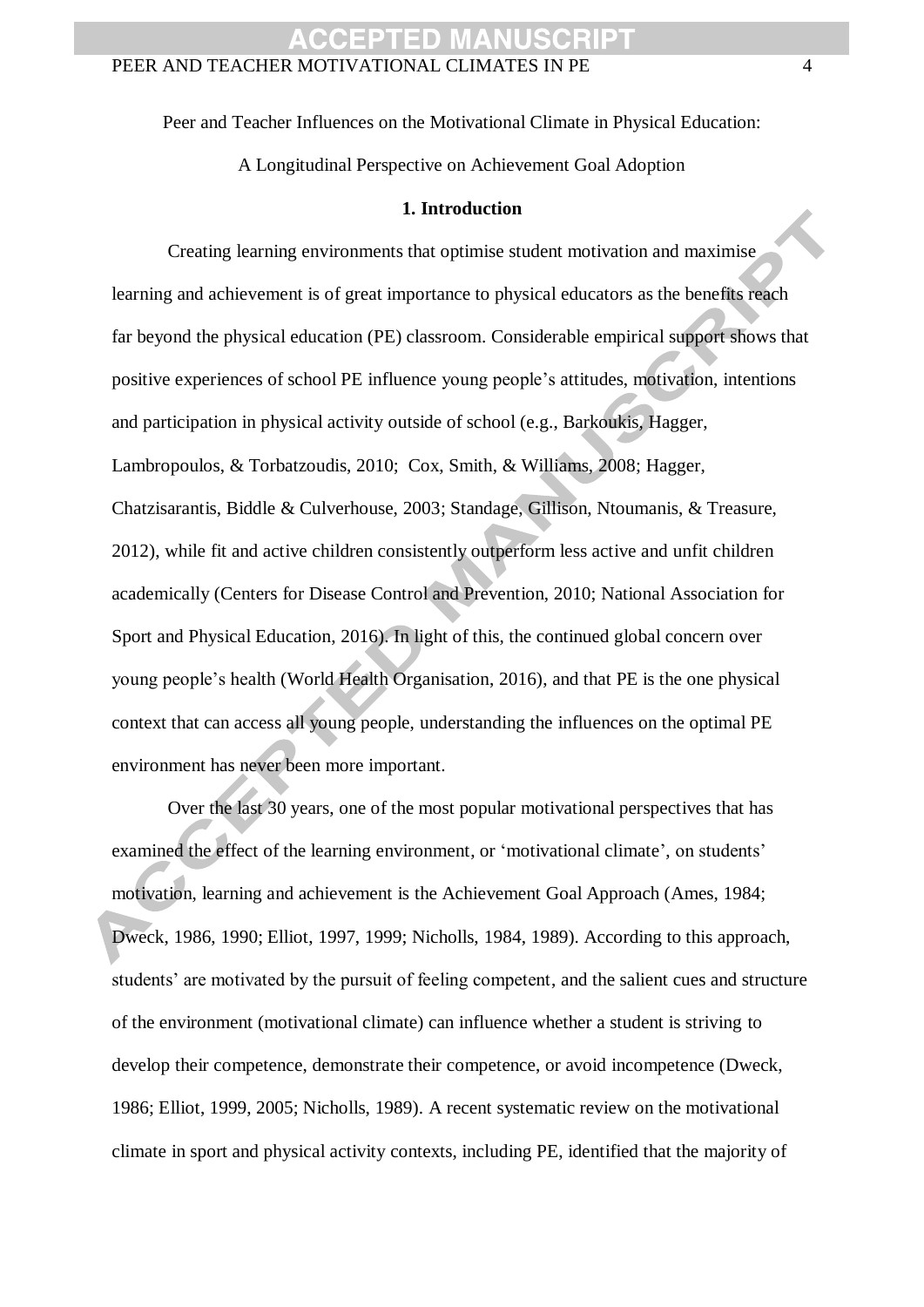research using this approach has focused on the coach or teacher as the main socializing agent (Harwood, Keegan, Smith & Raine, 2015). However, these settings involve considerable interaction between peers, with young people working together to learn, develop and practice skills, and play sports, particularly in PE classes. The current study sought to explore the influence of peers and teachers on the motivational climate of PE lessons and the quality of students' motivation.

#### **1.1 The Classroom Environment and Student Motivation**

The physical education classroom shares many similarities with the classrooms of other subject areas whereby teaching activities make students' competence and incompetence is salient. Students may be required to answer questions in front of their classmates, give presentations on a topic area, or contribute to class and small group discussions. These activities are also present in a PE classroom with the addition of students being able to observe each other performing skills and giving demonstrations, and participating in competitive situations. This public nature of competence means that the striving for competence or striving to avoid incompetence is therefore prominent in all classroom settings. The cognitive or physical competence of students is unambiguous, on public display, and is easily and regularly evaluated by the self and others against a standard of excellence.

Accordingly, in line with the Achievement Goal Approach, students can adopt one of four achievement goals (Elliot & McGregor, 2001): Mastery-approach (MAp) goals which reflect a striving for personal improvement and mastery of tasks, for example trying to improve one's serve in badminton; Performance-approach (PAp) goals which reflect a striving for doing better than others, for example trying to score more goals than others in your class; Mastery-avoidance (MAv) goals which reflect a striving for avoiding selfreferential or task-referential incompetence, for example trying to avoid completing a dribbling task in football worse than you did last time; and performance-avoidance (PAv)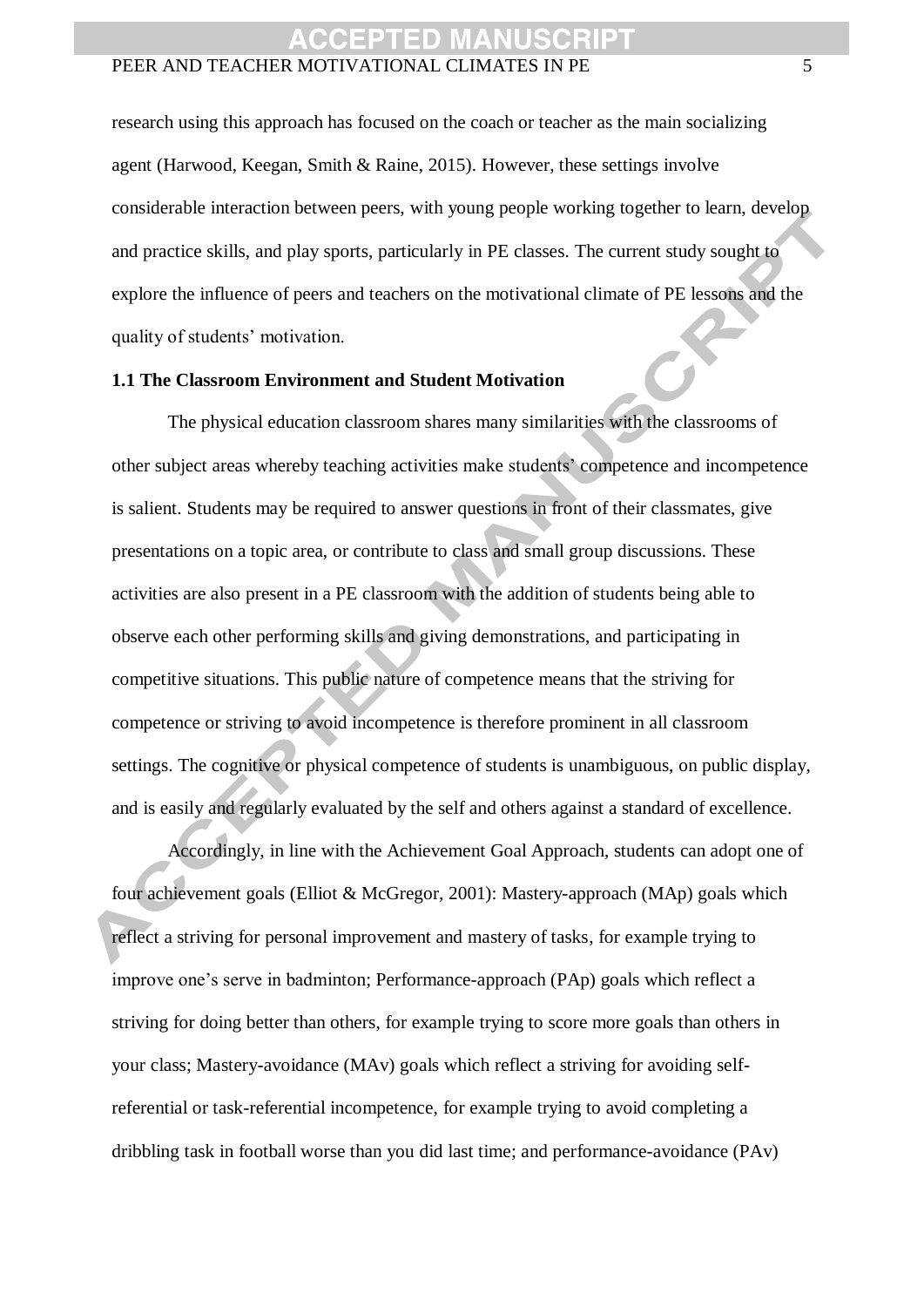goals which reflect a striving to avoid being worse than others, for example trying to avoid finishing last in an athletics race. Across both the educational and sport literatures the beneficial effects of adopting a MAp goal as opposed to the other types of goals on young people's cognitions, affect and behaviour is well documented (Grant & Dweck, 2003; Hulleman, Schrager, Bodmann & Harckiewicz, 2010; Papaioannou, Zourbanos, Krommidas, & Ampatzoglou, 2012).

The motivational climate of the lesson is one factor that has a significant influence on students' personal goal adoption. If the salient cues and structure of the environment emphasizes competition and being better than others, then a performance climate is apparent, whereas emphasising task mastery, effort, and self-improvement leads to a mastery climate. During adolescence, peers play an increasingly important role in young people's lives. They can provide information about what is valued and important in relation to particular tasks and activities and can therefore affect the criteria an individual uses to define and judge their own competence and success, i.e., their achievement goal (Pintrich, Conley & Kempler, 2003). Consequently, given the interactions between peers during lessons, peers have a key role in shaping the social context or motivational climate of a lesson by providing cues and messages about what is valued in terms of competence and success.

#### **1.2 Peer Influences on Motivation in the Classroom**

Peers are important social agents in classroom settings, having an influence on student's learning, motivation, school adjustment, and achievement (Altermatt & Pomerantz, 2003; Kindermann, 2007; Wentzel, Baker & Russell, 2009). Research has identified that interactions between peers allows them to establish their own culture, as well as providing emotional support, help in solving problems, personal validity, companionship and entertainment, and helping identity development (Wentzel, 1999, 2005). Additionally, high perceptions of feelings of support, encouragement and care, as well as positive peer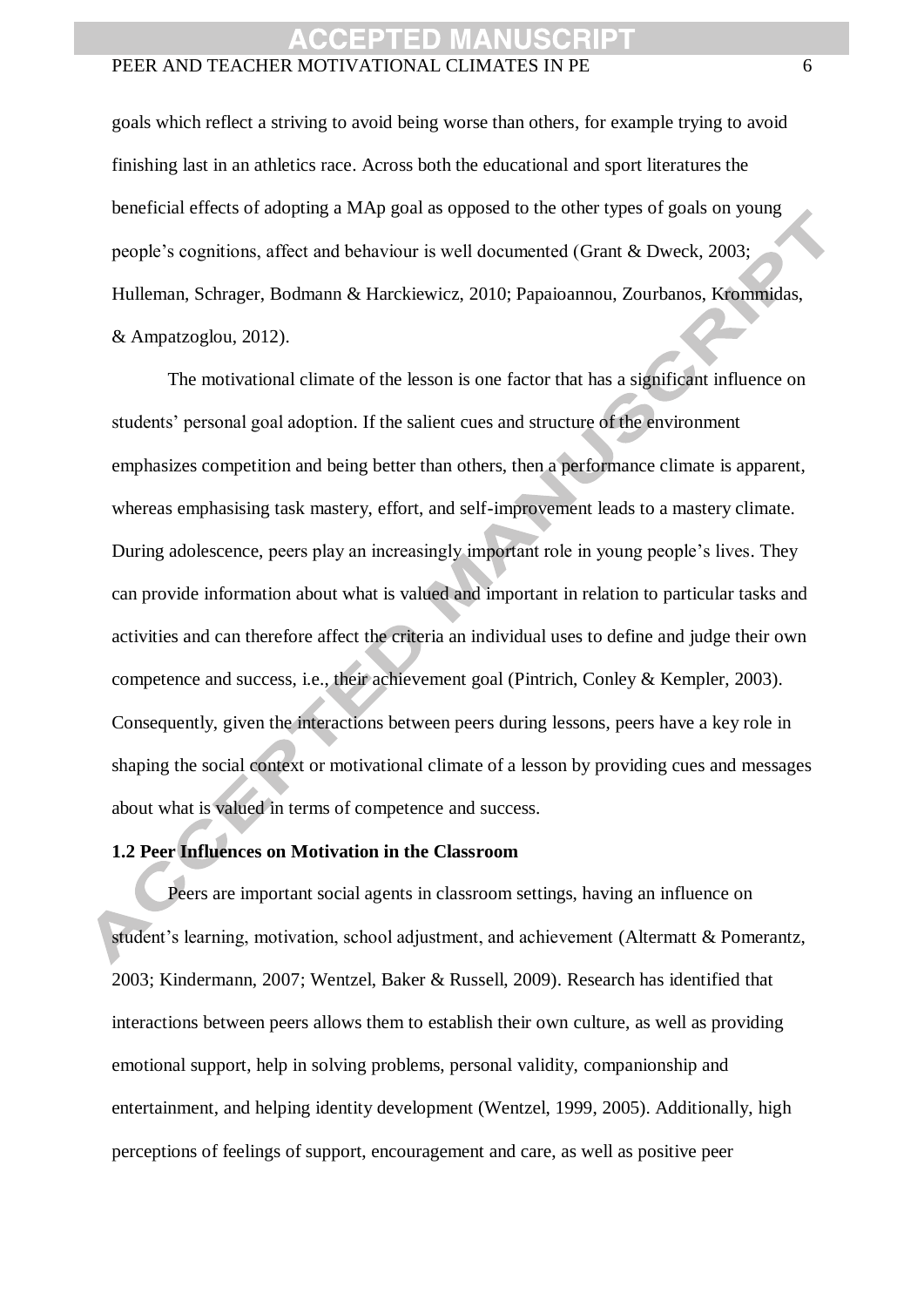relationships, strong peer networks, positive peer role models and interactions, and low levels of peer pressure have been found to have positive effects on a range of achievement-related behaviours (Patrick, Ryan & Kaplan, 2007; Patrick, Kaplan & Ryan, 2011; Ryan & Patrick, 2001; Wentzel, 2005).

Longitudinal evidence also supports the importance of peers in influencing young people's motivational outcomes (e.g., Makara & Madjar, 2015; Ryan & Shim, 2012; Shin & Ryan, 2014). The dynamics of friendship selection and influence over a school year effected students' achievement goal adoption, with similarities between students in terms of their academic goals being associated with students identifying each other as friends within their classrooms (Shin & Ryan, 2014). Moreover, teacher classroom goal structures and perceptions of the peer climate (i.e., the extent to which young people perceived themselves to have positive peer interactions and support) have both been found to have positive effects on students' social goal adoption (Makara & Madjar, 2015). Although, the effects were stronger for teacher classroom goal structures than for perceptions of the peer climate. Since peers are also an important source of competence information for young people in achievement settings (Altermatt & Pomerantz, 2003; Horn, 2004), it is important to examine the motivational climate from the perspective of the influence of peers on the environmental cues they provide about competence and success and its effect on student motivation in the classroom.

#### **1.3 Motivational Climate Research in Physical Education**

Research on the motivational climate in PE and Sport has been buoyant for several decades with a number of reviews attempting to synthesise the literature (see Braithwaite, Spray & Warburton, 2011; Harwood et al., 2015; Harwood, Spray & Keegan, 2008; Ntoumanis & Biddle, 1999). Collectively, these have revealed consistent evidence for the association of a mastery climate with adaptive motivational outcomes and a performance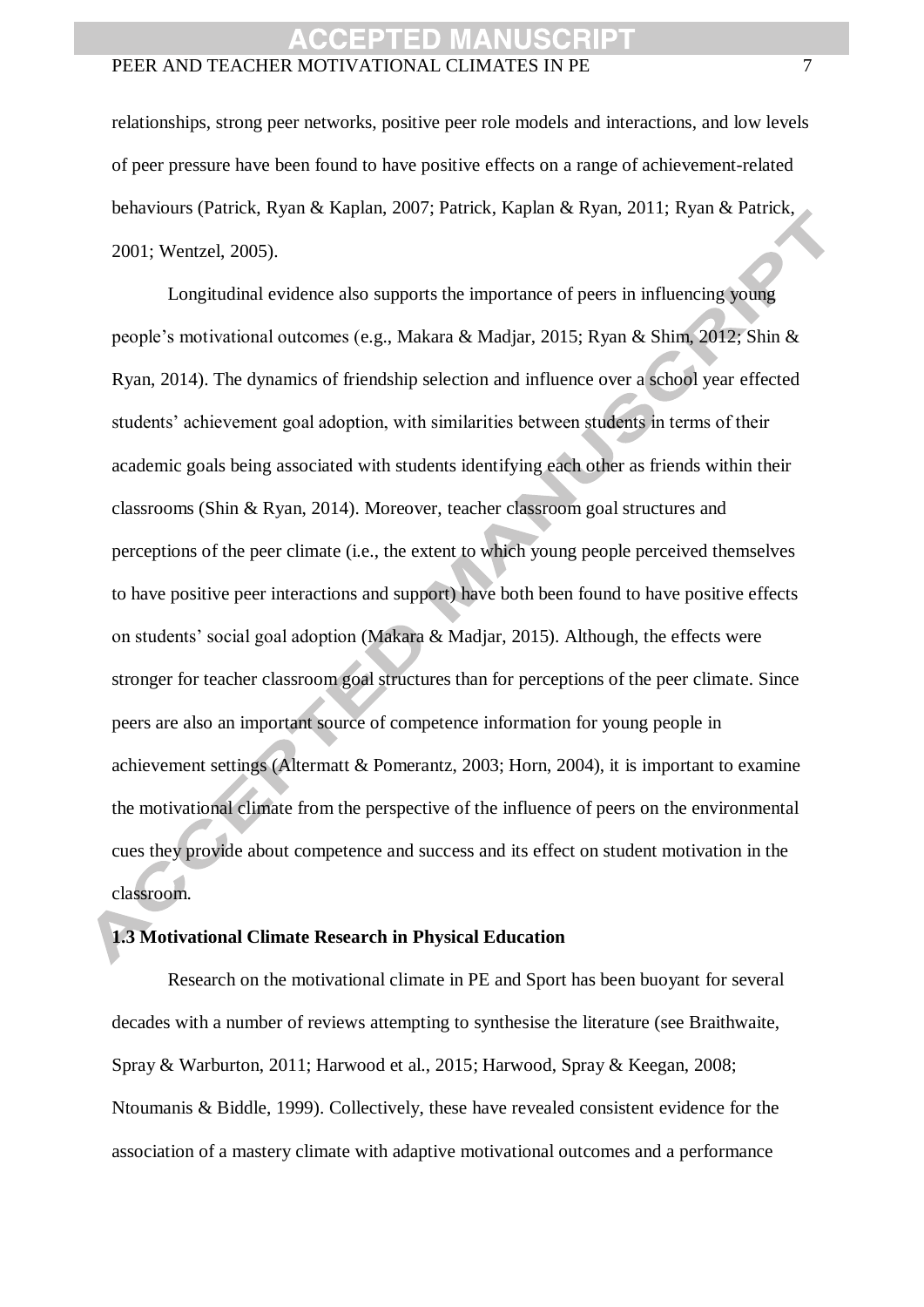climate with maladaptive motivational outcomes across a range of physical settings. The most recent review by Harwood and colleagues (2015) identified 104 studies in total, of which 34 examined the motivational climate in the PE context, with all but one of these focusing on the teacher as the main social agent. Moreover, only eight of the 104 studies explored approach-avoidance achievement goals in relation to the motivational climate, but of these studies five were in the PE context. Across the eight studies that included approachavoidance goals, Harwood and colleagues (2015) concluded that for perceptions of a mastery climate there was a moderate positive association with MAp goals and a small positive correlation with both MAv and PAp goals. Perceptions of a performance climate had a moderate positive association with both PAp and PAv goals and a small positive association with MAv goals.

Across the five studies in PE all focused solely on the teacher in relation to the climate and effects on students' approach-avoidance goal adoption (Cury, Da Fonseca, Rufo & Sarrazin, 2002; Gao, Lochbaum & Padlog, 2011; Halvari, Skejesol, & Bagoien, 2011; Ommundsen, 2006; Wang, Lim, Aplin, Chia, McNeill, et al., 2008). There was consistent support for the association of perceptions of a mastery climate with MAp goal adoption and a performance climate with PAp and PAv goal adoption. However, while Cury and colleagues found a negative association between perceptions of a performance climate and the adoption of MAp goals, Ommundsen found a positive relationship. He also found a positive relationship between perceptions of a mastery climate and PAp goals.

In a prospective study over one school year, Halvari and colleagues (2011) found support for changes in perceptions of the motivational climate being associated with changes in goal adoption, which in turn influenced students' outcomes. This is particularly important given the links between motivation in PE and students' wider health and educational outcomes documented earlier. Specifically, changes in perceptions of the mastery climate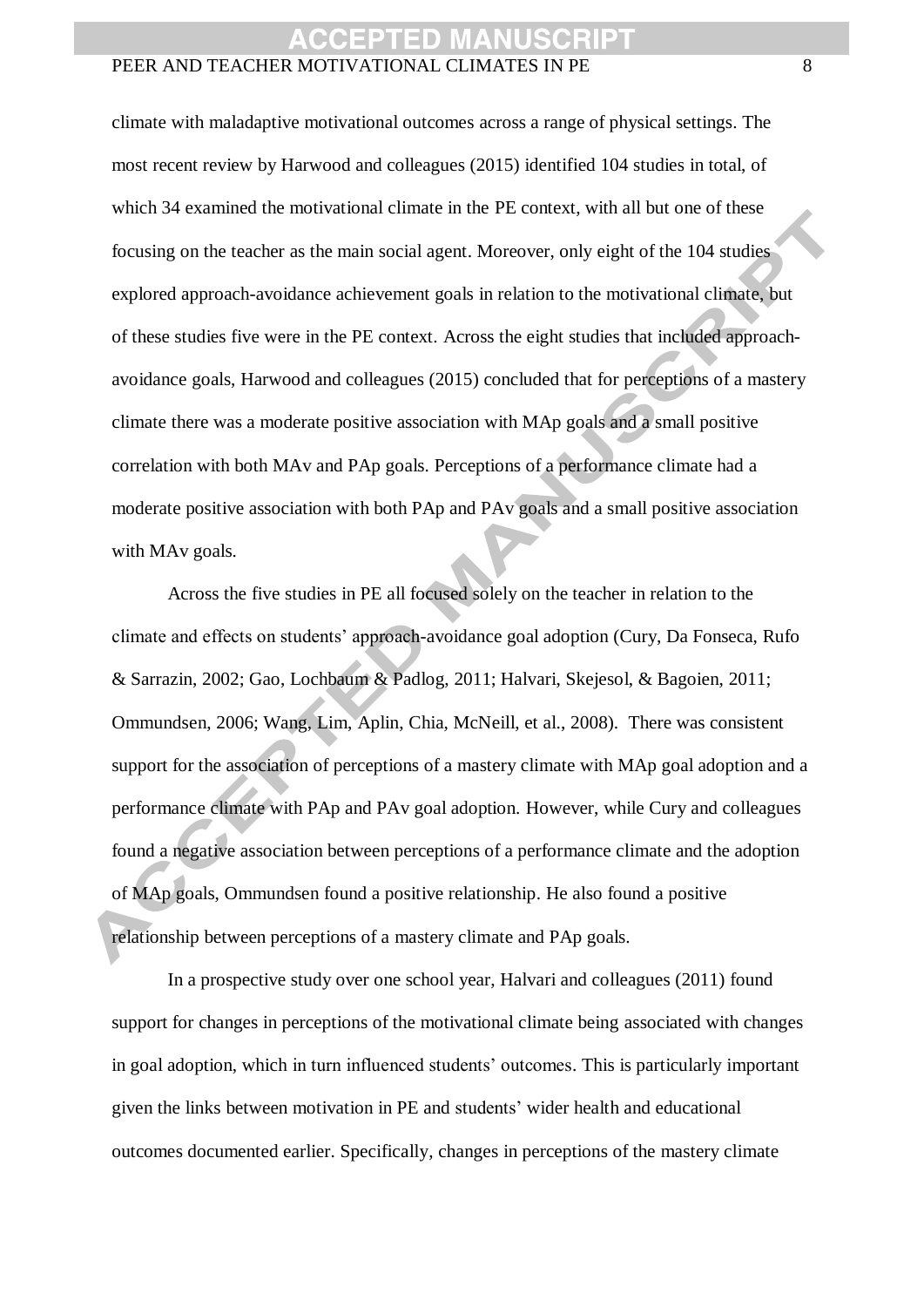positively predicted changes in mastery goals, which in turn positively predicted intrinsic motivation towards PE, positive attitude towards daily physical activity, and exertion in PE class one year later. Interestingly, specific elements of the performance climate (i.e., normative praise and negative emotional tune), positively predicted changes in PAp and PAv goals respectively. These goals then had differential effects on outcomes with changes in PAp goals positively predicting intrinsic motivation towards PE, positive attitude towards daily physical activity, and exertion in PE class one year later, while changes in PAv goals negatively predicted intrinsic motivation towards PE one year later. Despite these encouraging findings, the overall evidence for the influence of the motivational climate on the quality of students' approach-avoidance motivation in PE is limited to the effects of the teacher and is somewhat inconsistent.

#### **1.4 Peer Influences on the Motivational Climate in Physical Education and Sport**

Research has shown that students with strong relationships with both teachers and peers have the most positive physical education experiences (Cox & Ulrich-French, 2011), and that the quality of students' motivation is associated with perceptions of the motivational climate created by a range of significant others (Carr & Weigand, 2001; Escarti, Roberts, Cervello & Guzman, 1999). When the emphasis of parents, teachers, peers, or sporting heroes led to perceptions of a mastery climate students in PE reported being more likely to adopt mastery goals. Whereas parental, peer, teacher, or sporting hero emphasis that led to perceptions of a performance climate were associated with the adoption of performance goals. However, despite this evidence only five of the studies in the systematic review of Harwood and colleagues (2015) included social agents other than adults or considered concurrent influences of a range of social agents.

Research on the peer-created motivational climate in the sport literature has largely emanated from the work of Vazou and colleagues (Ntoumanis & Vazou, 2005; Vazou,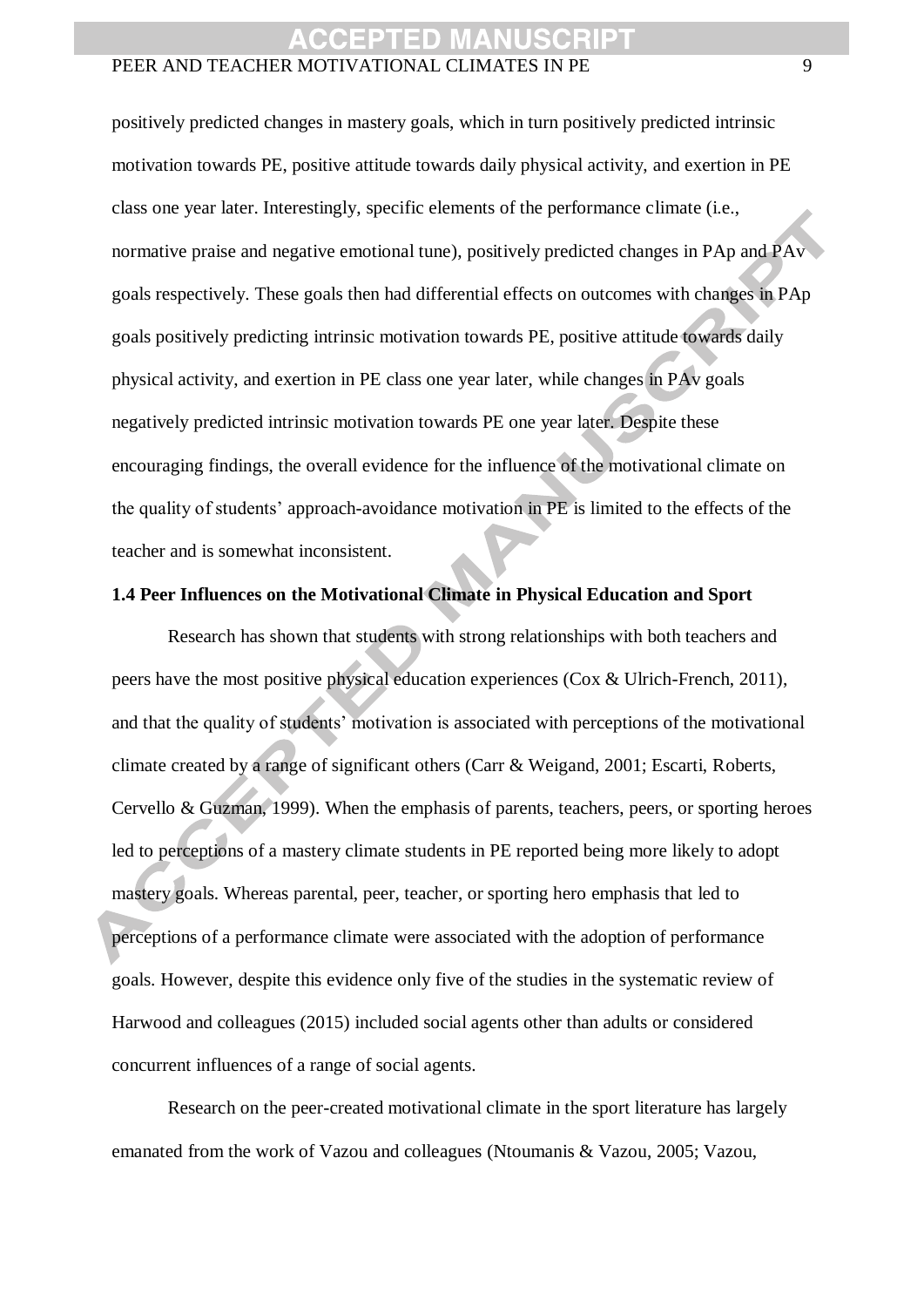Ntoumanis & Duda, 2005, 2006). Two dimensions of a peer climate in youth sport, drawing on both achievement goal theory (Ames, 1992, Nicholls, 1989) and self-determination theory (Deci & Ryan, 2000), were identified (Ntoumanis & Vazou, 2005). Task-involving climates emphasise autonomy, cooperative group learning, and personal improvement and effort. In this type of climate peers offer help and encouragement to improve, value and accept one another, and encourage and emphasize effortful involvement and persistence. Whereas egoinvolving climates emphasise the demonstration of normative ability and competition among teammates. In this climate peers engage in negative behaviour such as criticising others and being unsupportive, focus on within-team competition, and value high ability (Ntoumanis & Vazou, 2005).

Across several studies, task-involving perceptions of the peer climate have been associated with higher levels of physical self-worth, enjoyment, a task orientation, psychological need satisfaction, and lower levels of an ego orientation and athlete burnout. On the other hand, ego-involving perceptions of the peer climate have been associated with higher levels of an ego orientation and athlete burnout and lower levels of relatedness need satisfaction (Jõesaar, Hein & Hagger, 2011, 2012; Smith, Gustafsson & Hassmén, 2010; Vazou, 2010; Vazou et al., 2006). In addition to this, the importance of examining the concurrent effects of social agents was shown by the relative influence of coach and peer climates on athlete outcomes differing (Vazou et al., 2006).

Longitudinal evidence also supports the importance of peers in youth sport settings, as perceptions of task-involving peer and coach climates were associated with more adaptive outcomes than perceptions of ego-involving peer and coach climates over the course of a year (Ntoumanis, Taylor & Thøgersen-Ntoumani, 2012). Moreover, the negative effects of a peer ego-involving climate on athletes' outcomes was stronger than for the coach ego-involving climate. Since motivational climate is a variable that exists at multiple levels of influence,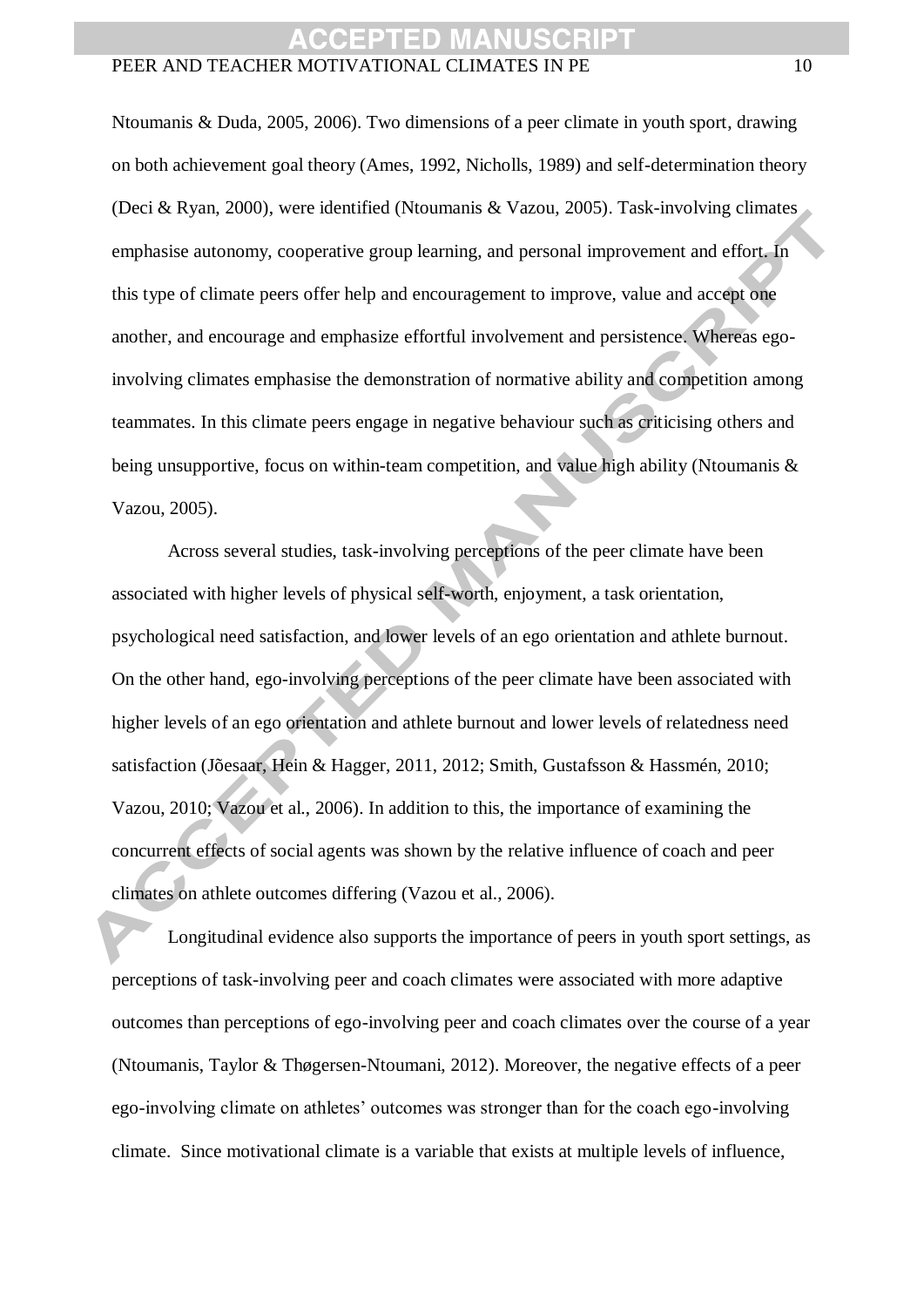differences in athlete outcomes were sometimes more influenced by changes in an individual's perception (intraindividual), or by differences between individuals in their perceptions (interindividual), or by differences between teams' perceptions (interteam) of the climate, depending on the outcome studied. Examining both social agents concurrently and at different levels of influence revealed a more nuanced understanding of the effects of the motivational climate in sports settings.

In PE, research on the peer-created climate has been limited with one study incorporating perceptions of the peer climate in relation to students' physical self-concept and physical activity over the transition to secondary school. However, no significant associations were found, possibly because this transition occurs just before adolescence and the point at which peers become increasingly salient (Taylor, Spray & Pearson, 2014). In light of the importance of PE to students' wider health and educational outcomes, the well-established beneficial effects of mastery motivational climates, and the encouraging findings between peer climate and athlete outcomes in youth sport, exploring the effect of peers on the motivational climate of PE lessons is essential. A more comprehensive understanding of the factors that influence optimal learning environments in PE will help schools create environments that foster adaptive motivational processes in young people. These environments will influence outcomes that sustain and promote participation in physical activity within and beyond the school curriculum.

#### **1.4 The Present Study**

The present study sought to examine the influence of teacher and peer motivational climates on student's achievement goal adoption over the course of a school year in PE. Two main research questions formed the basis of the study. 1) What are the temporal patterns of teacher and peer motivational climates in PE over the course of a school year? 2) How do perceptions of the teacher and peer motivational climates effect students achievement goal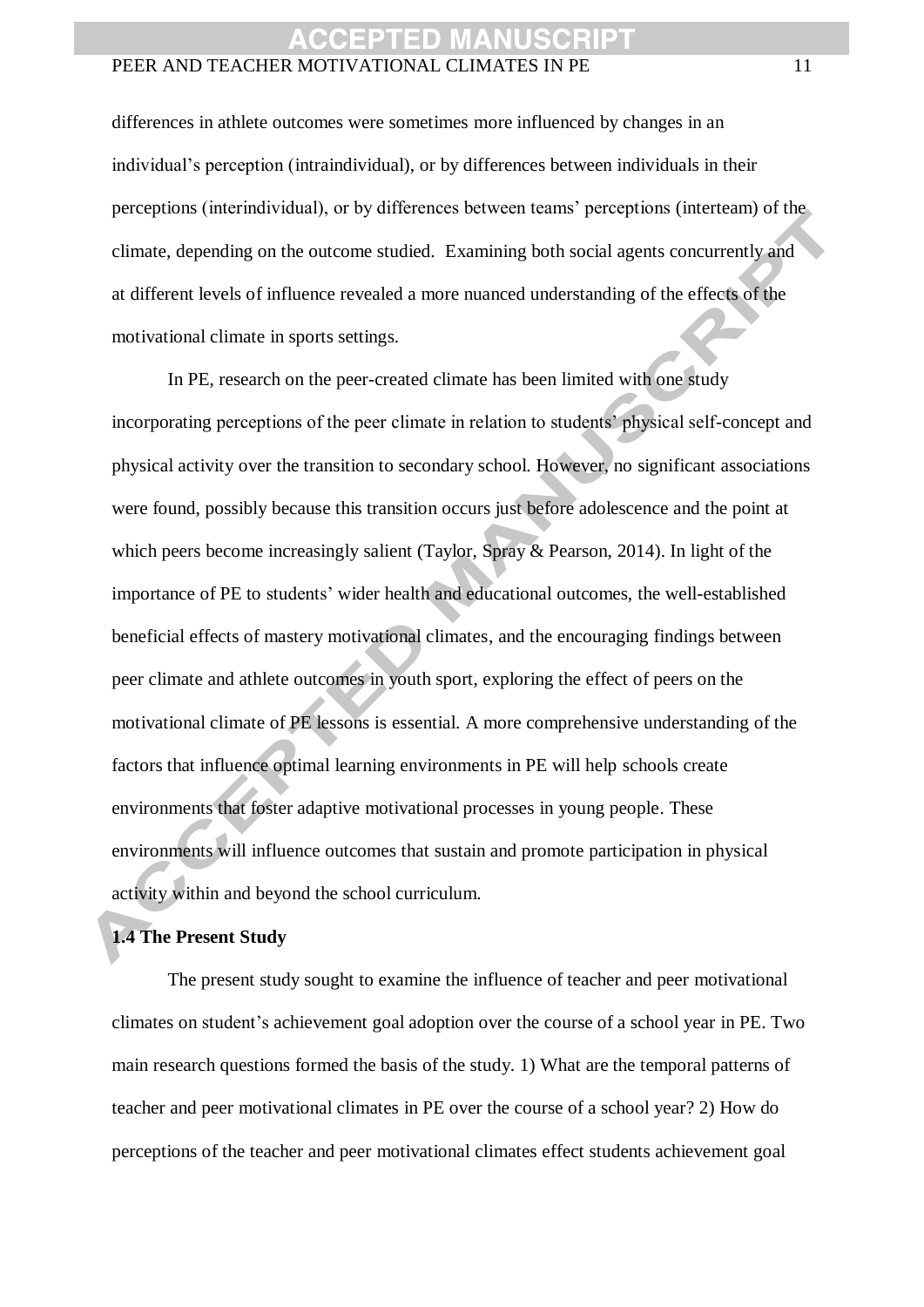adoption at the intraindividual level, interindividual level and the interclass level over the course of a school year? For the second question, the following areas are of interest, a) do the relationships between climate and goals at the start of the year persist or change over the course of a school year? b) Are perceptions of the teacher motivational climate a stronger predictor of students' achievement goal adoption than perceptions of the peer motivational climate or vice versa? c) At which level are perceptions of the teacher and peer motivational climate most influential? Is it students' personal perceptions of the PE motivational climate (intraindividual)? Or perceiving the PE motivational climate created by your teacher or peers to be more mastery or performance focused than others in your class (interindividual), or perceiving the motivational climate created by your teacher or peers to be more mastery or performance focused than students in other classes perceived the climate created by their teacher or peers to be (interclass)? Finally, the study will explore whether the relationships at each level of analysis between perceptions of the teacher and peer PE motivational climates vary over the course of a school year.

The following hypotheses were based on previous research in PE and theoretical propositions of the links between climate perceptions and achievement goals. At the intraindividual level, it was hypothesised that changes in students' perceptions of teacher and peer mastery motivational climates would be associated with the adoption of MAp and MAv goals. Whereas changes in students' perceptions of teacher and peer performance motivational climates would be associated with the adoption of PAp and PAv goals.

At the interindividual level, it was hypothesised that students who reported higher average perceptions than other students in their class of the teacher and peer mastery climates would be more likely to adopt MAp and MAv goals. Whereas students who reported higher average perceptions than other students in their class of teacher and peer performance climates would be more likely to adopt PAp and PAv goals.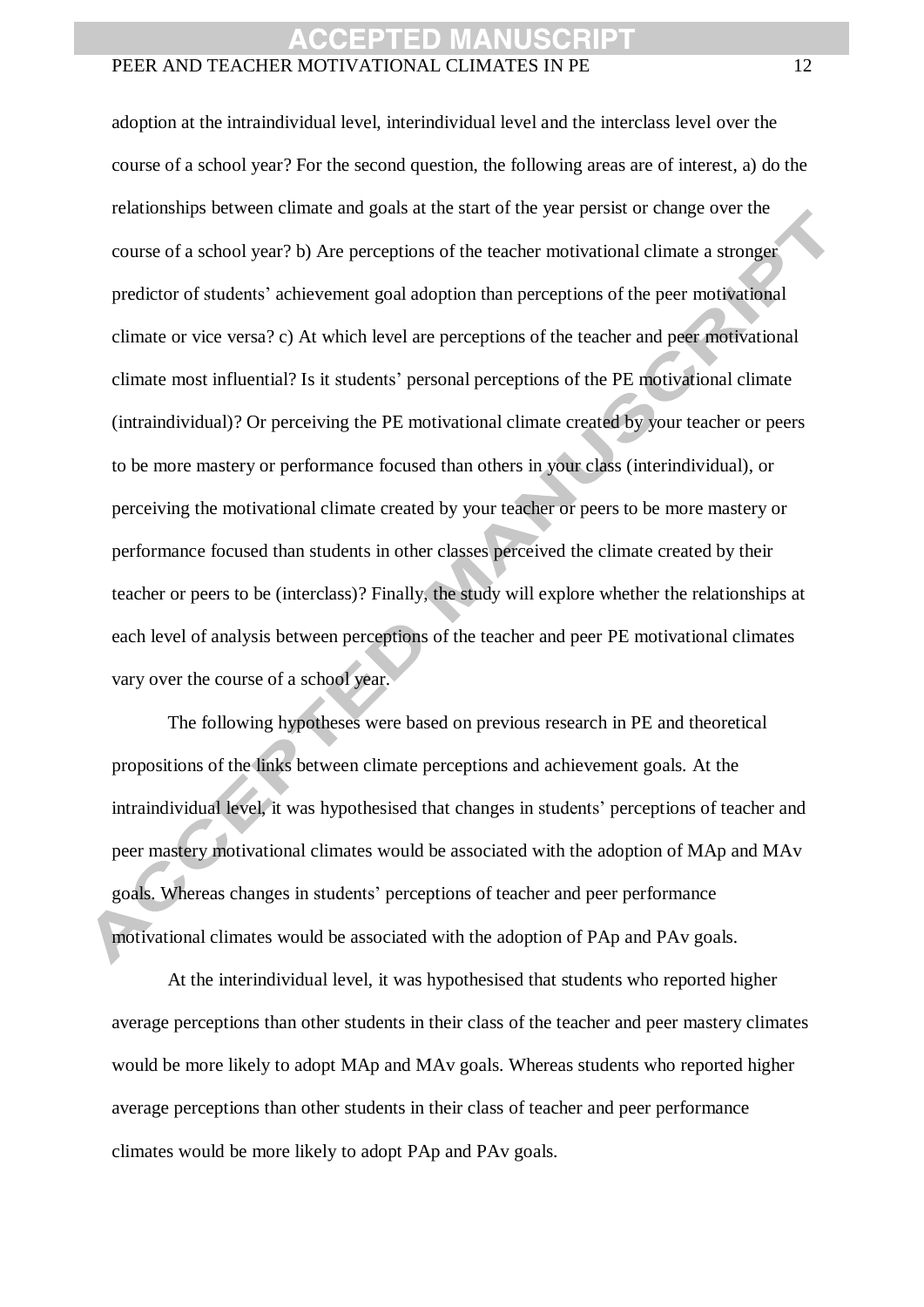At the interclass level, it was hypothesised that students in classes with higher average perceptions of the teacher and peer mastery climates would be more likely to adopt MAp and MAv goals. Students in classes with higher average perceptions of teacher and peer performance climates would be more likely to adopt PAp and PAv goals. In line with the findings of Ntoumanis and colleagues (2015), these relationships were not expected to vary over time at any level. Given that Harwood and colleagues (2015) concluded that across the sport literature there was a small positive correlation between perceptions of a mastery climate and PAp goals and between perceptions of a performance climate and MAv goals, it was anticipated that these findings could emerge at all levels of analysis. Due to the limited research comparing teacher and peer influences on PE motivational climates there was no specification of whether teacher or peers would be most influential on students personal goal striving.

#### **2. Method**

#### **2.1 Participants and Procedures**

Male  $(n=359)$  and female  $(n=296)$  participants from physical education classes in Years 7, 8 and 9 at a state comprehensive high school in East England, United Kingdom participated in the research. Participants were aged between 11 and 14.58 years ( $M = 12.74$ ,  $SD = 0.91$  years) at the start of the research. The majority of participants were White British (95.4%) with a small proportion of other ethnic groups being represented (Black/Black British 0.3%; Mixed Parentage 2.3%; Asian/Asian British 1.1%; Other 0.9%) Students were taught in single sex PE ability streamed classes based on teacher assessment at the start of the school year (N = 35) for the activities with a permanent teacher (Male = 5; Female = 5) who taught the students a variety of activities, e.g., games activities, dance, gymnastics, athletics, rounders, cricket, tennis, from the PE curriculum for the whole school year. It was important for the research that the students and teachers remained with each other for the duration of the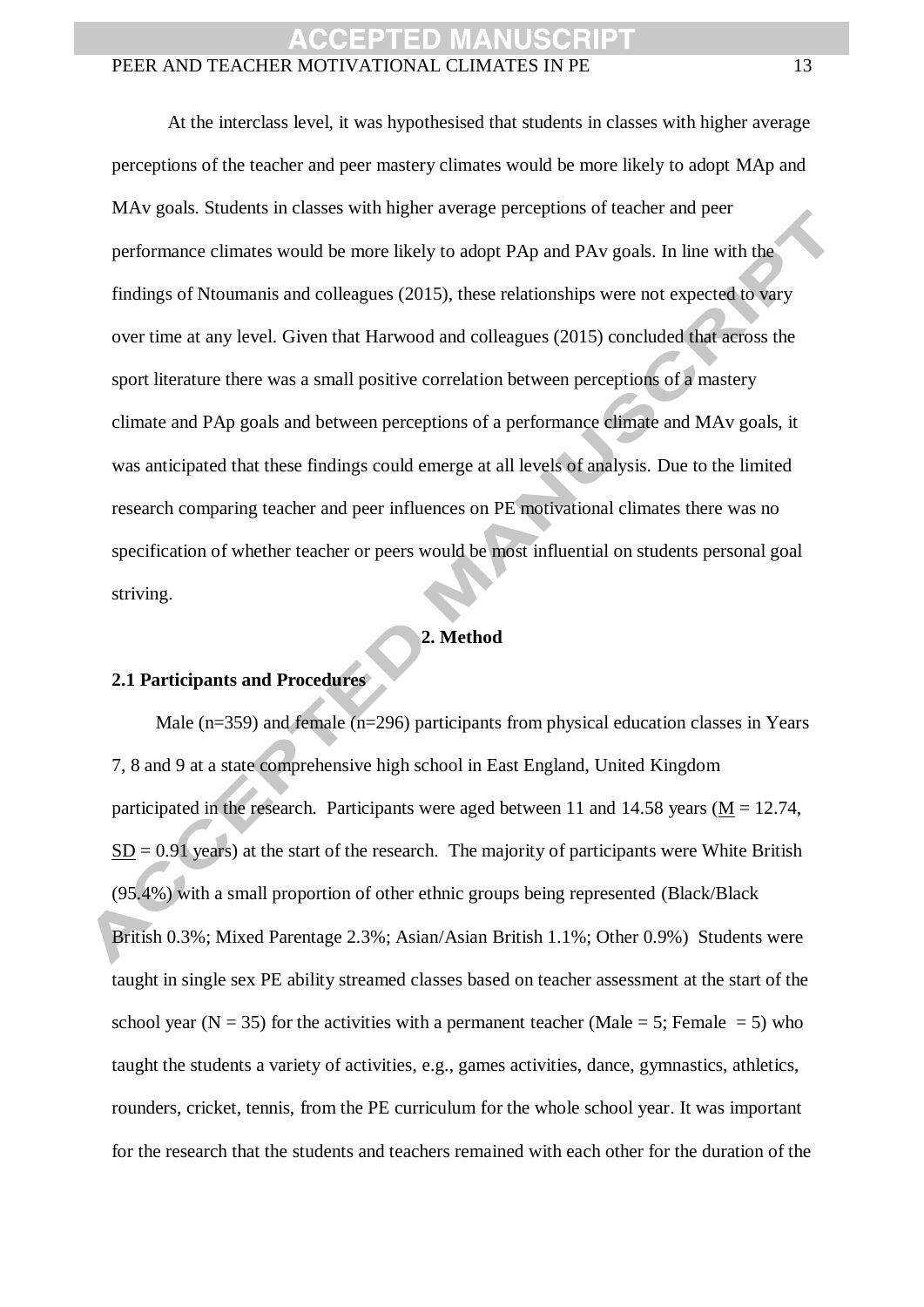school year. Students were taught two lessons per week by their teacher. Data was collected on three occasions throughout the school year, towards the end of the Autumn, Spring and Summer terms. These timings were chosen so that the climate of the class could be established prior to the data collection in each term. Of the 655 students from wave 1, 429 students completed questionnaires at all waves of measurement, 536 students completed questionnaires at waves 1 and 2 only, and 490 students completed questionnaires at waves 1 and 3 only.

Procedures followed the ethical guidelines of the British Psychological Society and were approved by the ethical advisory committee at the authors' institution. Consent was sought from the head teacher for the school to participate in the research project. Following which parental consent was sought by asking parents if they wished to exclude their child from the study (less than 1% of parents chose this option). In addition, at each wave of measurement all participants were asked to provide their informed assent for participation following a written and verbal explanation of the study. A trained research assistant administered the questionnaires prior to a normal curriculum PE lesson. Participants were given an explanation of how to complete each section of the questionnaire and were provided with the opportunity to ask questions. All participants were assured that the information collected would be anonymous, remain confidential and that they could withdraw at any time. The questionnaire took approximately 15-20 minutes to complete. The research assistant answered participant questions on specific items and supported those with lower reading ability. These procedures were repeated at each measurement occasion.

#### **2.2 Measures**

2.2.1 Demographic Information. Participants provided data relating to their PE class, gender, PE teacher, ethnicity and date-of-birth on each measurement occasion. This information allowed the data from participants to be matched on subsequent measurement occasions.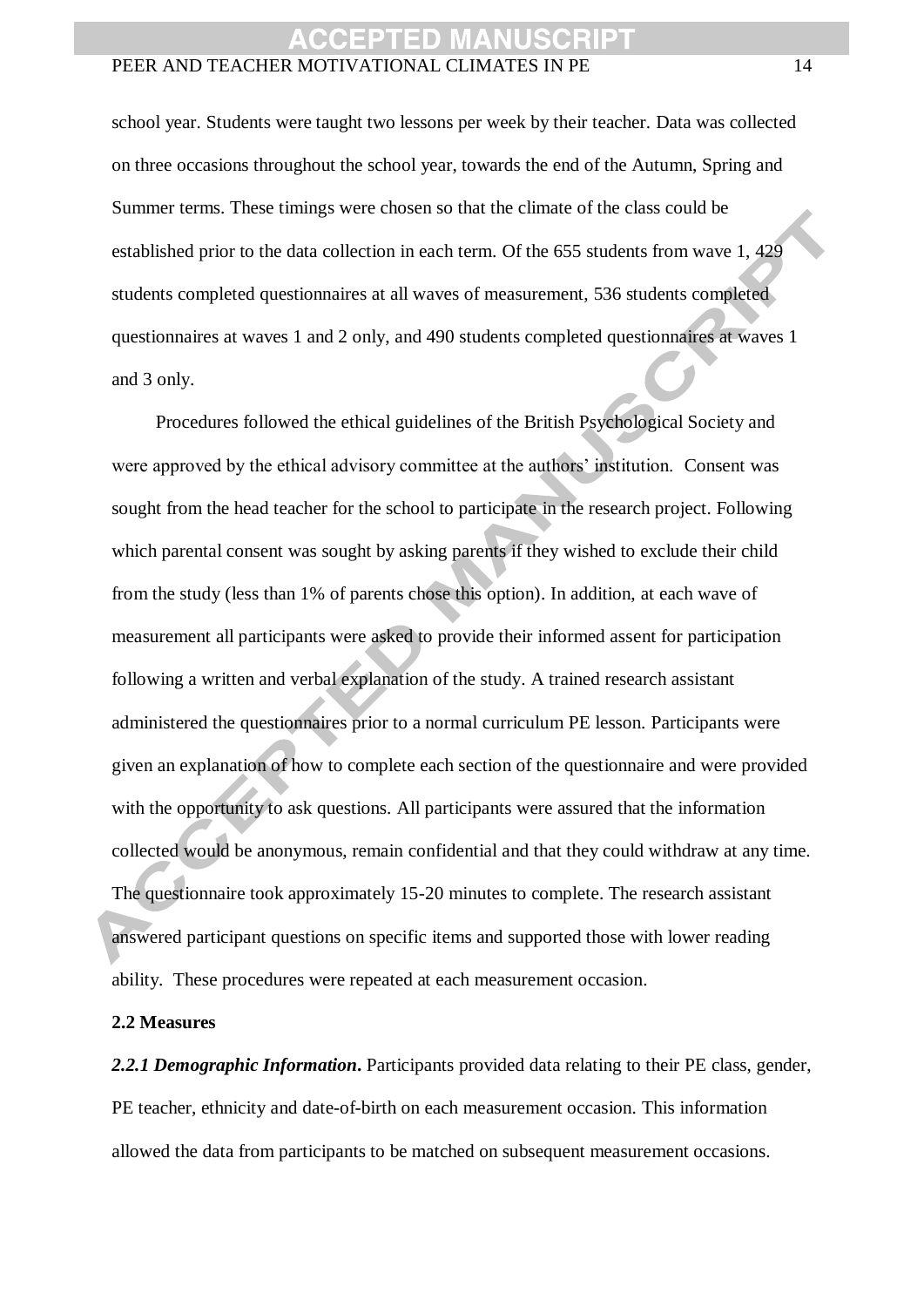*2.2.2 Perceptions of the Teacher Motivational Climate*. Students' perceptions of the

motivational climate created by the teacher in their PE class was assessed using twelve items from the Learning and Performance Orientations in Physical Education Classes Questionnaire (LAPOPECQ; Papaioannou, 1994, 1998). Items were answered on a 5-point Likert scale that ranged from *strongly disagree* (1) to *strongly agree* (5). Six items assessed each type of climate and students' responded to the stem '*In this PE class the teacher…*' Example items included 'Is pleased when students learn something new' (mastery climate) and 'focuses on those students who perform to a high level in the class' (performance climate).

*2.2.3 Perceptions of the Peer Motivational Climate*. Students' perceptions of the motivational climate created by their peers in their PE class were assessed using twenty items adapted from the Peer Motivational Climate in Youth Sport Questionnaire (PeerMCYSQ; Ntoumanis, & Vazou, 2005). The items were arranged into five subscales which reflected different aspects of the peer motivational climate, improvement (four items), relatedness support (three items), effort (five items), intra-class competition/ability (five items) and intraclass conflict (three items). All items were answered on a 7-point Likert scale that ranged from *strongly disagree* (1) to *strongly agree* (7) and students responded to the stem '*In this PE class, most students…'* Example items included 'offer to help their classmates develop new skills' (improvement), 'make their classmates feel valued' (relatedness support), 'encourage their classmates to try their hardest' (effort), 'try to do better than their classmates' (intra-class competition/ability) and 'criticise their classmates when they make mistakes' (intra-class conflict). The PeerMCYSQ posits a hierarchical factor structure with improvement, relatedness support and effort underpinning a higher order taskinvolving/mastery climate and intra-class competition/ability and intra-class conflict underpinning a higher order ego-involving/performance climate. The current study focused on only the two higher order climate perceptions.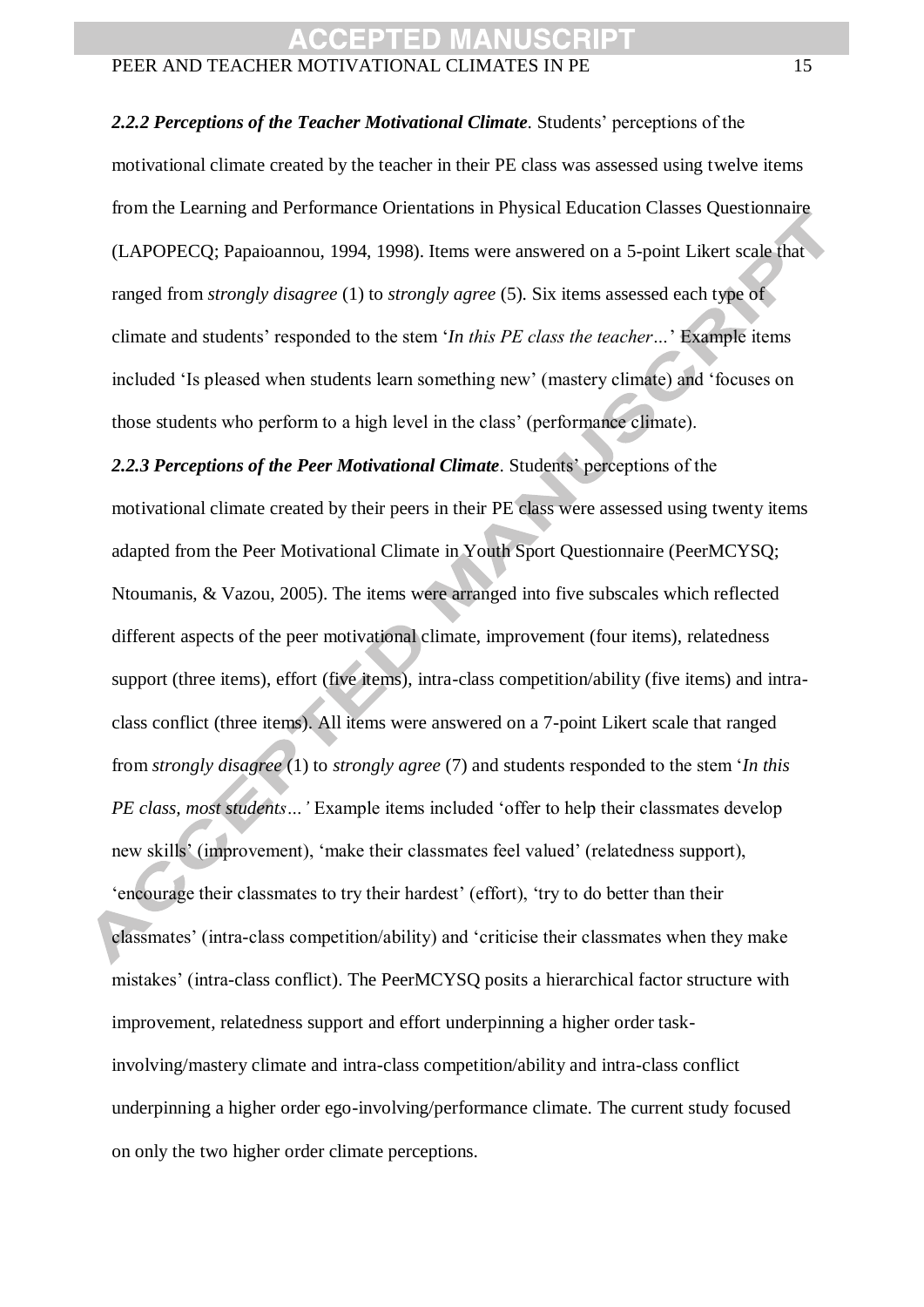In order to adjust the PeerMCYSQ to the physical education context the questionnaire items were adapted by the author and sent to a panel of six sport psychology experts for assessment. These experts examined the focus of the item in relation to the motivational climate, how well the item captured the targeted structure, the clarity of wording, suitability for children aged 11-14 and any suggestions for further improvements. Following this feedback the items were adapted and pilot tested with a sample of 160 students (Male = 78; Female  $= 82$ ) from the same school but who were not to be included in the main study. The pilot study sought the views of the students about any problematic items and allowed for a test of the factorial validity of the scale in the PE context prior to the main study to determine how well the items had adapted to the PE context (Hierarchical structure,  $CFI = .915$ , NNFI = .925, SRMR = .095). The procedures of the pilot study followed those of the main study outlined above.

*2.2.4 Achievement Goals*. Goal adoption was assessed using twelve items adapted from the Achievement Goal Questionnaire-Revised (AGQ-R; Elliot & Murayama, 2008). It was decided to adapt items from this questionnaire rather than using a sport specific measure of achievement goals as the mastery-avoidance items had been reworded to remove the issues with the inclusion of affective components in these items. All items were answered on a 7 point Likert scale that ranged from *strongly disagree* (1) to *strongly agree* (7) and were preceded by the stem '*In this PE class…'* Three items assessed each type of goal. Example items included, 'My aim is to completely master the tasks and skills in this class' (MAp goal), 'My aim is to avoid learning less than I possibly could' (MAv goal), 'My aim is to do well relative to other students' (PAp goal), and 'My aim is to avoid doing worse than other students' (PAv goal).

#### **2.3 Data Analysis**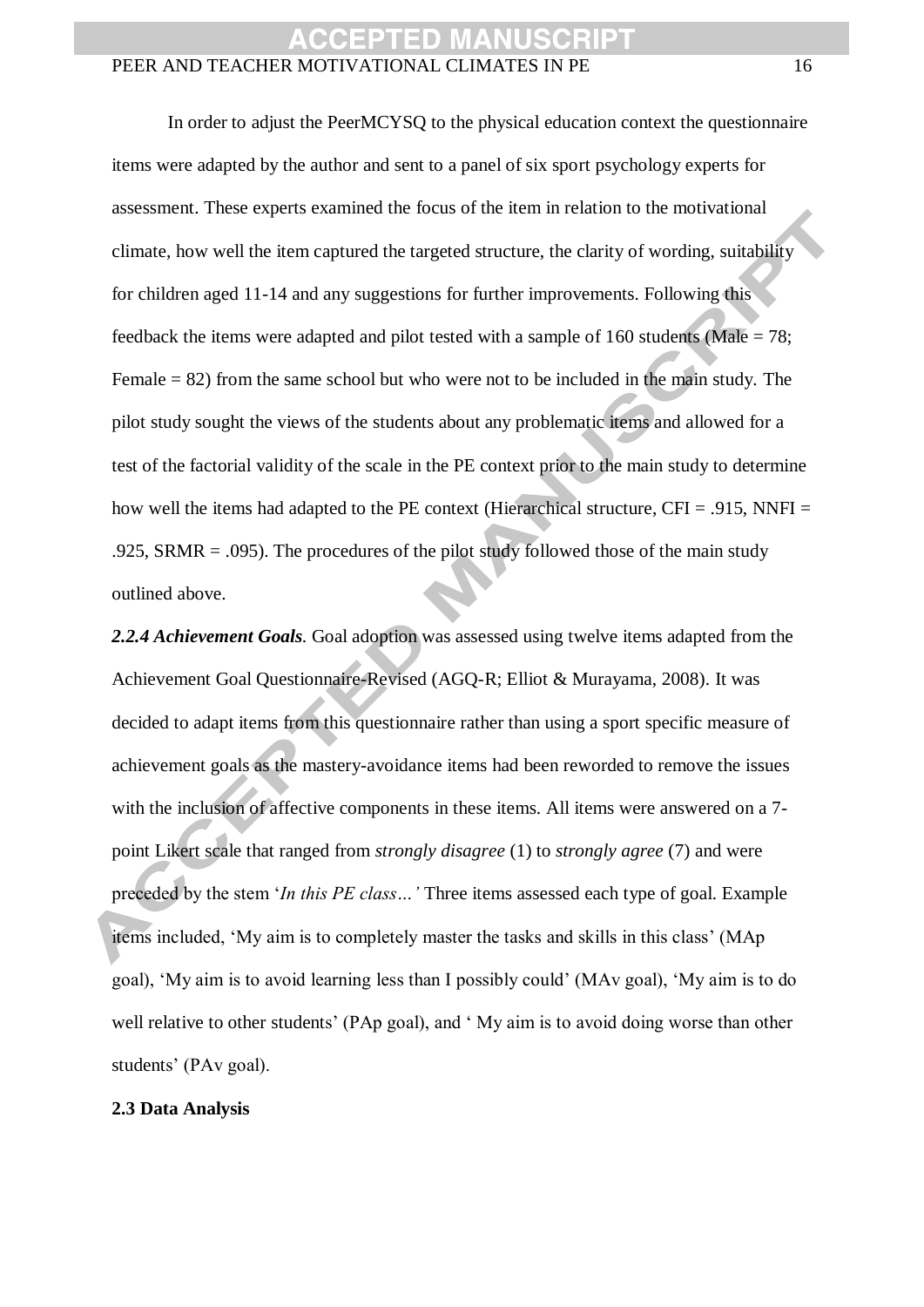*2.3.1 Preliminary Analyses and Descriptives.* Descriptive statistics and internal reliability coefficients were calculated for all study variables across all measurement occasions. The extent and pattern of missing data across the three measurement occasions was assessed. Independent sample t-tests were used to determine whether there were any differences in the initial perceptions of the substantive variables under investigation between those students who completed all three waves of measurement and those who missed any of the other waves of measurement.

The factorial validity of the measures was tested at all measurement occasions using EQS 6.1 software (Bentler & Wu, 2002). A series of nested models testing plausible alternative factor structures was analysed at each time point for the AGQ-R, LAPOPECQ and adapted PeerMCYSQ questionnaires. These analyses assessed whether the a priori factor structure was evident at each time point. For the AGQ-R, these models tested plausible alternatives to the specified 2 x 2 factor structure and were consistent with the models examined in research using other achievement goal measures e.g., the Achievement Goals Questionnaire for Sport (Conroy, Elliot & Hofer, 2003). For the LAPOPECQ, these models tested plausible alternatives to the specified two factor structure. For the adapted PeerMCYSQ these models tested plausible alternatives to the hierarchical factor structure of improvement, relatedness support and effort subscales underpinning a higher order mastery climate and intra-class competition/ability and intra-class conflict subscales underpinning a higher-order performance climate.

The structural stability and invariance over time of the approach-avoidance goals and teacher and peer mastery climates was assessed using a series of nested models with progressively more constrained parameters. The procedure followed previous research (Conroy, Elliot et al., 2003; Conroy, Kaye, & Coatsworth, 2006; Conroy, Metzler, & Hofer, 2003), and examined eight separate models, one for each achievement goal and one for each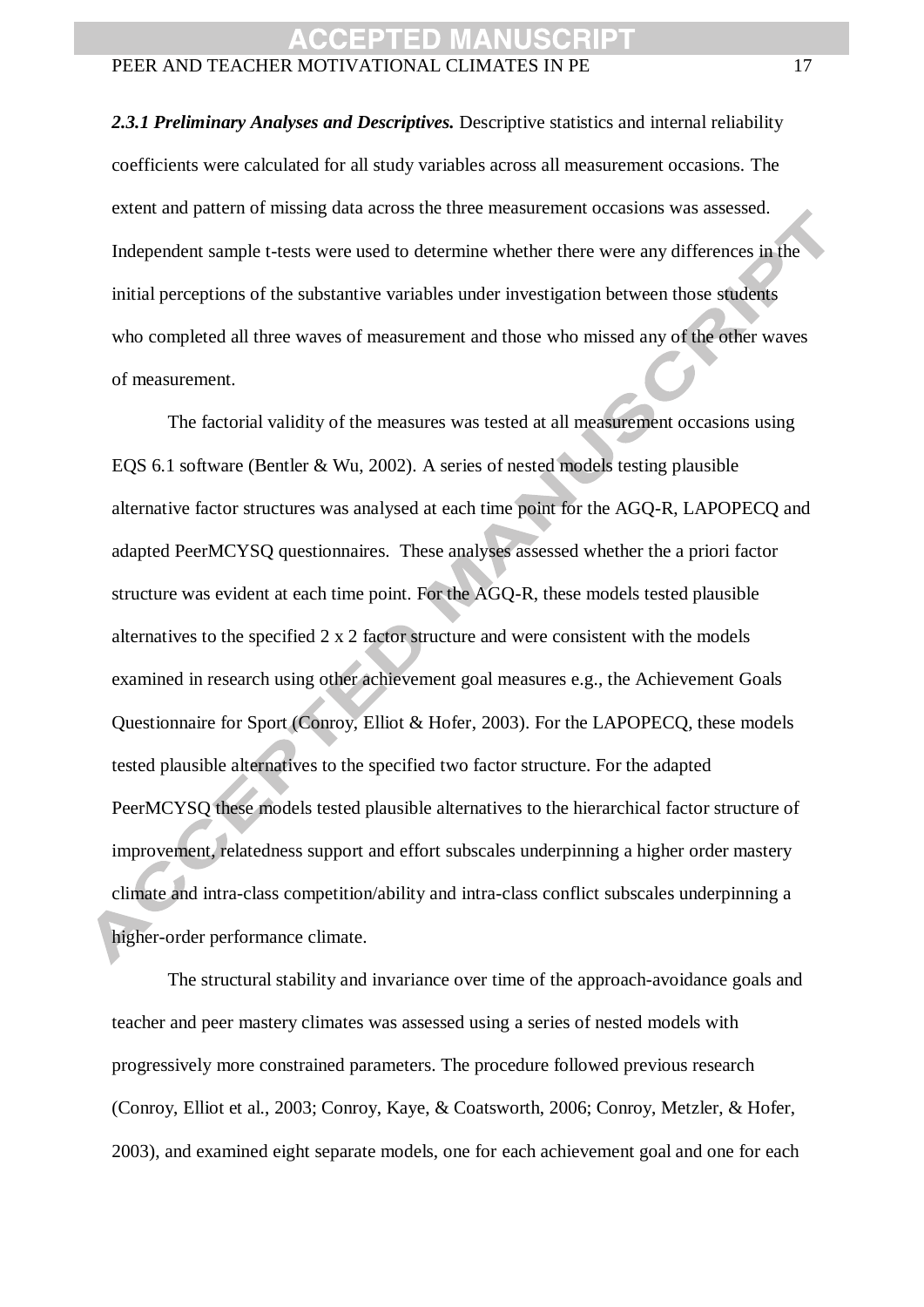climate. Model fit was assessed using the thresholds for both absolute and relative fit indices that are recommended within the literature (Hu & Bentler, 1999). For relative fit indices (CFI and NNFI), values of .90 and .95 were taken as representing an acceptable and good fit to the data respectively. For absolute fit indices (RMSEA and SRMR), values of .06 and .08 or lower were taken as indicating good model fit. Changes in model fit were assessed using both the chi-square difference test and also changes in the relative and absolute fit indices, which again were compared with accepted values within the literature (CFI and  $NNFI = .01$ ,  $RMSEA = .02$ ,  $SRMR = .03$ ). These multiple indices of changes in model fit were used because the chi-square statistic can be affected by large sample sizes (Marsh, Balla, & McDonald, 1988). In such samples, increasing the constraints on the model may lead to a statistically significant worsening of fit with no change in other fit indices, meaning it is possible to accept the more restricted model in large samples (Widaman, Ferrer & Conger, 2010).

*2.3.2 Main Analyses.* The study hypotheses were explored using multilevel modelling through testing a series of models using MLwiN 2.23 (Rasbash, Browne, Healey, Cameron, & Charlton, 2011). The multilevel structure of the data in the present investigation was represented through repeated measurement occasions being nested in individuals who were nested in classes, thus giving a three level structure to the data. The data analytic strategy followed that outlined in Ntoumanis et al. (2012) to explore intraindividual, interindividual and interclass effects on students' achievement goal adoption over the course of one school year (see Ntoumanis et al., 2012 for specific details). Separate models were assessed for each dependent variable (Hox, 2010) and standardised scores of teacher and peer mastery and performance climates were used to aid interpretation of predictors measured on different Likert scales.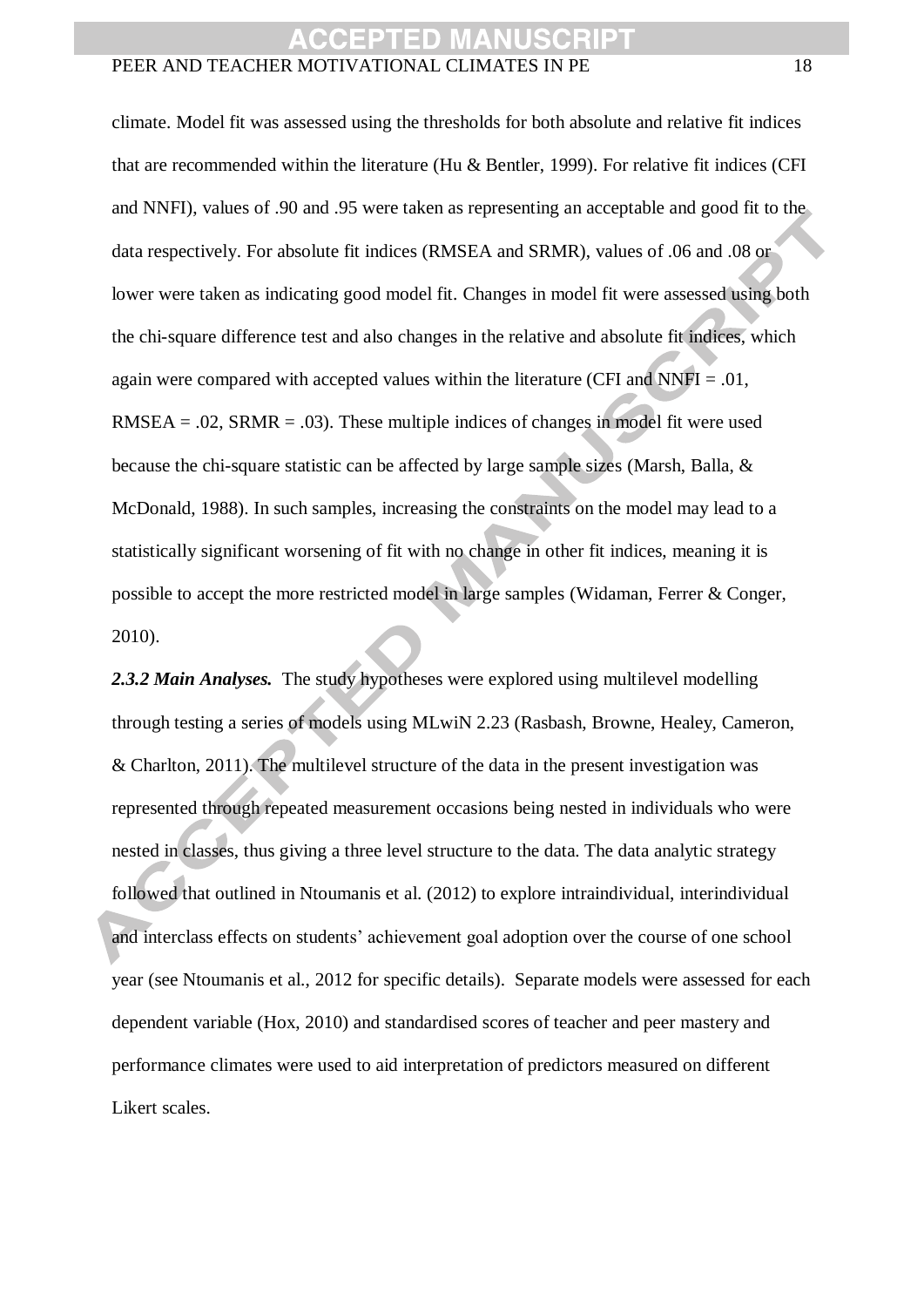First, the temporal patterns of the study variables were assessed using an unconditional growth model. This examined the initial status of each study variable and whether there was any systematic change over time in the sample. This model included time centred at the first measurement occasion as the only predictor. The population covariance of the level 2 residuals was analysed to determine the relationship between participants' true initial status and true rate of change on each variable.

Next, a series of conditional models were examined to assess the predictive utility of teacher and peer mastery and performance climates to students' achievement goal adoption. Initially, gender and age were included in each model but due to non-significant effects and in the interest of parsimony they were removed from the final models reported in the analysis section. At the intraindividual level the four climate variables, centred on each student's unique mean over time, and their associated interaction with time were entered as predictors of each achievement goal. This revealed the predictive effects of perceptions of the climate on each achievement goal at the start of the study and whether this relationship varied at the subsequent measurement occasions.

At the interindividual level the four climate variables, centred on each class's unique mean, and their associated interaction with time were entered as predictors of each achievement goal. This indicated whether students' average perception of the motivational climate relative to their classmates' perceptions predicted each achievement goal at the start of the study and whether this relationship varied at the subsequent measurement occasions.

At the interclass level the four climate variables, centred on the overall mean across classes, and their associated interaction with time were entered as predictors of each achievement goal. This revealed whether class average perceptions of the motivational climate relative to the grand class mean predicted each achievement goal at the start of the study and whether this relationship varied at the subsequent measurement occasions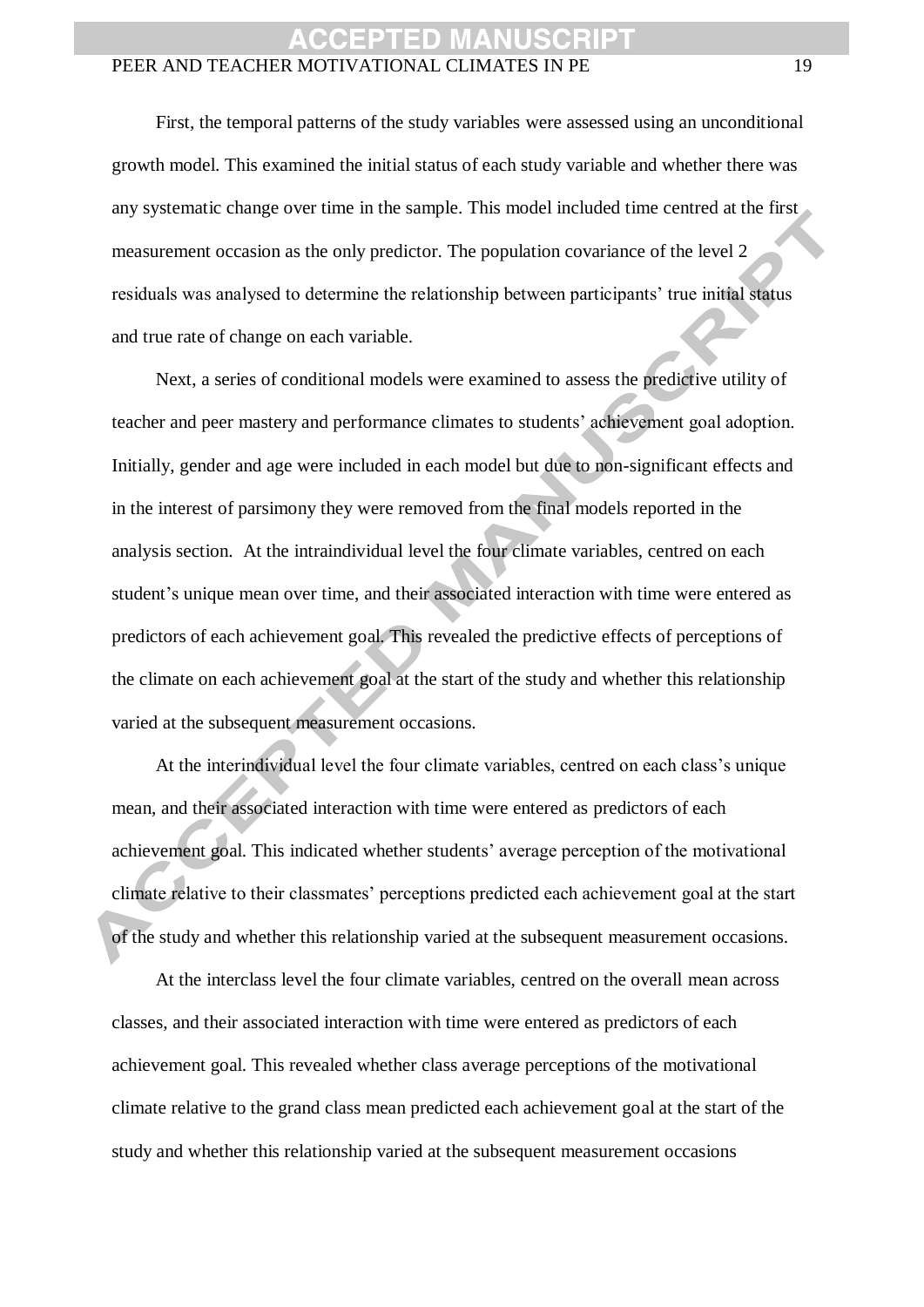(Ntoumanis et al., 2012). Finally, an estimate of effect size  $(R^2)$  at each level was calculated by comparing the final model with the unconditional growth model (Singer & Willett, 2003).

#### **3. Results**

#### **3.1 Preliminary Analyses and Descriptive Statistics**

*3.1.1 Missing Data***.** Missing data across waves of measurement was a consequence of normal absences on the days of questionnaire administration. If participants completed a questionnaire at any measurement occasion there was little missing data  $\left\langle \langle 1\% \rangle \right\rangle$ , consequently with the use of MLwiN for the main analyses it was decided not to replace missing data. There were no differences in initial perceptions of the teacher mastery  $(t(653, 439) = .55, p >$ .05); peer mastery  $(t(653, 430) = -.15, p > .01)$ ; and peer performance climates  $(t(653, 444) =$ .24,  $p > 0.01$  or the PAv goal adoption ( $t(653, 428) = 1.72$ ,  $p > 0.01$ ) of those students who completed all three waves of measurement and those who missed any other measurement occasion. However, students who completed all three waves of measurement reported lower initial perceptions of the teacher performance climate  $(t(653, 429) = -1.96, p \le 0.05)$  and higher initial perceptions of their MAp ( $t(653, 408) = 2.94$ ,  $p < .01$ ), MAy ( $t(653, 455) = 2.74$ ,  $p < .01$ ) .01) and PAp goal adoption (*t*(653, 433) = 2.45, *p* < .05).

*3.1.2 Factorial validity and longitudinal factorial invariance.* The three questionnaires demonstrated a good fit to the data at each wave of measurement (e.g., Ranges across waves: AGQ-R, 4-factor model, CFI = .936-.958, NNFI = .912-.943, SRMR = .051-.062; PeerMCYSQ, hierarchical model, CFI = .925-.934, NNFI = .914-.925, SRMR = .078-.083; LAPOPECQ, 2-factor model, CFI = .910-.938, NNFI = .888-.922, SRMR =.054-.060).

The longitudinal factorial invariance analyses revealed that all achievement goals achieved at least strong factorial invariance through comparisons of the absolute and relative fit indices, meaning that they had invariant factor loadings and intercepts across time. Teacher and peer performance climates and teacher mastery climate achieved strict factorial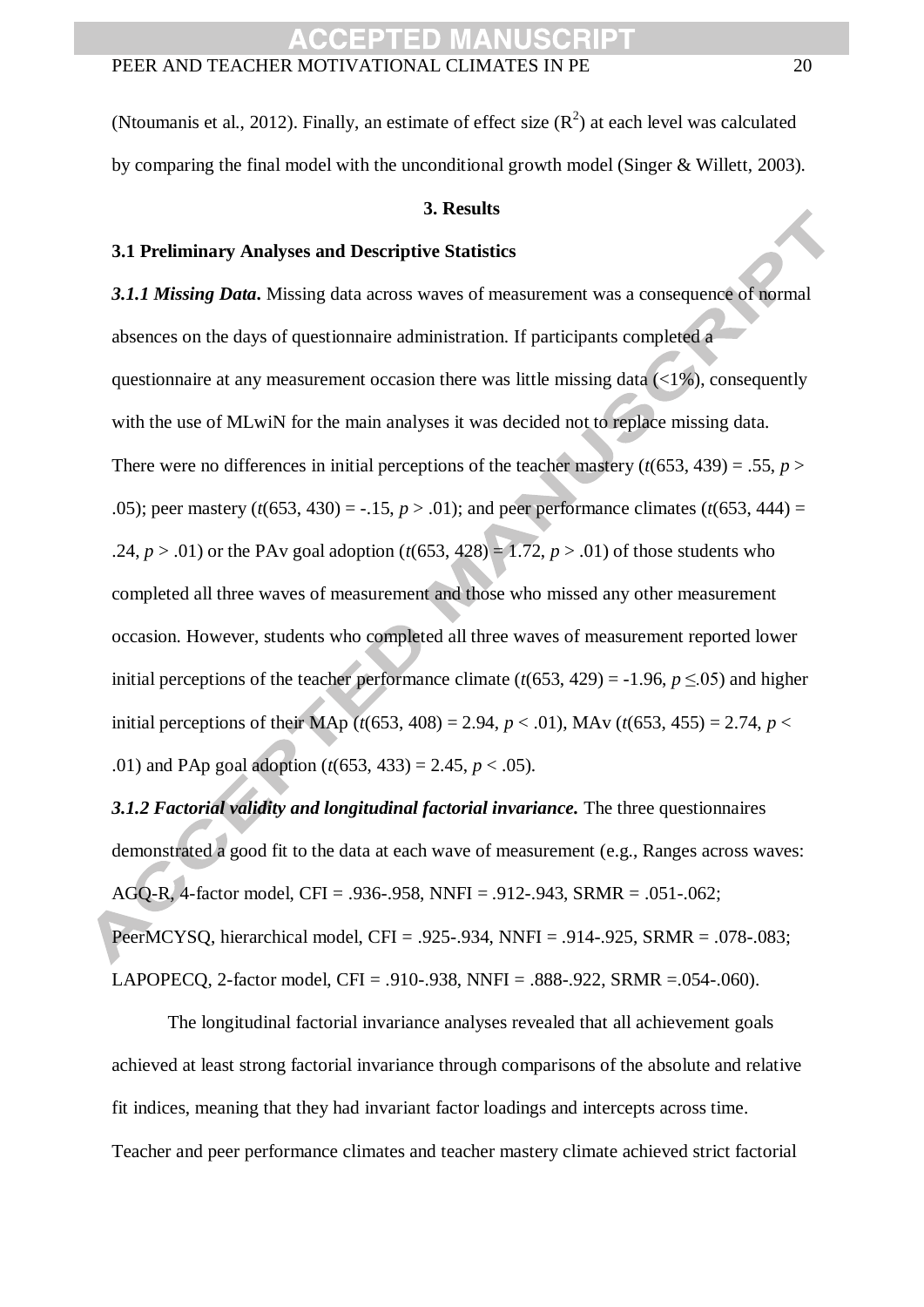invariance; they had invariant factor loadings, intercepts, and unique factor variances across time. Peer mastery climate achieved weak factorial invariance (i.e., invariant factor loadings across time). Overall, these results suggest that the measures of achievement goals and climate exhibited acceptable structural stability over time (see online supplemental appendix for tables and detailed analysis).

*3.1.3 Descriptive statistics.* Table 1 presents the mean scores, standard deviations, and internal consistency estimates for each variable at each measurement occasion. Cronbach alpha values met or exceeded .70 for all variables at each occasion. At each wave of measurement students reported moderately high perceptions of a teacher mastery climate, and both types of peer climates. Perceptions of the teacher performance climate were moderate with values close to the scale midpoint. Students reported high scores for the adoption of MAp goals and moderately high scores for MAv, PAp and PAv goals at each measurement occasion.

Bivariate correlations between the motivational climate variables and the achievement goals are presented in Table 2. The teacher mastery climate, teacher performance climate and peer performance climate demonstrated consistent and expected relationships with each of the four goals across each wave of measurement. The peer mastery climate exhibited a moderate positive relationship with MAp goals across each wave of measurement, weak positive relationships with MAv and PAp goals at waves 1 and 3 and a weak positive relationship with PAv goals at wave 3. Moderate positive relationships between MAp, MAv and PAp goals and a strong positive relationship between PAp and PAv goals were observed at each wave of measurement. For the perceptions of the motivational climate, weak to moderate negative relationships were observed between teacher mastery and both teacher and peer performance climates, while moderate to strong relationships were observed with the peer mastery climate. The teacher performance climate had a weak negative relationship with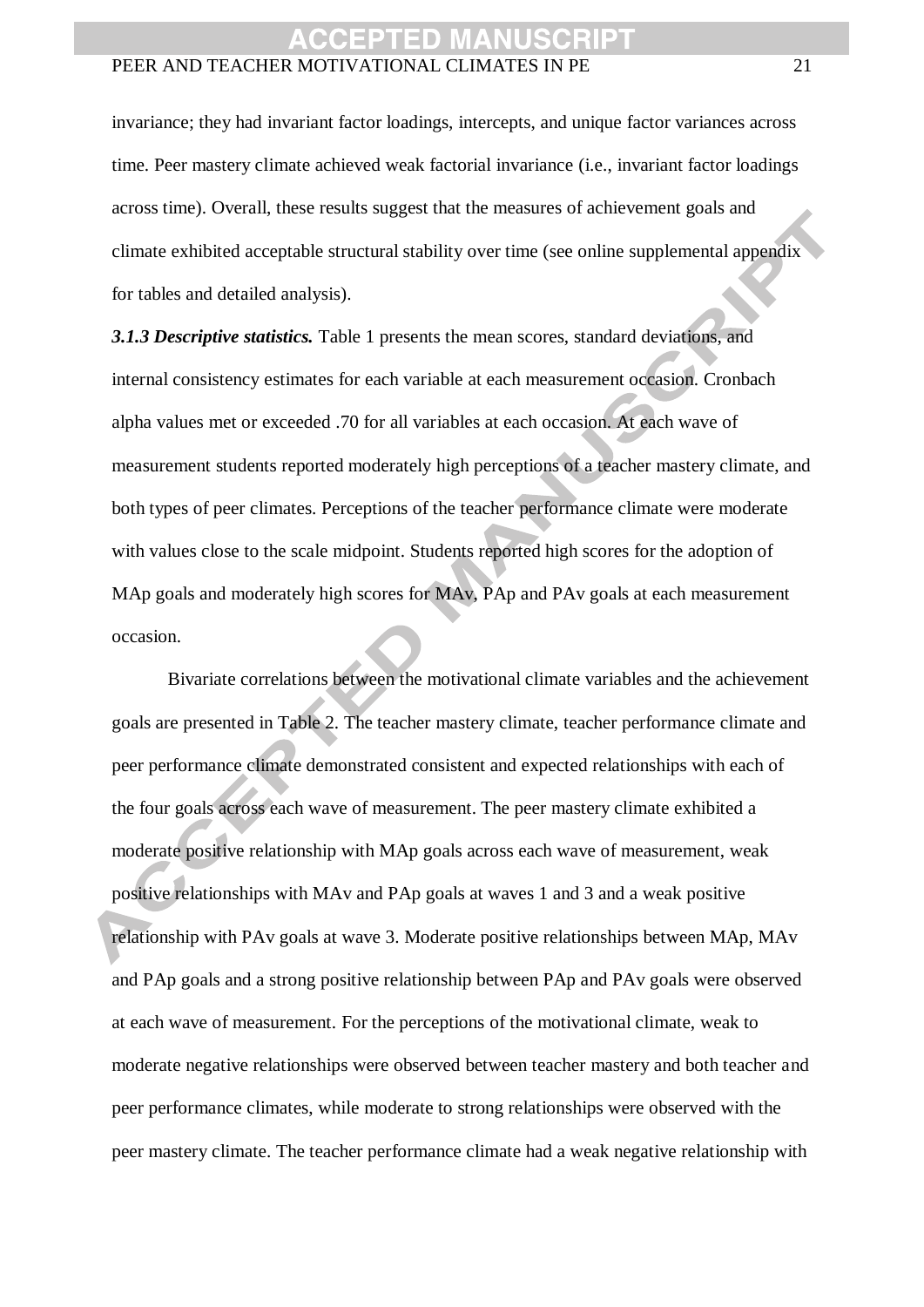the peer mastery climate and a moderate to strong relationship with peer performance climate at each wave of measurement. Finally, the peer mastery climate had a moderate negative relationship with the peer performance climate at each wave of measurement.

#### **3.2 Main Analyses: Temporal Patterns**

*3.2.1 Achievement Goal Adoption.* Results of the unconditional growth models revealed that the average true change trajectory for each achievement goal had a non-zero intercept at the first measurement occasion (MAp  $\beta$  = 5.90; MAv  $\beta$  = 5.10; PAp  $\beta$  = 5.10; PAv  $\beta$  = 5.25, *ps*<0.001) and a non-zero slope (MAp  $\beta$  = -0.12; MAv  $\beta$  = -0.21; PAp  $\beta$  = -0.14; PAv  $\beta$  = -0.17, *ps*<0.001). The average student therefore had moderately high to high adoption of each achievement goal at the first measurement occasion but this declined over the course of the school year.

*3.2.2 Perceptions of the Motivational Climate.* The unconditional growth models revealed that the average true change trajectory for each perception had a non-zero intercept at the first measurement occasion (Teacher Mastery β = 4.12; Teacher Performance β = 2.61; Peer Mastery  $\beta$  = 4.90; Peer Performance  $\beta$  = 4.00, *ps*<0.001) and a non-zero slope for perceptions of the teacher mastery climate ( $\beta$  = -0.05, p<0.01) and perceptions of the peer performance climate ( $\beta = 0.05$ ,  $p < 0.5$ ). The average student, therefore had moderately high perceptions of the teacher mastery climate, and both peer climates, and moderate perceptions of the teacher performance climate at the start of the study. These perceptions declined over the course of the school year for perceptions of the teacher mastery climate, but increased for perceptions of the peer performance climate. There were no significant changes in perceptions of the teacher performance and peer mastery climates (*p*>0.05). For perceptions of the peer performance climate, those who had higher levels at the start of the study increased their perceptions less rapidly over the course of the school year than those with lower perceptions  $(r = -0.35, p < 01)$ . No other significant covariance estimates were found.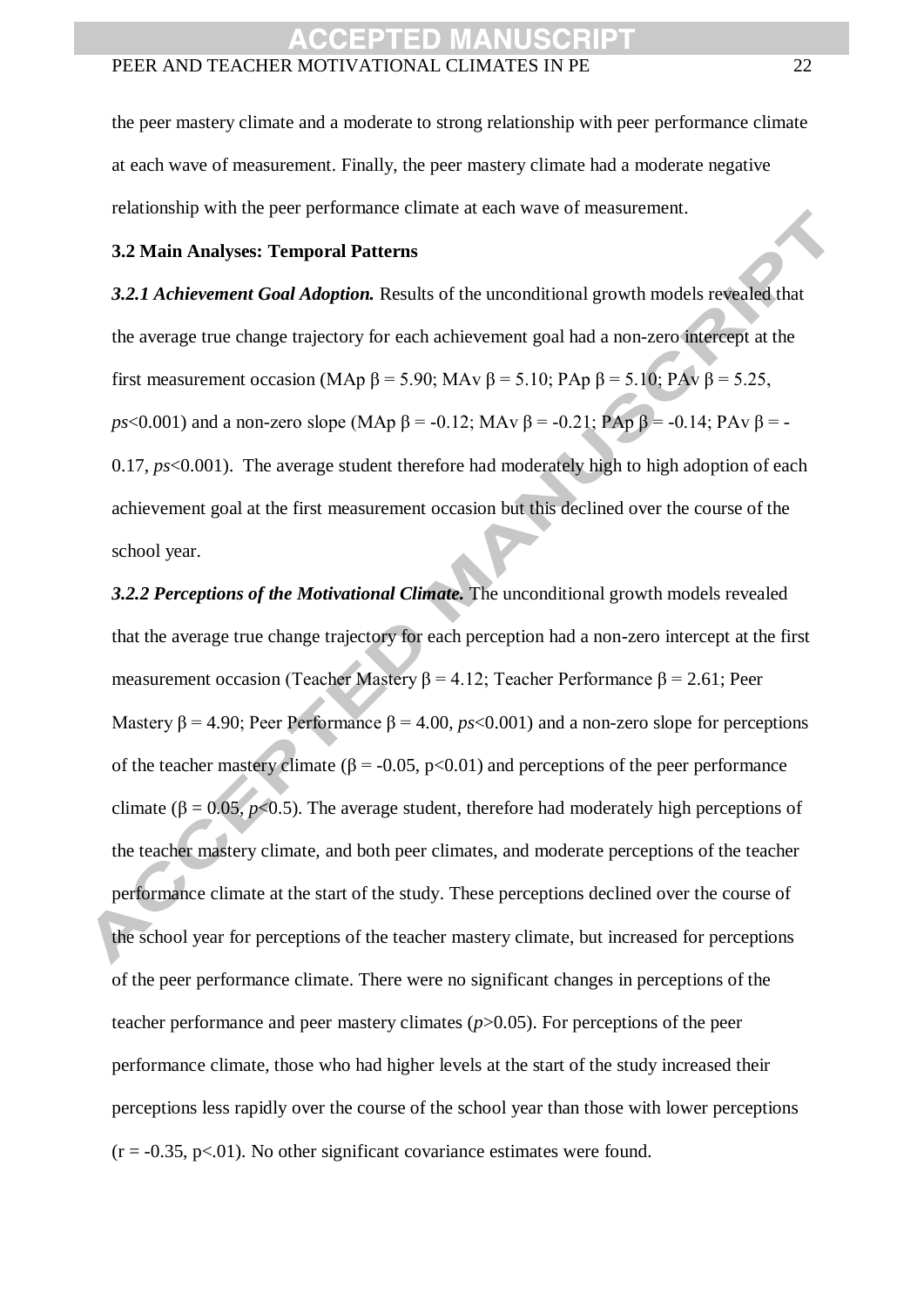#### **3.3 Predicting Achievement Goal Adoption over a School Year**

The final models for each achievement goal from the multilevel analyses are presented in Table 3. It shows both the fixed effects of perceptions of the teacher and peer mastery and performance motivational climates and their effects over time at the intraindividual, interindividual and interclass levels.

*3.3.1 Mastery-approach goals.* At the intraindividual level, within-student changes in their perceptions of the teacher mastery climate ( $\beta$  = .17, p < .001), peer mastery climate ( $\beta$  = .14, p<.001) and peer performance climate ( $\beta$  = .09, p<.05) positively predicted the adoption of MAp goals at the end of the Autumn term. Students who reported positive changes in these climate perceptions reported being more likely to adopt goals that focused on learning, selfimprovement and task mastery at the start of the study.

At the interindividual level differences in students' average perceptions of the teacher mastery climate ( $\beta$  = .15, p<.01) and peer mastery climate ( $\beta$  = .17, p<.001) positively predicted MAp goal adoption at the start of the study. Students who perceived their teacher and peers to value task mastery, effort and self-improvement more than other students in their class were more likely to adopt goals that focus on learning, self-improvement and task mastery at the start of the study.

Finally, at the interclass level, differences in class average perceptions of the teacher mastery climate ( $\beta$  = .18, p<.05) positively predicted MAp goal adoption. Students in classes that perceived their teacher to value learning, effort and self-improvement more than students in other classes perceived of their teacher to do so reported being more likely to adopt goals that focused on learning, self-improvement and task mastery at the start of the study. There were no significant interaction effects with time at any level of analysis, suggesting that the relationships between climate and goals observed in the first term persisted across the school year.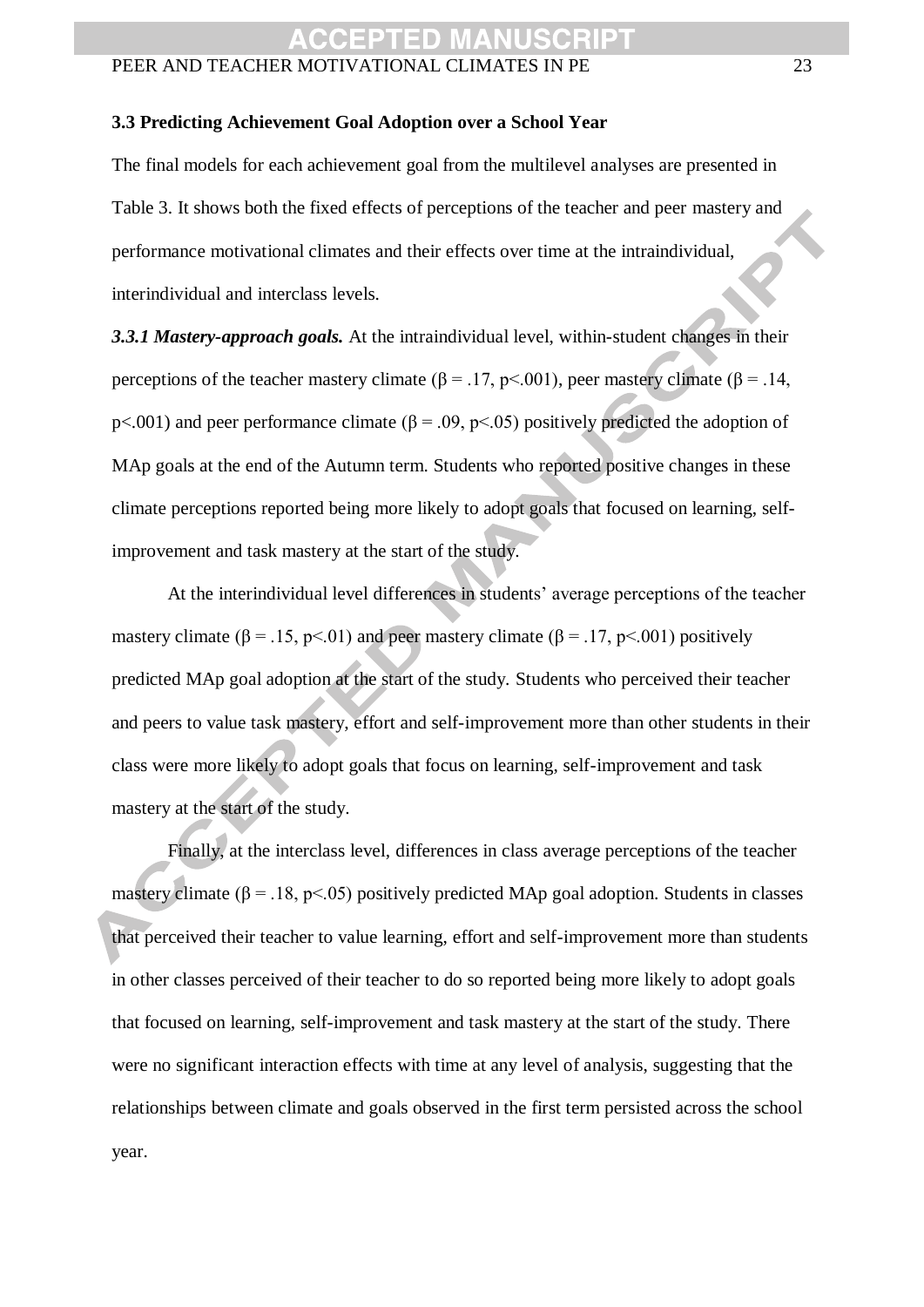*3.3.2 Mastery-avoidance goals.* At the intraindividual level, within-student changes in their perceptions of the peer performance climate  $(β = 0.13, p < 0.05)$  positively predicted the adoption of MAv goals at the end of the Autumn term. Students who reported positive changes in their perceptions of the value and emphasis that peers placed on outperforming others, social comparison and normative success reported being more likely to adopt goals focusing on a concern with not doing as well as they previously have at the activity.

At the interindividual level differences in students' average perceptions of the teacher mastery climate ( $\beta = 0.25$ , p<0.01) positively predicted MAv goal adoption at the start of the study. Students who perceived their teacher to value task mastery and self-improvement more than other students in their class were more likely to adopt goals that focused on a concern with not doing as well as they previously have at the activity.

Finally, at the interclass level, differences in class average perceptions of the teacher mastery climate ( $\beta$  = .30, p<.05) positively predicted MAv goal adoption. Students in classes who perceived their teacher to value learning and improvement more than students in other classes perceived of their teacher reported being more likely to adopt goals focusing on a concern with not doing as well as they previously have at the activity. There were no significant interaction effects with time at any level, suggesting that the relationships between climate and goals observed in the first term persisted across the school year.

*3.3.3 Performance-approach goals.* At the intraindividual level within-student changes in their perceptions of the teacher performance ( $\beta$  = .10, p<.05), peer mastery ( $\beta$  = .20, p<.001) and peer performance ( $\beta = 0.18$ , p<0.01) climates positively predicted the adoption of PAp goals at the end of the Autumn term. Students who reported positive changes in their perceptions of these climates reported being more likely to adopt goals that focused on doing better than other students at the start of the study.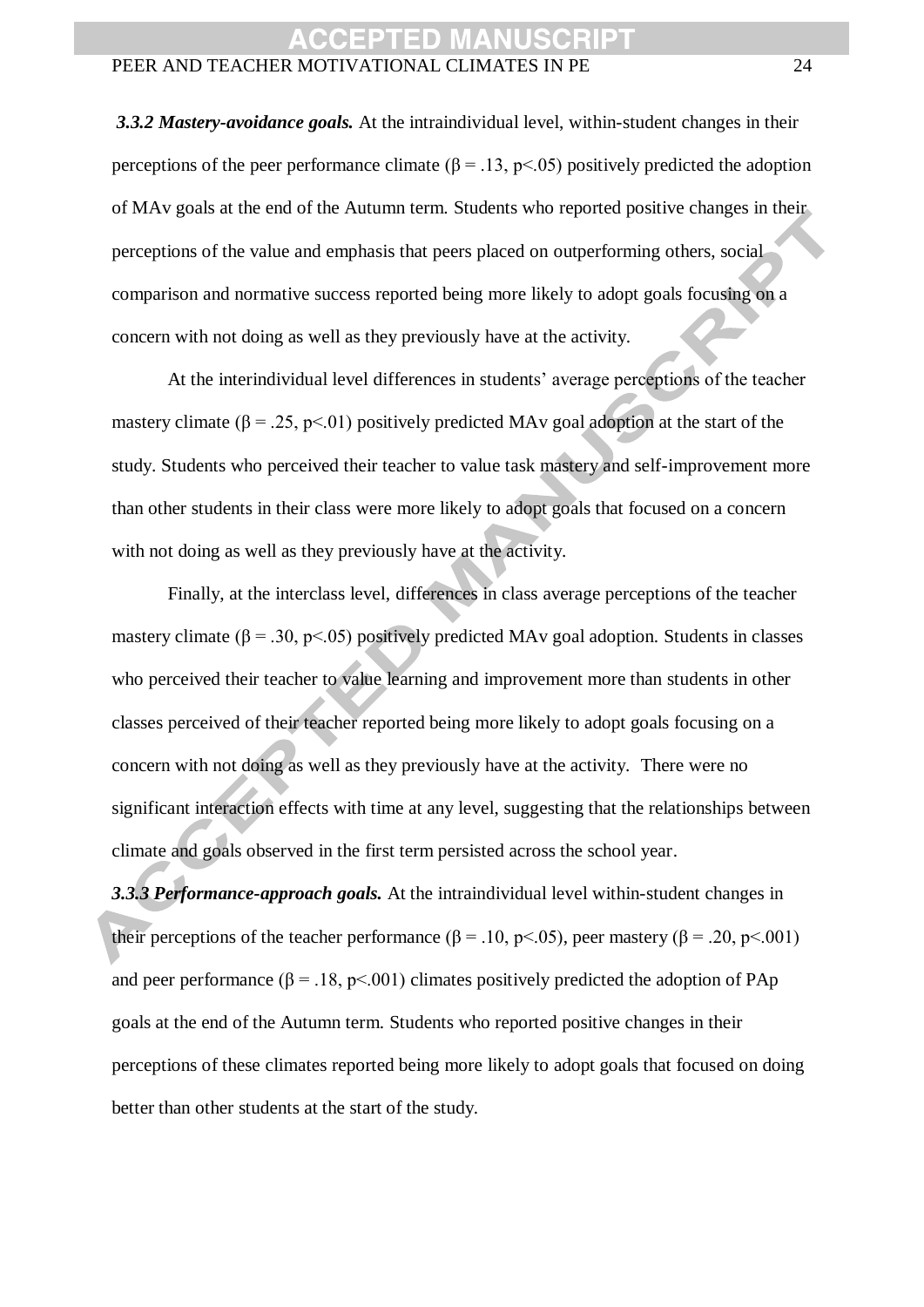At the interindividual level, differences in students' average perceptions of the teacher performance  $(β = .22, p < .001)$ , peer mastery  $(β = .18, p < .01)$  and peer performance  $(β = .32,$ p<.001) climates positively predicted PAp goal adoption at the start of the study. Students who perceived their teacher and peers to value these aspects more than did other students in their class were more likely to adopt goals that focused on doing better than other students. The negative relationship between perceptions of the teacher mastery climate and PAp goals was not significant at the start of the study. However, the significant interaction ( $\beta$  = .07, p<.05) between perceptions of the teacher mastery climate and time suggests that the relationship between differences in students' average perceptions of the teacher mastery climate and PAp goals was significant at the middle and end of the study and became stronger over the course of the school year. Finally, no significant effects were found at the interclass level or in the interactions with time at the intraindividual level, suggesting that the relationships between climate perceptions and goals at this level persisted over the course of the school year.

*3.3.4 Performance-avoidance goals.* At the intraindividual, within-student changes in their perceptions of the teacher mastery climate ( $\beta = .15$ , p<.01), peer mastery climate ( $\beta = .13$ , p<.01) and peer performance climates ( $\beta$  = .16, p<.01) positively predicted the adoption of PAv goals at the end of the Autumn term. Students who reported positive changes in their perceptions of these climates reported being more likely to adopt goals that focused on avoiding doing worse than others.

At the interindividual level, differences in students' average perceptions of the teacher  $(\beta = .14, \text{ p} < .05)$  and peer performance  $(\beta = .34, \text{ p} < .001)$  climates positively predicted PAv goal adoption. Students who perceived their teacher and peers to value outperforming others and normative success more than did other students in their class were more likely to adopt goals that focused on avoiding doing worse than other students.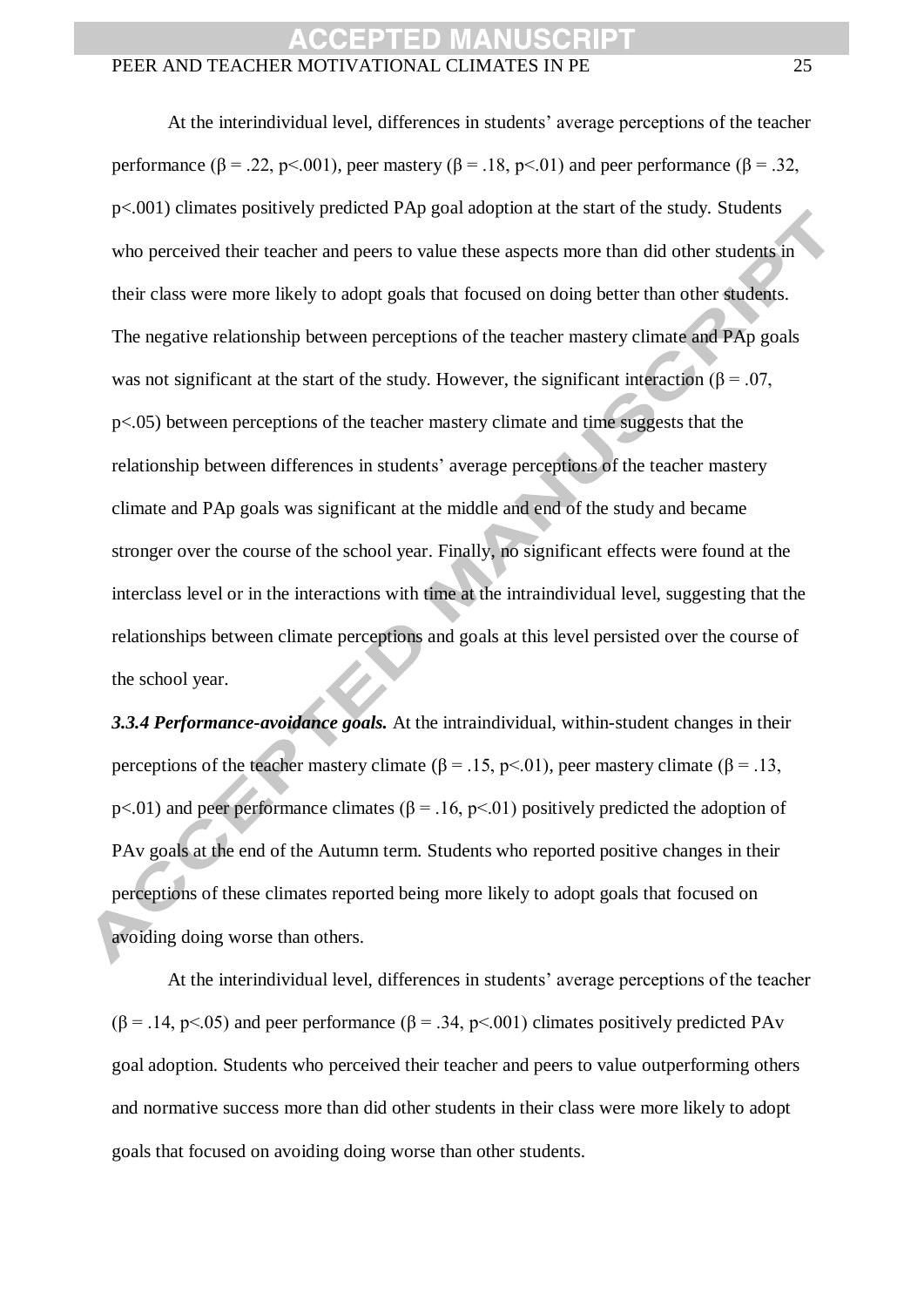No significant effects were found at the interclass level and there were no significant interaction effects with time at any level suggesting that any relationships between climate perceptions and goals at the start of the study persisted over the course of the school year. *3.3.5 Effect Sizes.* At the intraindividual level, the effect sizes ranged from .08 to .39, at the interindividual level from .03 to .45 and at the interclass level from .06 to .31, providing justification for the exploration of the effects of the perceptions of the motivational climate at all three levels of analysis.

#### **4. Discussion**

The current study sought to identify the temporal patterns of teacher and peer motivational climates and the predictive effects of these perceptions on the quality of students' motivation in PE over the course of the school year. This is the first study to apply the peer climate conceptualisation of Ntoumanis and Vazou (2005) to examine the concurrent effects of teachers and peers on the motivational climate to students' motivation in PE. It extends previous research in PE by presenting an analysis of the motivational climate at the intraindividual, interindividual and interclass level. Previously, research has almost exclusively examined perceptions of the motivational climate in terms of the differences between students in their perceptions (interindividual) or differences between classes in their perceptions (interclass). The inclusion of all three levels of analysis in the current study allowed intraindividual change to be estimated without being confounded by interindividual differences (Raudenbush & Bryk, 2002). The current study was therefore able to determine the effect of whether within-student changes, or differences between students, or differences between classes in their perceptions of the motivational climate had differential or unique influences on the quality of students' motivation in PE.

#### **4.1 Changes in Perceptions of the Motivational Climate**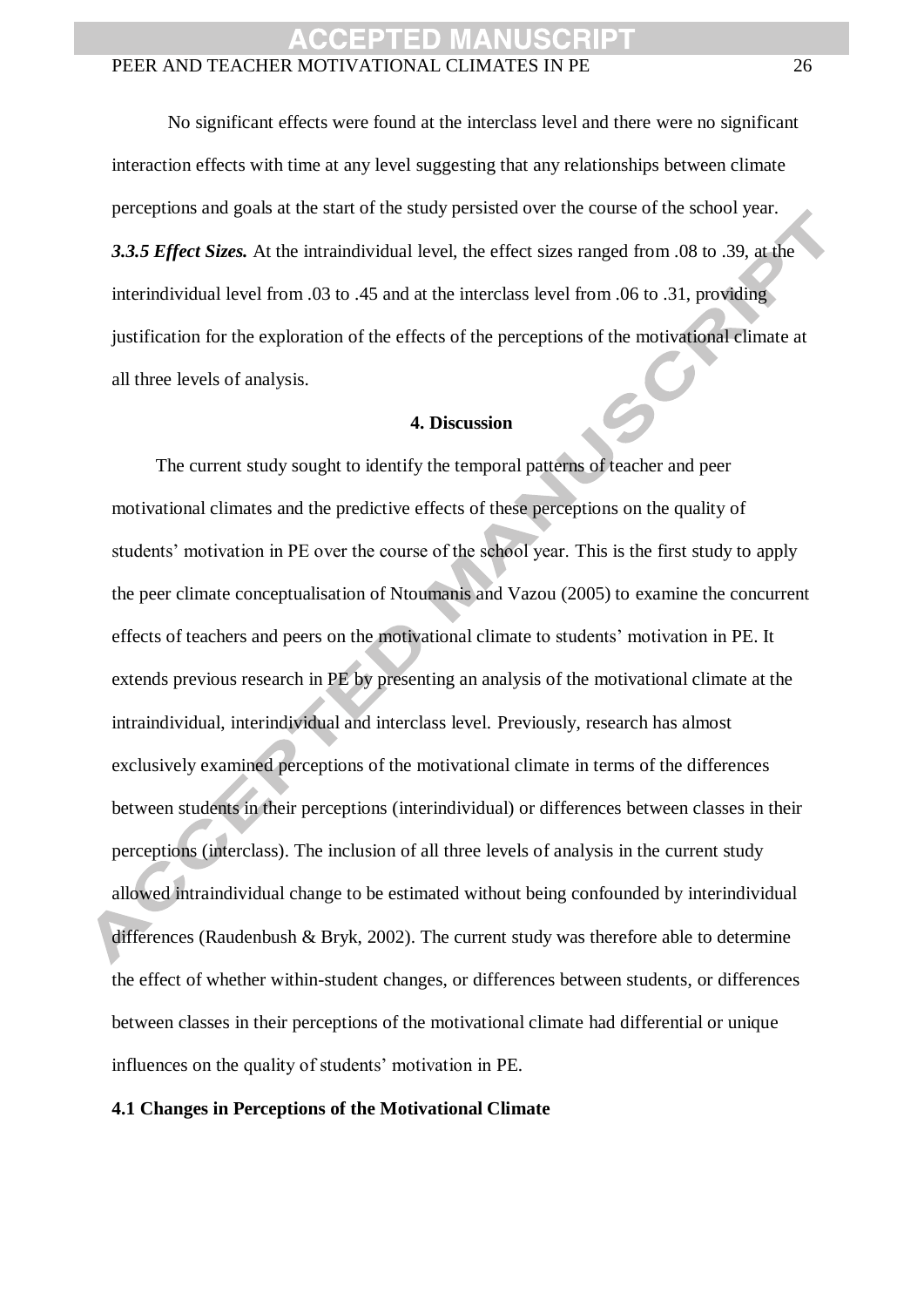Over the course of a school year, teacher and peer perceptions of the motivational climate exhibited different temporal patterns. Students perceived their teachers to be placing less emphasis on self-improvement and mastering of skills, but their peers to be placing more emphasis on intra-class conflict and intra-class competition and ability at the end of the school year. Although, initially this seems concerning, since there is substantial evidence of the beneficial effects of a mastery climate and negative effects of a performance climate on students' cognition, affect and behaviour (see Harwood et al., 2008 for an overview), this finding could reflect the influence of different activities within the curriculum on students' perceptions. Previous research on students' achievement goals, perceived competence and implicit theories of ability in PE has identified that motivational processes can be influenced by the activity that students are participating in (Spray & Warburton, 2003; Warburton & Spray, 2013). In the current study, students were participating in games-based activities at the first two measurement occasions and athletic activities at the final measurement occasion. The characteristics of these different activities may place more or less emphasis on mastery or performance cues due to the way in which they are taught, or the skills and abilities that are being employed during performance. Ability and skills in athletic activities may be more easily construed as basic and limited by genetic capability, which may not be the case in games-based activities where abilities and skills have to be co-ordinated and combined with tactics. Moreover, lessons in which games-based activities are being taught may focus on drills and skill development before applying them in a competitive situation at the end of the lesson. Whereas lessons in which athletic activities are being taught may involve teachers using races and competitions and more public and direct comparison to evaluate the technique of students. Consequently, the employment of different teaching styles and the characteristics of the activities may account for the variation in student's perceptions of the teacher and peer climate over the school year. This may also occur in classrooms in other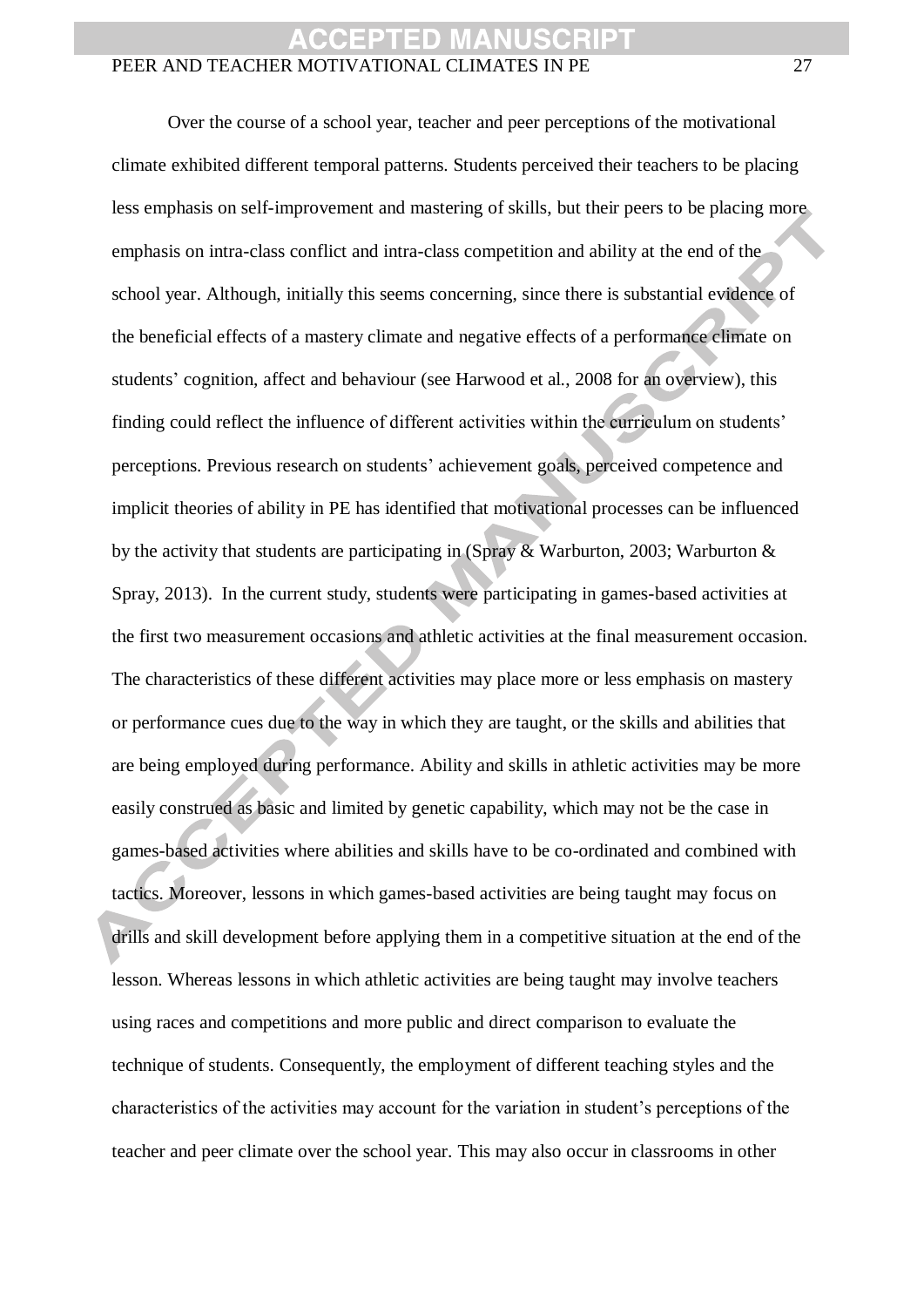subject areas where a range of types of activities and participation structures are used. The inclusion of a variety of activities is an essential part of all curriculum areas for providing a high quality experience to all young people. This emphasises the dynamic nature of the motivational climate within the classroom and future research should consider how to incorporate and engage with this dynamic process to develop our understanding of changes in key motivational processes in all classrooms.

#### **4.2 Teacher and Peer Influences on Student Motivation**

The current study found that perceptions of both the teacher- and peer-created climates had an effect on the quality of student motivation in the classroom. Effects varied by the achievement goal under investigation and the level at which the effects were being assessed. This is consistent with previous research in the youth sport context that examined the influence of coach and peer climates on a range of outcomes (Ntoumanis et al., 2012). Moreover, in line with research on the dichotomous achievement goal orientations (Carr & Weigand, 2001), the study highlights that the quality of students' motivation in the PE classroom is influenced by, and matches the salient cues from both teachers and peers, reinforcing the importance of examining social agents, other than the teacher, to student motivation.

Across all four achievement goals, changes in students' individual perceptions and differences between students in their perceptions of the motivational climate accounted for most of the effect of teacher and peer climate on students' achievement goal adoption. Although effect sizes at the interclass level were suggestive of some between-class variability that could be explained, the results mostly indicated that any between-class differences in student's achievement goal adoption was not well explained by differences between classes in their perceptions of the motivational climate. The two exceptions to this were students whose class had higher average perceptions of the teacher mastery climate reported greater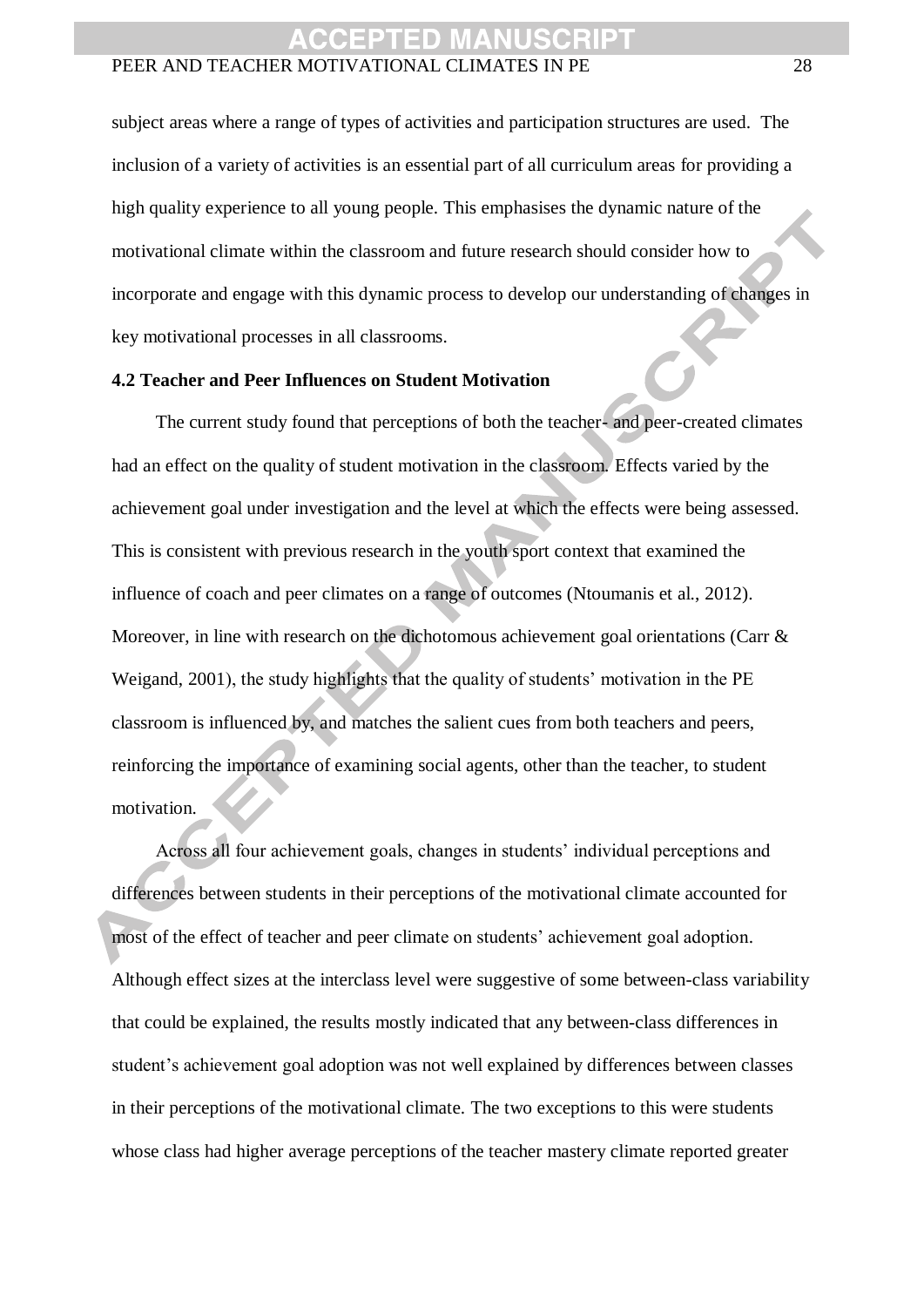adoption of both MAp and MAv goals. Furthermore, there was little to no effect of time on the nature of the relationship between climate perceptions and goals. For all but one instance, relationships between climate perceptions and achievement goal adoption established at the start of the study tended to persist over time. The exception to this was students whose average perception of the teacher mastery climate was higher than other students in the same class reported being more likely to adopt PAp goals over the course of the school year. This finding extends the research of Ommundsen (2006) to show that over time, in the PE context, where competence is so salient and public, the emphasis of teachers on improvement and mastering skills encourages students to also become concerned with outperforming others.

At the intraindividual and interindividual levels, the relationships between students' achievement goal adoption and climate perceptions were mostly consistent with theoretical propositions and previous research in PE (Cury et al., 2002; Halvari et al., 2011; Ommundsen, 2006). The importance of both teachers and peers to promoting adaptive student motivation in PE was apparent through the positive effects of perceptions of both teacher and peer climates on students MAp goal adoption. These findings extends previous research to show that the effects of the motivational climate on adaptive goal adoption occurs within and across individuals as well as at the class level. Exploring the concurrent effects of teacher and peer climates on adaptive goal striving in PE is important as neglecting one or other of these influences provides an incomplete picture of the dynamics of adaptive student motivation.

The findings for PAp and PAv goals were also consistent with theoretical predictions (Elliot, 1999, 2005) and previous research (Barkoukis, Thøgersen-Ntoumani, Ntoumanis & Nikitaras, 2007; Cury et al., 2002; Halvari et al., 2011; Ommundsen, 2006; Papaioannou et al., 2004). At the intraindividual and interindividual levels, when students perceived both their teachers and peers to emphasize outperforming others and normative success they were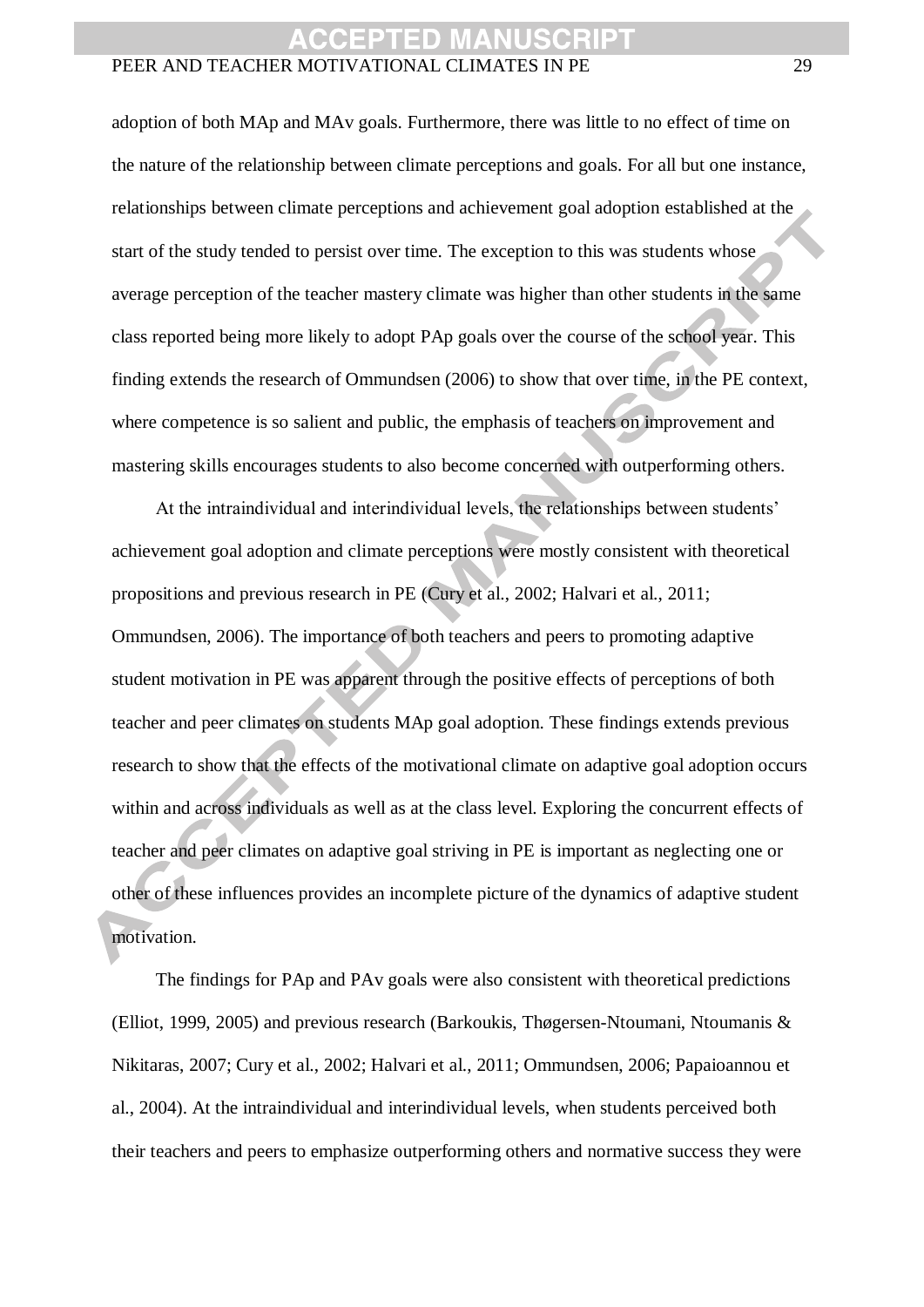more likely to adopt goals focusing on doing better than others in the class or avoiding doing worse than others in the class. Interestingly, the coefficients for peers were larger than those for teachers at both levels of analysis. It appears that in a subject where public evaluation is salient, the social agent that a student is comparing themselves to has a larger influence on whether a student focuses on outperforming others than when a teacher emphasises the same aspects. This highlights the importance of considering both teachers and peers on the dynamics of student motivation in the PE classroom.

Although it was anticipated that perceptions of the mastery climate might be associated with PAp goal adoption, interestingly this only occurred for peers at both the intraindividual and interindividual levels. When a student perceives their peers to value being one of the best they may realise that one way of being the best is to work hard and try to master the tasks or activities they are doing. MAp goals therefore allow the student to achieve what their peers' value. Similarly, the small positive relationship between perceptions of the performance climate and MAv goal adoption emerged only for peers despite the previous research on which these expectations were based being on perceptions of the teacher climate. Overall, the influence of teachers and peers on students MAv goal adoption varied depending on which level of analysis was being examined. For peers their influence was at the intraindividual level and through changes in perceptions of the emphasis on intra-class competition and ability and intra-class conflict. However, for teachers the influence was at the interindividual and interclass levels and through differences in perceptions of the teacher emphasis on mastery, effort and self-improvement. For this achievement goal in this study it appears that teachers may play a role in how pupils define competence in their achievement goal and peers may influence the valence of the mastery goal adoption. This aligns with Elliot's (1999) theorising that suggests that one of the ways that environmental variables such as perceptions of the motivational climate can influence achievement goal adoption is through channelling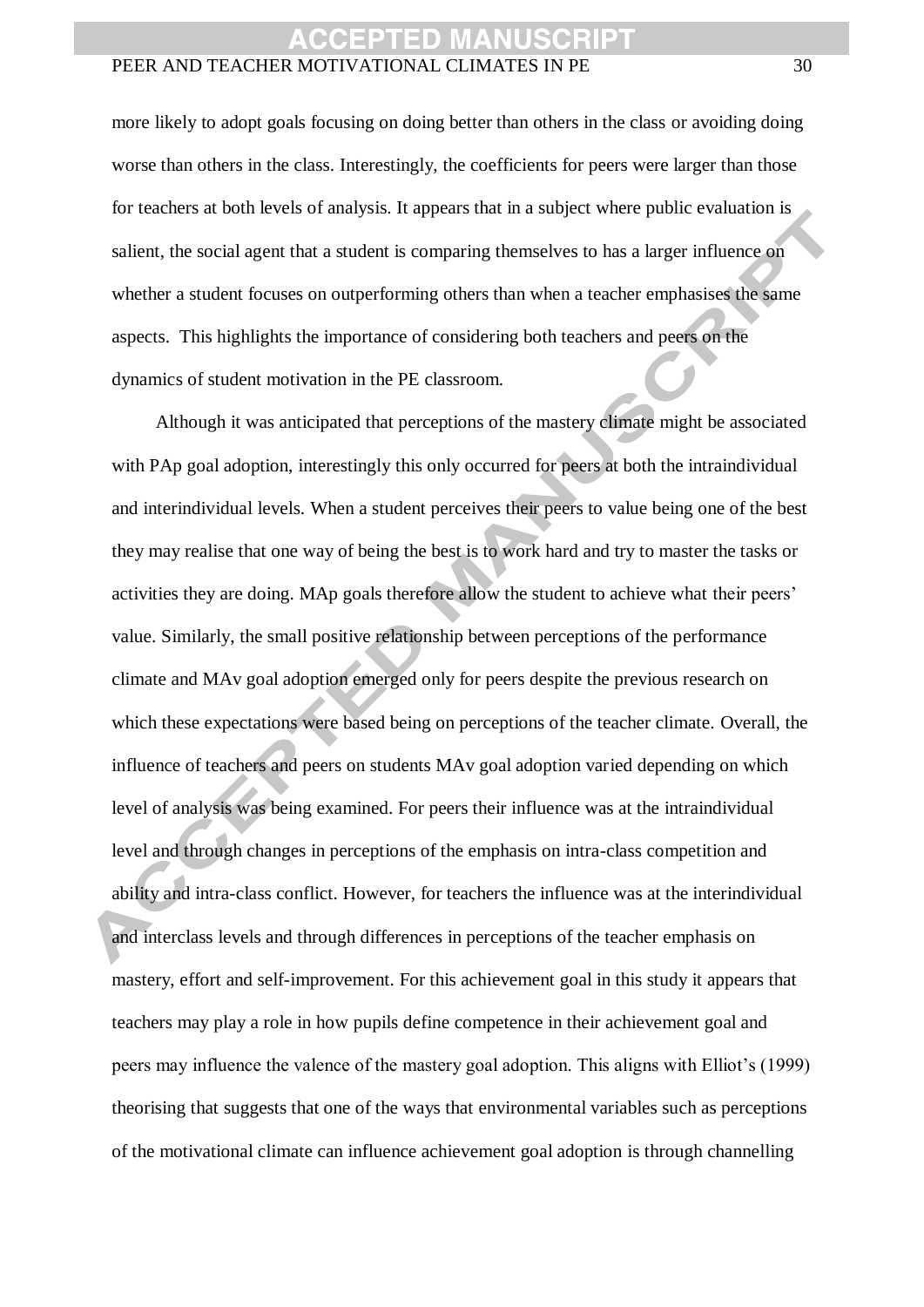the effects of an antecedent once it has been activated towards the adoption of a specific achievement goal, i.e., MAv as opposed to MAp.

However, as with the previous research in PE on the teacher climate and approachavoidance goal adoption some inconsistencies emerged in this study, particularly for PAv goals. At the intraindividual level, changes in perceptions of both the teacher and peer mastery climate were associated with the greater adoption of PAv goals. It seems that when peers and teachers focus on effort and improvement, the public nature of competence and incompetence in PE, promotes a concern with avoiding doing worse than others, this may be especially true if the student is unsure whether they can improve at the activity or not. Since this is the first study to explore peer climate in relation to student motivation in PE, future research is needed to clarify these relationships. It should include additional antecedents of goals, such as perceived competence, to examine the independent and interactive influences of the teacher and peer climate on the quality of students' motivation in PE. Exploring these potential interactive effects of antecedents with climate perceptions may help explain some of the anomalous findings of the current study and the trends emerging in the sport and PE literature between PAp goals and perceptions of a mastery climate.

### **4.3 Conclusions and Future Research**

The current study highlights the importance of both peer and teacher influences on the quality of student motivation in PE. Research on peer climate from the perspective of this study is limited and future research should seek to extend and corroborate the findings of the current study. One interesting avenue for future research to explore is the effects of congruent and incongruent teacher and peer climates on student motivation and outcomes. Examining how these combine to influence the learning environment and student motivation would provide a useful insight into student motivation in the classroom. Previous research has examined the effects of congruence and incongruence of students' perceptions of teacher's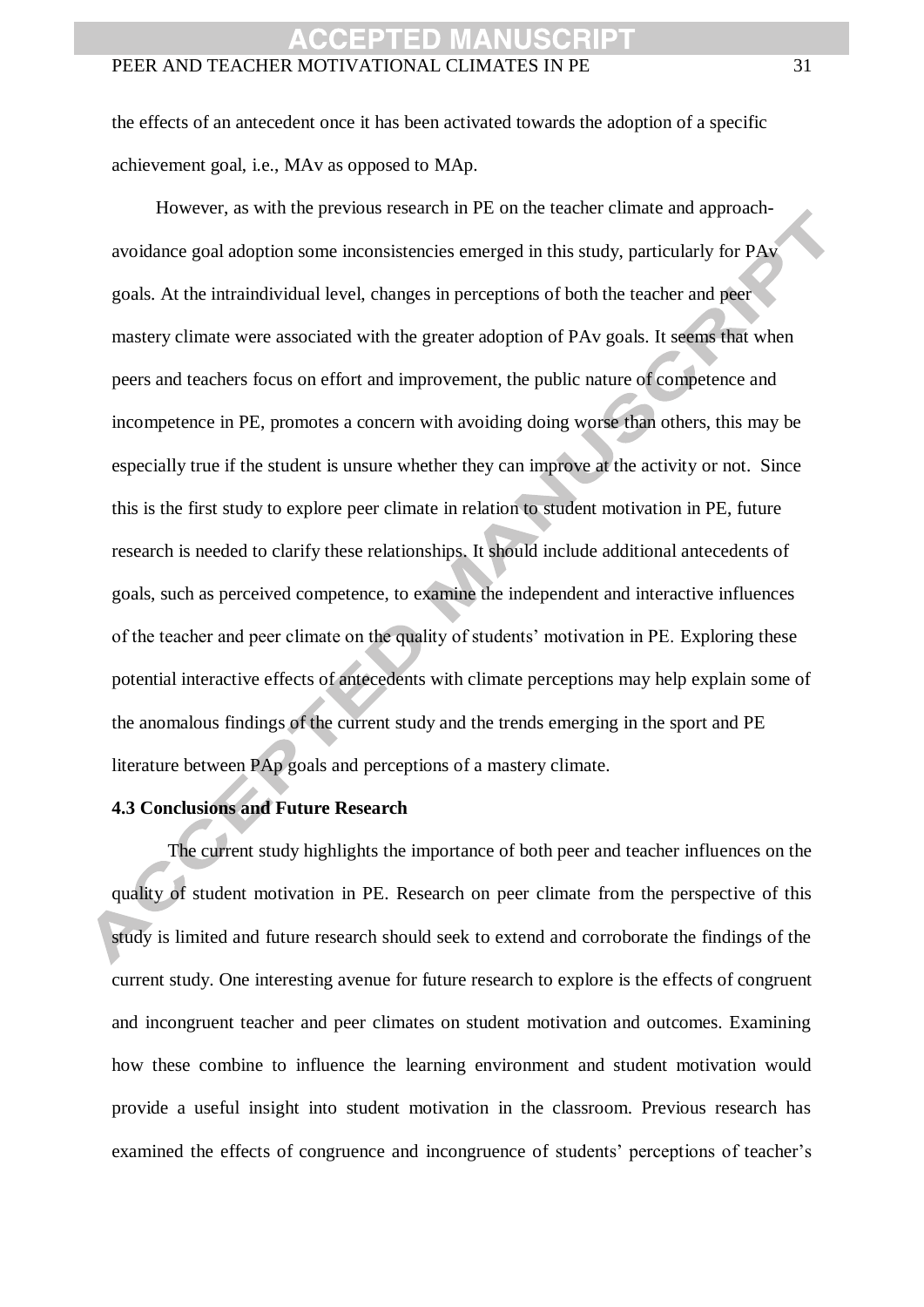goals and student achievement goals in English (Spera & Wentzel, 2003) and between students' goals and their perceptions of the motivational climate in PE (Papaioannou et al., 2004) and found some evidence for a person-environment fit hypothesis (Eccles & Midgley, 1989). Moreover, given that the current study adds further support to the literature on the influence of peers in shaping students' motivational orientations in the classroom, future research should consider the role of the teacher in shaping the peer climate. What specific practices can teachers use to influence the peer climate and promote an overall adaptive class climate? Exploring questions such as these in relation to teacher and peer climates could provide an important insight into the dynamics of student motivation in the classroom.

In summary, the current research makes a unique contribution to the literature by examining the concurrent effects of teachers and peers on the motivational climate in the PE classroom. The study examined changes over one school year at three different levels of analysis and found evidence that both teachers and peers are an important influence on the environmental cues about competence and success in the PE classroom. The importance of the learning environment to student motivation is well-documented in the literature but the current study shows that future research would benefit from incorporating peer as well as teacher influences if we are to create environments that optimise student motivation and can lead to wider health and academic benefits for young people.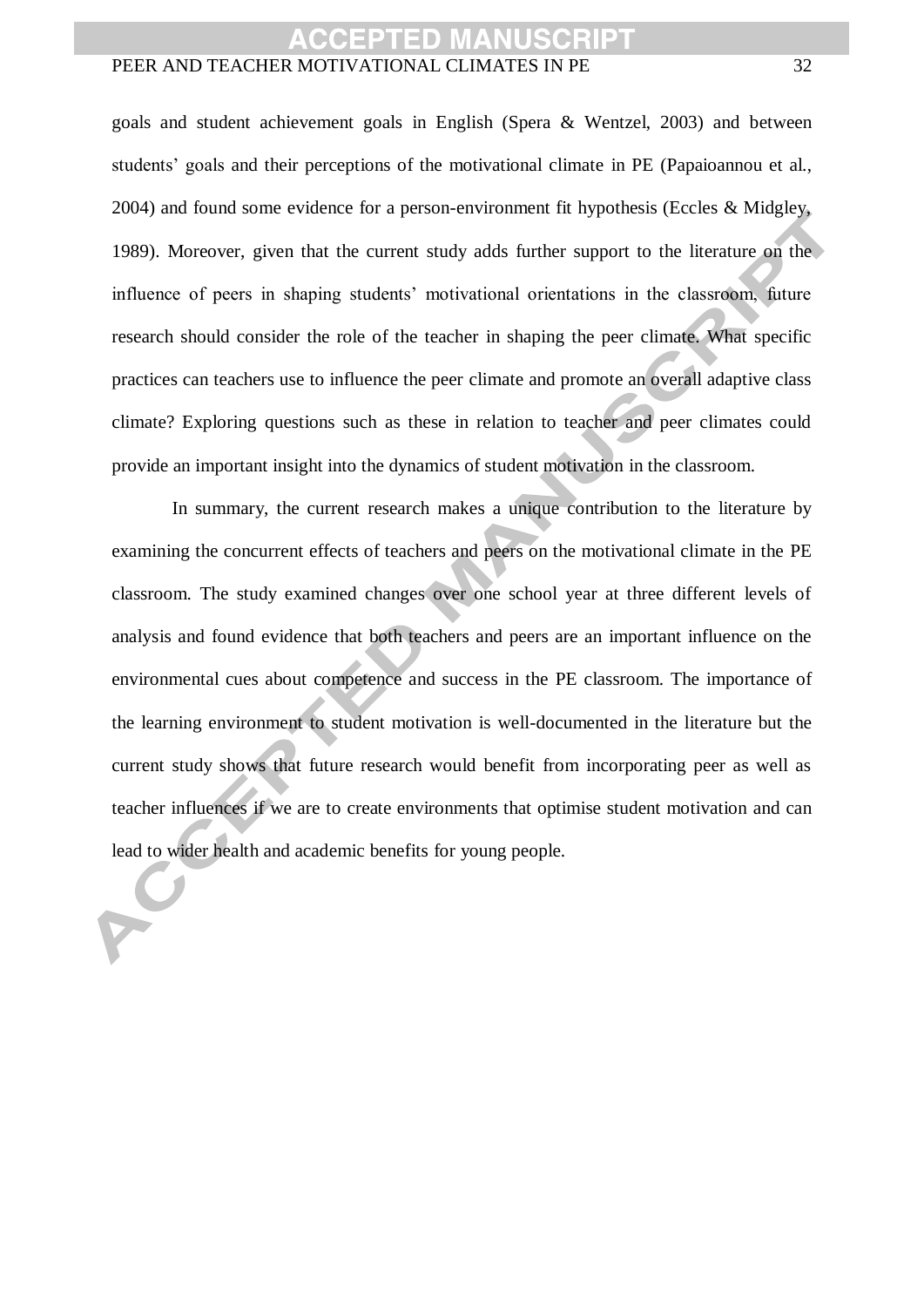#### **Acknowledgments**

The author would like to thank Miss Lucy Rogerson for her contribution to the data

collection and entry procedures.

This study was supported by a grant from The British Academy (SG100502).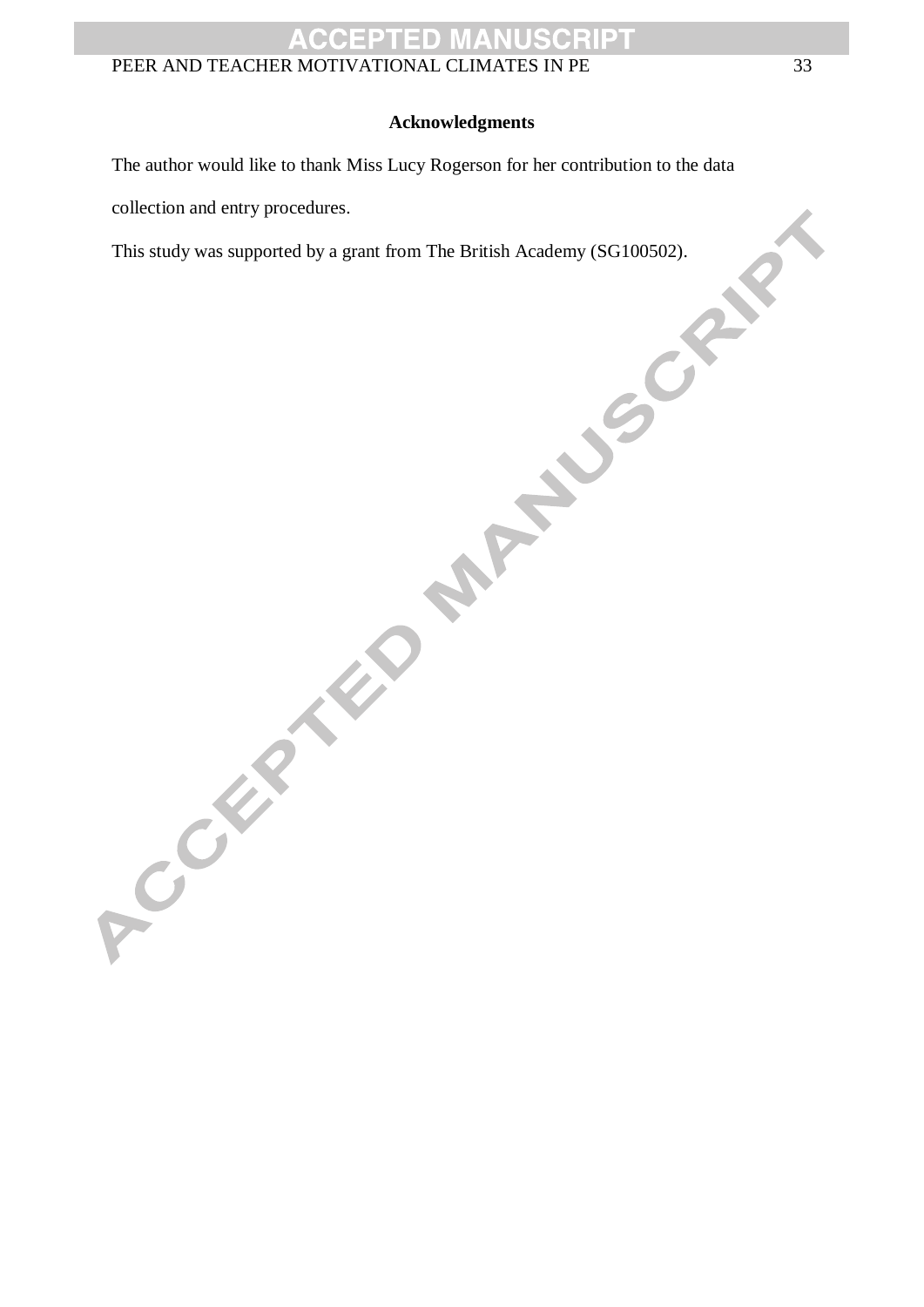#### **References**

- Altermatt, E. R., & Pomerantz, E. M. (2003). The development of competence-related and motivational beliefs: An investigation of similarity and influence among friends. *Journal of Educational Psychology, 95*, 111.
- Ames, C. A. (1984). Competitive, cooperative and individualistic goal structures: A motivational analysis. In R. E. Ames & C. A. Ames (Eds.), *Research on motivation in education* (Vol. 1, pp. 177-207). New York: Academic Press.
- Ames, C. A. (1992). Classrooms: Goals, structures, and student motivation. *Journal of Educational Psychology, 84*, 261-271.
- Barkoukis, V., Hagger, M. S., Lambropoulos, G., & Tsorbatzoudis, H. (2010). Extending the trans‐contextual model in physical education and leisure‐time contexts: Examining the role of basic psychological need satisfaction. *British Journal of Educational Psychology*, *80*, 647-670.
- Barkoukis, V., Thogersen-Ntoumani, C., Ntoumanis, N., & Nikitaras, N. (2007). Achievement goals in physical education: Examining the predictive ability of five different dimensions of motivational climate. *European Physical Education Review, 13*, 267-285.
- Bentler, P. M., & Wu, E. J. C. (2002). *EQS 6 for windows: User's guide*. Encino, CA: Multivariate Software Inc.
- Braithwaite, R., Spray, C. M., & Warburton, V. E. (2011). Motivational climate interventions in physical education: A meta-analysis. *Psychology of Sport and Exercise, 12*, 628- 638. doi:<http://dx.doi.org/10.1016/j.psychsport.2011.06.005>
- Carr, S., & Weigand, D. A. (2001). Parental, peer, teacher and sporting hero influence on the goal orientations of children in physical education. *European Physical Education Review, 7*, 305-328.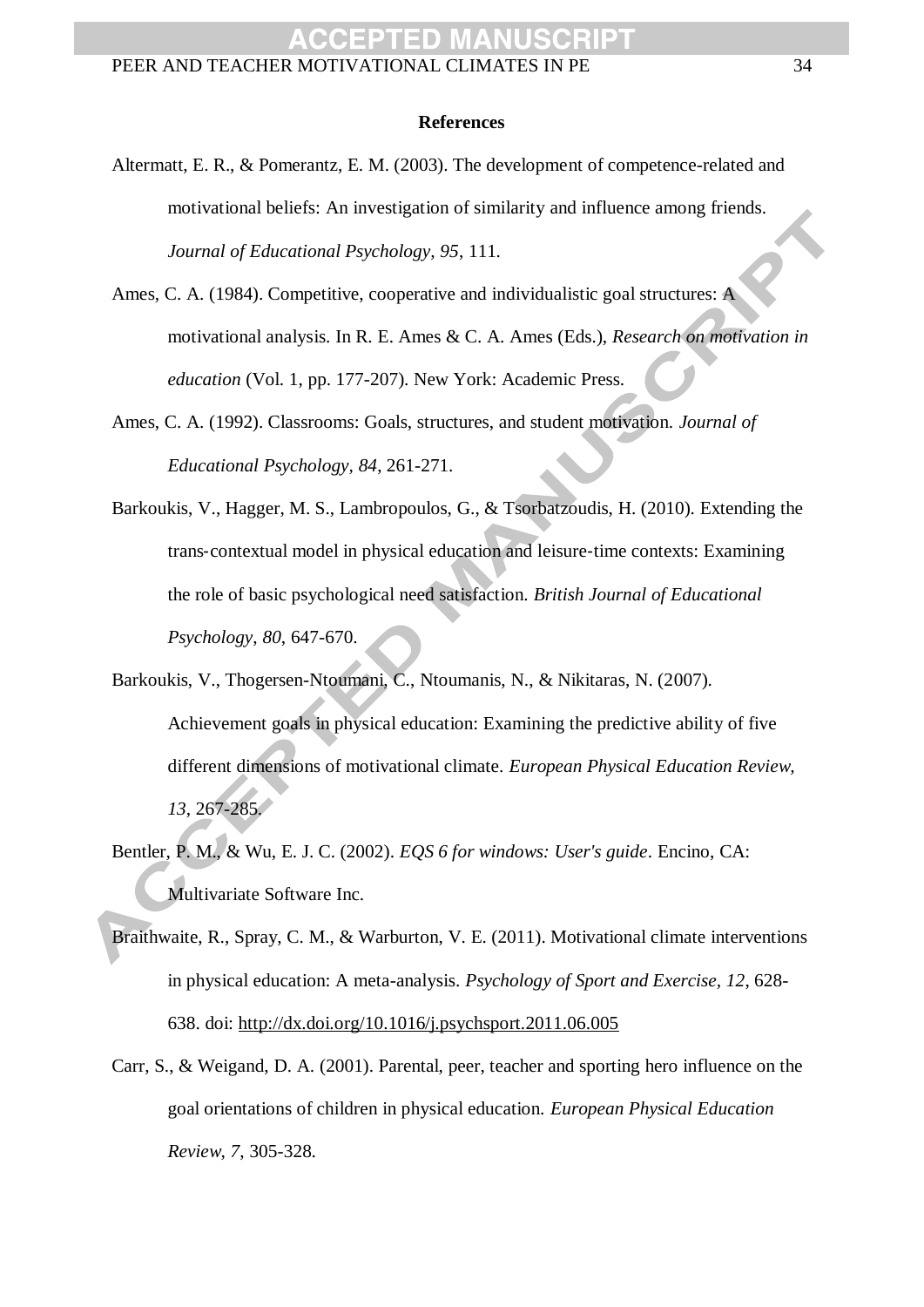- Centers for Disease Control and Prevention (2010). The association between school based physical activity, including physical education, and academic performance. *Atlanta, GA: US Department of Health and Human Services*, *9*.
- Conroy, D. E., Elliot, A. J., & Hofer, S. M. (2003). A 2 X 2 achievement goals questionnaire for sport: Evidence for factorial invariance, temporal stability, and external validity. *Journal of Sport & Exercise Psychology, 25*, 456-476.
- Conroy, D. E., Kaye, M. P., & Coatsworth, J. D. (2006). Coaching climates and the destructive effects of mastery-avoidance achievement goals on situational motivation. *Journal of Sport & Exercise Psychology, 28*, 69-92.
- Conroy, D. E., Metzler, J. N., & Hofer, S. M. (2003). Factorial Invariance and Latent Mean Stability of Performance Failure Appraisals. *Structural Equation Modeling: A Multidisciplinary Journal, 10*, 401 - 422. doi: 10.1207/S15328007SEM1003\_4
- Cox, A. E., Smith, A. L., & Williams, L. (2008). Change in Physical Education Motivation and Physical Activity Behavior during Middle School. *Journal of Adolescent Health, 43*, 506-513. doi:<http://dx.doi.org/10.1016/j.jadohealth.2008.04.020>
- Cox, A. E., & Ullrich-French, S. (2010). The motivational relevance of peer and teacher relationship profiles in physical education. *Psychology of Sport and Exercise, 11*, 337- 344. doi:<http://dx.doi.org/10.1016/j.psychsport.2010.04.001>
- Cury, F., Da Fonseca, D., Rufo, M., & Sarrazin, P. (2002). Perceptions of competence, implicit theory of ability, perception of motivational climate, and achievement goals: A test of the trichotomous conceptualization of endorsement of achievement motivation in the physical education setting. *Perceptual and Motor Skills, 95*, 233- 244.
- Deci, E. L., & Ryan, R. M. (2000). The "what" and "why" of goal pursuits: Human needs and the self-determination of behavior. *Psychological Inquiry, 11*, 227-268.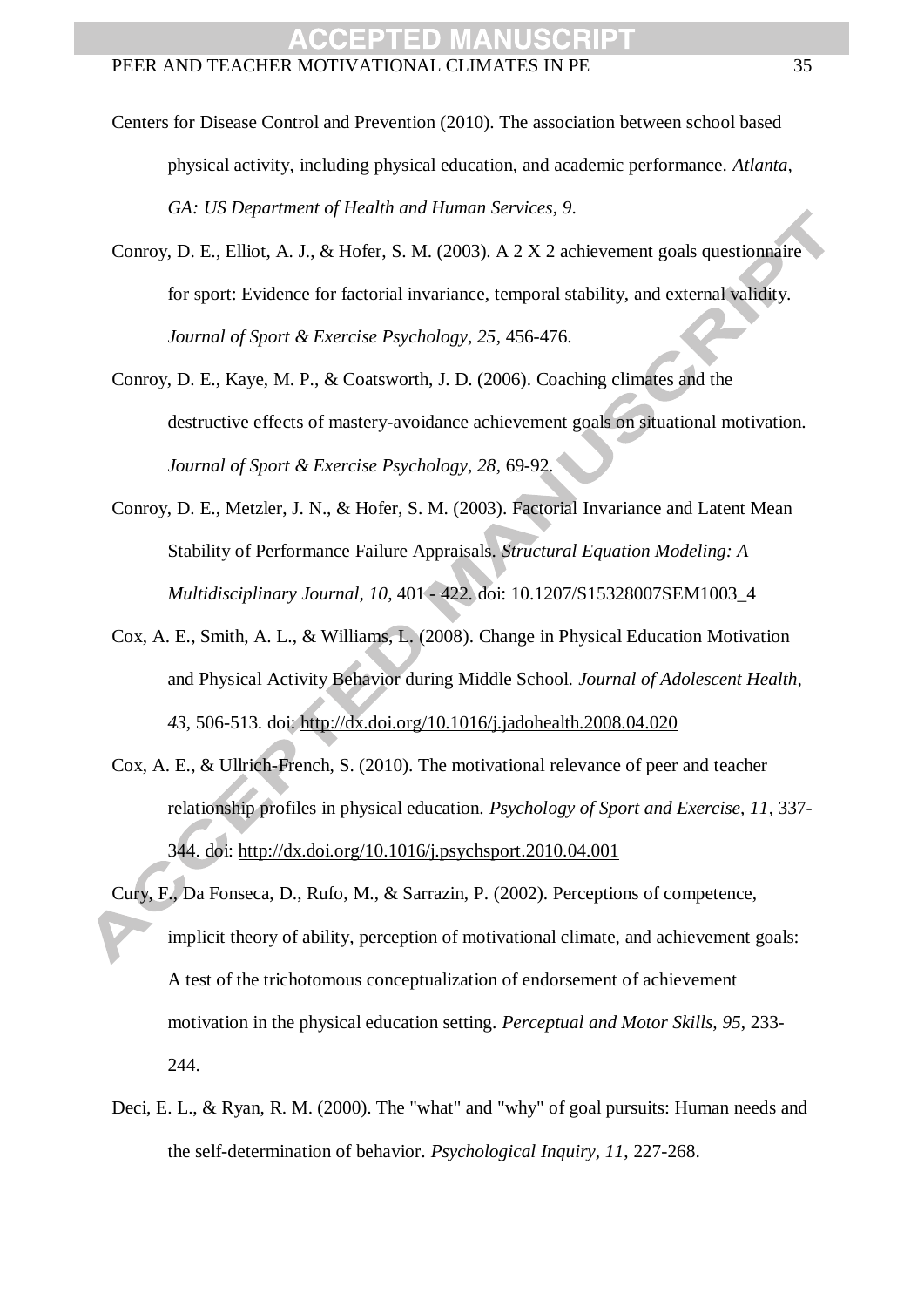- Dweck, C. S. (1986). Motivational processes affecting learning. *American Psychologist, 41*, 1040-1048. doi: 10.1037/0003-066X.41.10.1040
- Dweck, C. S. (1990). Self-theories and goals: Their role in motivation, personality, and development. In R. Dienstbier (Ed.), *Nebraska symposium on motivation 1990. Perspectives on motivation* (Vol. 38, pp. 199-235). Lincoln, NE: University of Nebraska Press.
- Eccles, J. S., & Midgley, C. (1989). Stage-Environment Fit: Developmentally appropriate classrooms for Young Adolescents. In C. A. Ames & R. Ames (Eds.), *Research on Motivation in Education: Goals and Cognitions* (Vol. 3, pp. 139-181). San Diego, CA: Academic Press.
- Elliot, A. J. (1997). Integrating the "classic" and "contemporary" approaches to achievement motivation: A hierarchical model of approach and avoidance achievement motivation. In M. L. Maehr & P. R. Pintrich (Eds.), *Advances in motivation and achievement* (Vol. 10, pp. 143-179). Greenwich, CT: JAI Press.
- Elliot, A. J. (1999). Approach and avoidance motivation and achievement goals. *Educational Psychologist, 34*, 169-189. doi: 10.1207/s15326985ep3403\_3
- Elliot, A. J. (2005). A conceptual history of the achievement goal construct. In A. J. Elliot & C. S. Dweck (Eds.), *Handbook of competence and motivation* (pp. 52-72). New York: Guildford Press.
- Elliot, A. J., & McGregor, H. A. (2001). A 2 X 2 achievement goal framework. *Journal of Personality and Social Psychology, 80*, 501-519.
- Elliot, A. J., & Murayama, K. (2008). On the Measurement of Achievement Goals: Critique, Illustration, and Application. *Journal of Educational Psychology, 100*, 613-628. doi: 10.1037/0022-0663.100.3.613

Escartí, A., Roberts, G. C., Cervelló, E. M., & Guzmán, J. F. (1999). Adolescent goal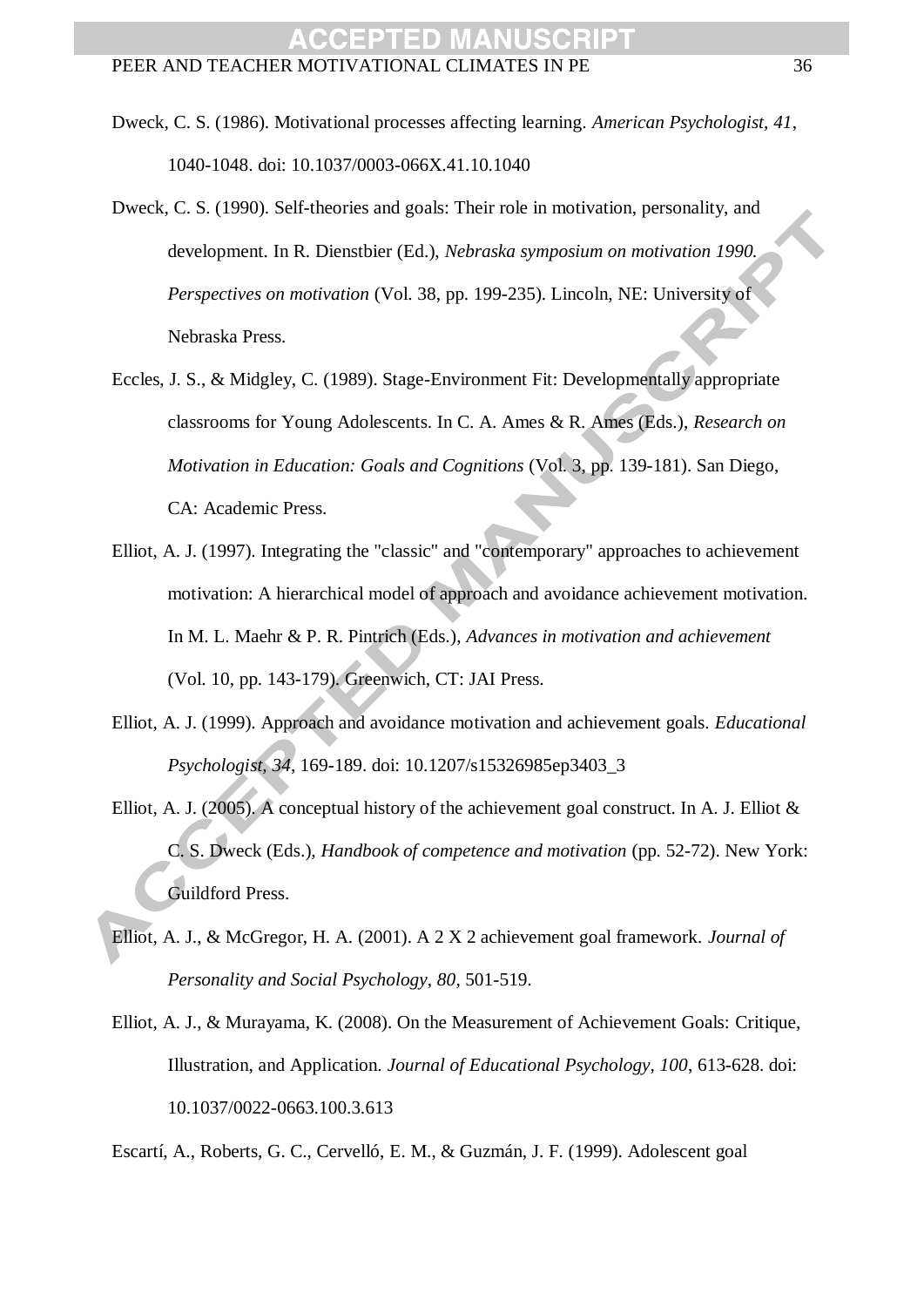orientations and the perception of criteria of success used by significant others. *International Journal of Sport Psychology, 30*, 309-324.

- Gao, Z., Lochbaum, M., & Podlog, L. (2011). Self-efficacy as a mediator of children's achievement motivation and in-class physical activity. *Perceptual and Motor Skills*, *113*, 969-981.
- Grant, H., & Dweck, C. S. (2003). Clarifying achievement goals and their impact. *Journal of Personality and Social Psychology, 85*, 541-553.
- Hagger, M. S., Chatzisarantis, N. L. D., Culverhouse, T., & Biddle, S. J. H. (2003). The processes by which perceived autonomy support in physical education promotes leisure-time physical activity intentions and behavior: A trans-contextual model. *Journal of Educational Psychology, 95*, 784-795.
- Halvari, H., Skjesol, K., & Bagøien, T. E. (2011). Motivational Climates, Achievement Goals, and Physical Education Outcomes: A Longitudinal Test of Achievement Goal Theory. *Scandinavian Journal of Educational Research, 55*, 79-104. doi: 10.1080/00313831.2011.539855
- Harwood, C. G., Keegan, R. J., Smith, J. M. J., & Raine, A. S. (2015). A systematic review of the intrapersonal correlates of motivational climate perceptions in sport and physical activity. *Psychology of Sport and Exercise, 18*, 9-25. doi: <http://dx.doi.org/10.1016/j.psychsport.2014.11.005>
- Harwood, C. G., Spray, C. M., & Keegan, R. J. (2008). Achievement goal theories in sport. In T. S. Horn (Ed.), *Advances in sport psychology* (3 ed.). Champaign, IL: Human Kinetics.
- Hulleman, C. S., Schrager, S. M., Bodmann, S. M., & Harackiewicz, J. M. (2010). A Meta-Analytic Review of Achievement Goal Measures: Different Labels for the Same Constructs or Different Constructs With Similar Labels? *Psychological Bulletin, 136*,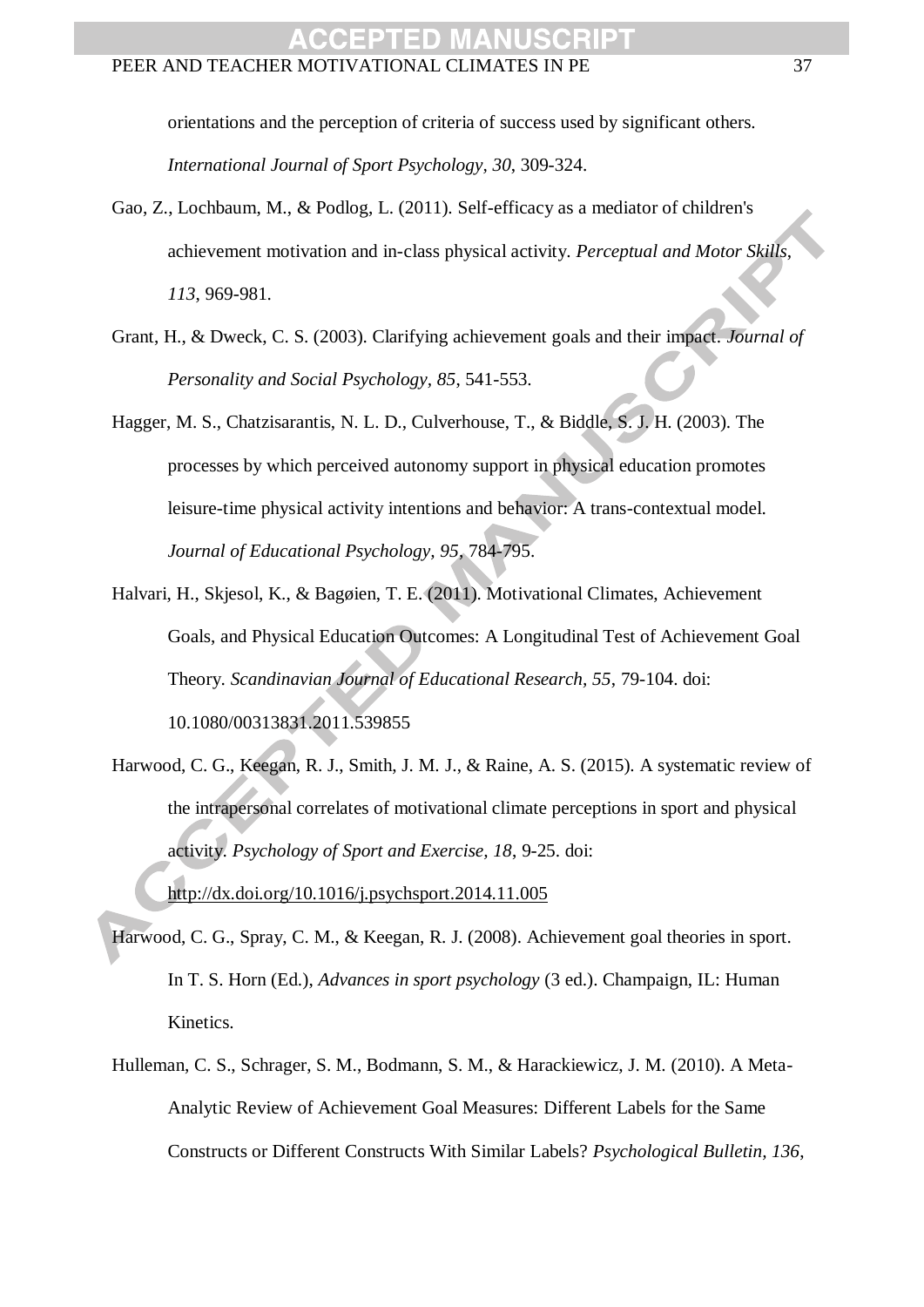422-449. doi: 10.1037/a0018947

- Horn, T. S. (2004). Developmental perspectives on self-perceptions in children and adolescents. In M. R. Weiss (Ed.), *Developmental sport and exercise psychology: A lifespan perspective* (pp. 101-143). Morgantown, WV: Fitness Information Technology.
- Hox, J. J. (2010). *Multilevel analysis: Techniques and applications* (2nd ed.). New York: Routledge.
- Hu, L.-T., & Bentler, P. M. (1999). Cutoff criteria for fit indexes in covariance structure analysis: Conventional criteria versus new alternatives. *Structural Equation Modeling, 6*, 1-55. doi: 10.1080/10705519909540118
- Jõesaar, H., Hein, V., & Hagger, M. S. (2011). Peer influence on young athletes' need satisfaction, intrinsic motivation and persistence in sport: A 12-month prospective study. *Psychology of Sport and Exercise, 12*, 500-508. doi: http://dx.doi.org/10.1016/j.psychsport.2011.04.005
- Jõesaar, H., Hein, V., & Hagger, M. S. (2012). Youth athletes' perception of autonomy support from the coach, peer motivational climate and intrinsic motivation in sport setting: One-year effects. *Psychology of Sport and Exercise, 13*, 257-262. doi: <http://dx.doi.org/10.1016/j.psychsport.2011.12.001>
- Kindermann, T. A. (2007). Effects of naturally existing peer groups on changes in academic engagement in a cohort of sixth graders. *Child Development, 78*, 1186-1203.
- Makara, K. A., & Madjar, N. (2015). The role of goal structures and peer climate in trajectories of social achievement goals during high school. *Developmental psychology, 51*, 473.
- Marsh, H. W., Balla, J. R., & McDonald, R. P. (1988). Goodness-of-fit indices in confirmatory factor analysis: The effect of sample size. *Psychological Bulletin, 102*,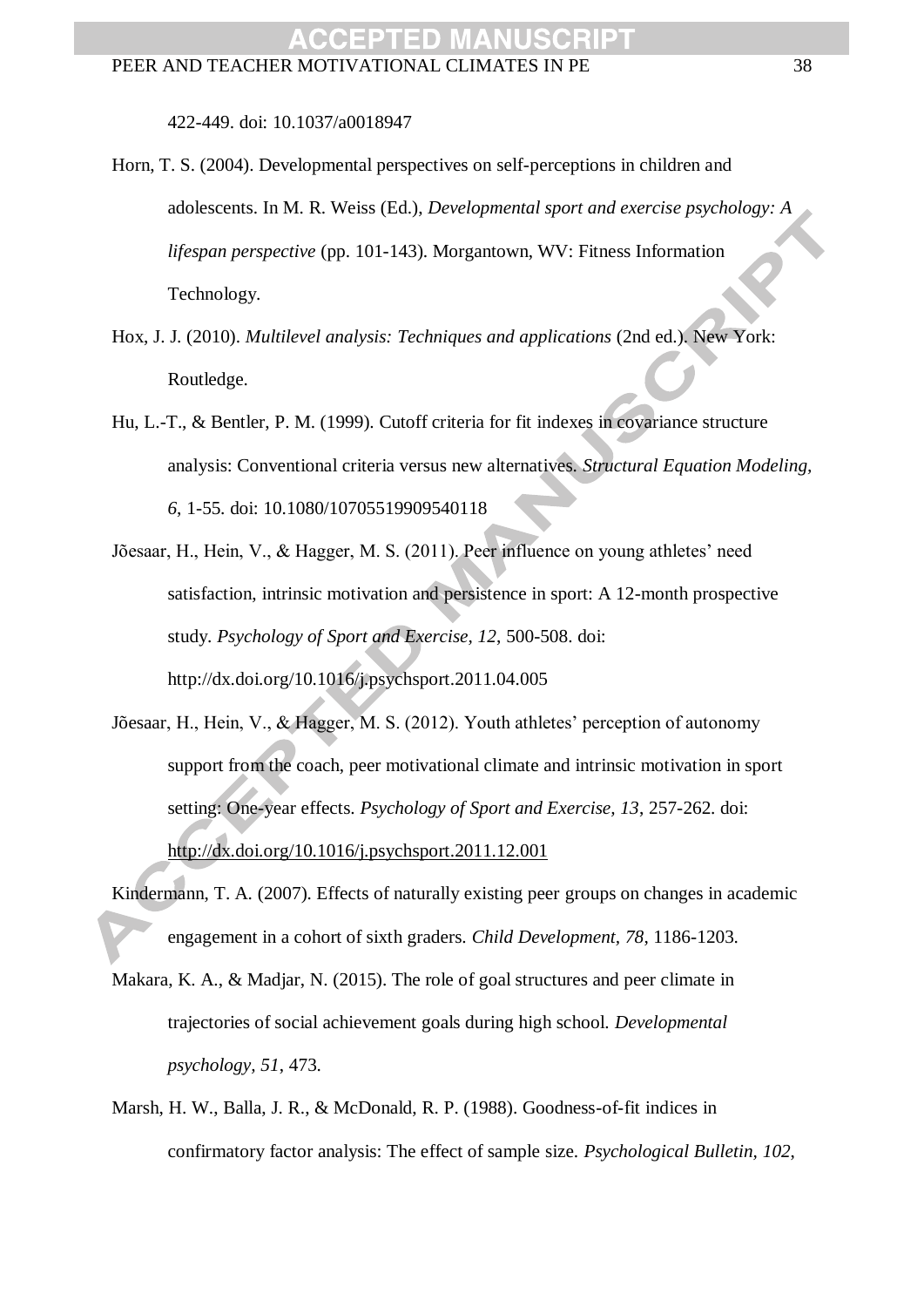391-410.

- National Association for Sport and Physical Education. (2012). *2012 shape of the nation report: Status of physical education in the USA*. American Alliance for Health.
- Nicholls, J. G. (1984). Achievement motivation: Conceptions of ability, subjective experience, task choice, and performance. *Psychological Review, 91*, 328-346. doi: 10.1037/0033-295X.91.3.328
- Nicholls, J. G. (1989). *The competitive ethos and democratic education*. Cambridge, MA: Harvard University Press.
- Ntoumanis, N., & Biddle, S. J. H. (1999). A review of motivational climate in physical activity. *Journal of Sports Sciences, 17*, 643-665.
- Ntoumanis, N., Taylor, I. M., & Thøgersen-Ntoumani, C. (2012). A longitudinal examination of coach and peer motivational climates in youth sport: Implications for moral attitudes, well-being, and behavioral investment. *Developmental psychology, 48*, 213- 223.
- Ntoumanis, N., & Vazou, S. (2005). Peer motivation climate in youth sport: Measurement development and validation. *Journal of Sport & Exercise Psychology, 27*, 432-455.
- Ommundsen, Y. (2006). Pupils' self-regulation in physical education: the role of motivational climates and differential achievement goals. *European Physical Education Review, 12*, 289-315.
- Papaioannou, A. (1994). Development of a questionnaire to measure achievement orientations in physical education. *Research Quarterly for Exercise and Sport, 65*, 11- 20.
- Papaioannou, A. (1998). Students' perceptions of the physical education class environment for boys and girls and the perceived motivational climate. *Research Quarterly for Exercise and Sport, 69*, 267-275.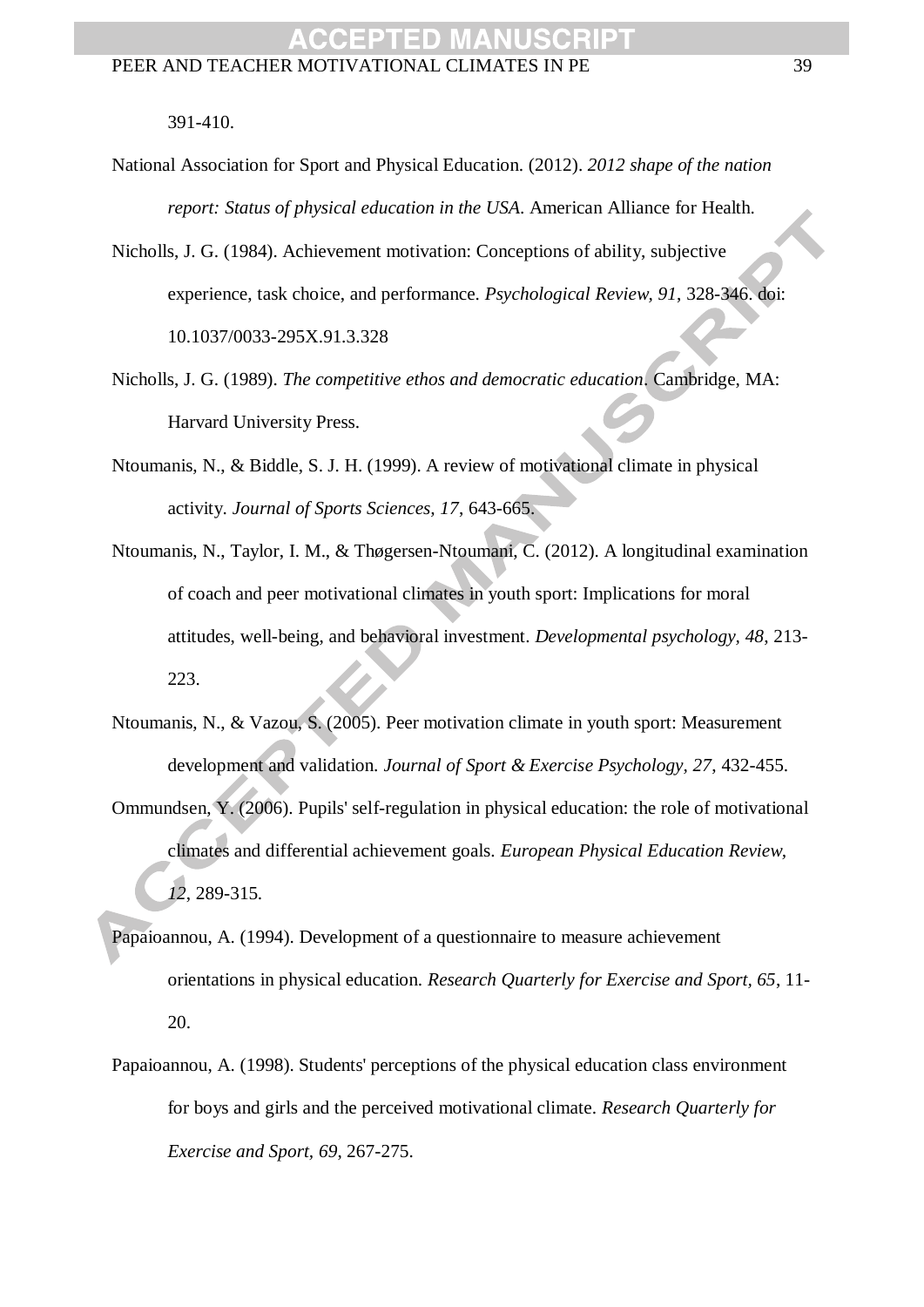- Papaioannou, A., Marsh, H. W., & Theodorakis, Y. (2004). A multilevel approach to motivational climate in physical education and sport settings: An individual or a group level construct? *Journal of Sport & Exercise Psychology, 26*, 90-118.
- Papaioannou, A., Zourbanos, N., Krommidas, C., & Ampatzoglou, G. (2012). The place of achievement goals in the context of sport: A comparison of Nicholls' and Elliot's models. In G. C. Roberts & D. C. Treasure (Eds.), *Advances in Motivation in Sport and Exercise* (3rd ed., pp. 59-90). Champaign, IL.: Human Kinetics.
- Patrick, H., Kaplan, A., & Ryan, A. M. (2011). Positive classroom motivational environments: Convergence between mastery goal structure and classroom social climate. *Journal of Educational Psychology, 103*, 367.
- Patrick, H., Ryan, A. M., & Kaplan, A. (2007). Early adolescents' perceptions of the classroom social environment, motivational beliefs, and engagement. *Journal of Educational Psychology, 99*, 83.
- Pintrich, P. R., Conley, A. M., & Kempler, T. M. (2003). Current issues in achievement goal theory and research. *International Journal of Educational Research, 39*(4), 319-337.
- Rasbash, J., Browne, W.J., Healy, M., Cameron, B., & Charlton, C. M. J. (2012). *MLwiN Version 2.25*.
- Raudenbush, S. W., & Bryk, A. S. (2002). *Hierarchical linear models: Applications and data analysis methods* (Vol. 1): Sage.
- Ryan, A. M., & Patrick, H. (2001). The classroom social environment and changes in adolescents' motivation and engagement during middle school. *American Educational Research Journal, 38*, 437-460.
- Ryan, A. M., & Shim, S. S. (2012). Changes in help seeking from peers during early adolescence: Associations with changes in achievement and perceptions of teachers. *Journal of Educational Psychology, 104*, 1122 -1134.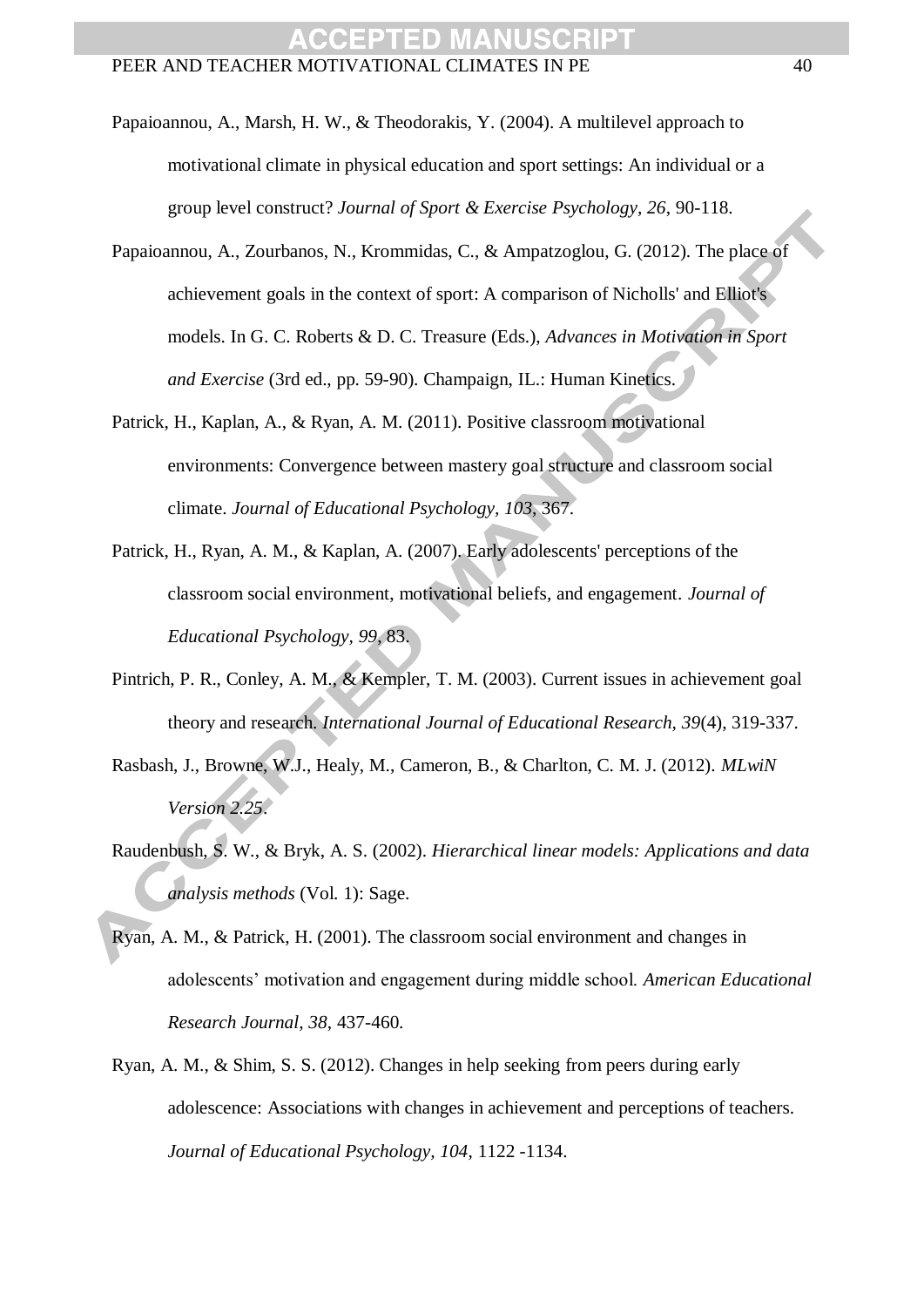- Shin, H., & Ryan, A. M. (2014). Friendship networks and achievement goals: An examination of selection and influence processes and variations by gender. *Journal of Youth and Adolescence, 43*, 1453-1464.
- Singer, J. D., & Willett, J. B. (2003). *Applied longitudinal data analysis: Modeling change and event occurrence*. New York: Oxford University Press.
- Smith, A. L., Gustafsson, H., & Hassmén, P. (2010). Peer motivational climate and burnout perceptions of adolescent athletes. *Psychology of Sport and Exercise, 11*, 453-460. doi:<http://dx.doi.org/10.1016/j.psychsport.2010.05.007>
- Spera, C., & Wentzel, K. R. (2003). Congruence between students' and teachers' goals: implications for social and academic motivation. *International Journal of Educational Research, 39*, 395-413. doi:<http://dx.doi.org/10.1016/j.ijer.2004.06.006>
- Spray, C. M., & Warburton, V. E. (2003). Ability beliefs, achievement goals and motivation in physical education classes. In R. Stelter (Ed.), *New approaches to exercise and sport psychology: Theories, methods and applications. Proceedings of the 11th European Congress of Sport Psychology* (pp. 160). Copenhagen, Denmark: FEPSAC.
- Standage, M., Gillison, F. B., Ntoumanis, N., & Treasure, D. C. (2012). Predicting students' physical activity and health-related well-being: A prospective cross-domain investigation of motivation across school physical education and exercise settings. *Journal of Sport & Exercise Psychology*, *2012*, 37-60.
- Taylor, I. M., Spray, C. M., & Pearson, N. (2014). The influence of the physical education environment on children's well-being and physical activity across the transition from primary to secondary school. *Journal of Sport & Exercise Psychology, 36*, 574-583. doi: 10.1123/jsep.2014-0038.
- Vazou, S. (2010). Variations in the perceptions of peer and coach motivational climate. *Research Quarterly for Exercise and Sport, 81*, 199-211. doi: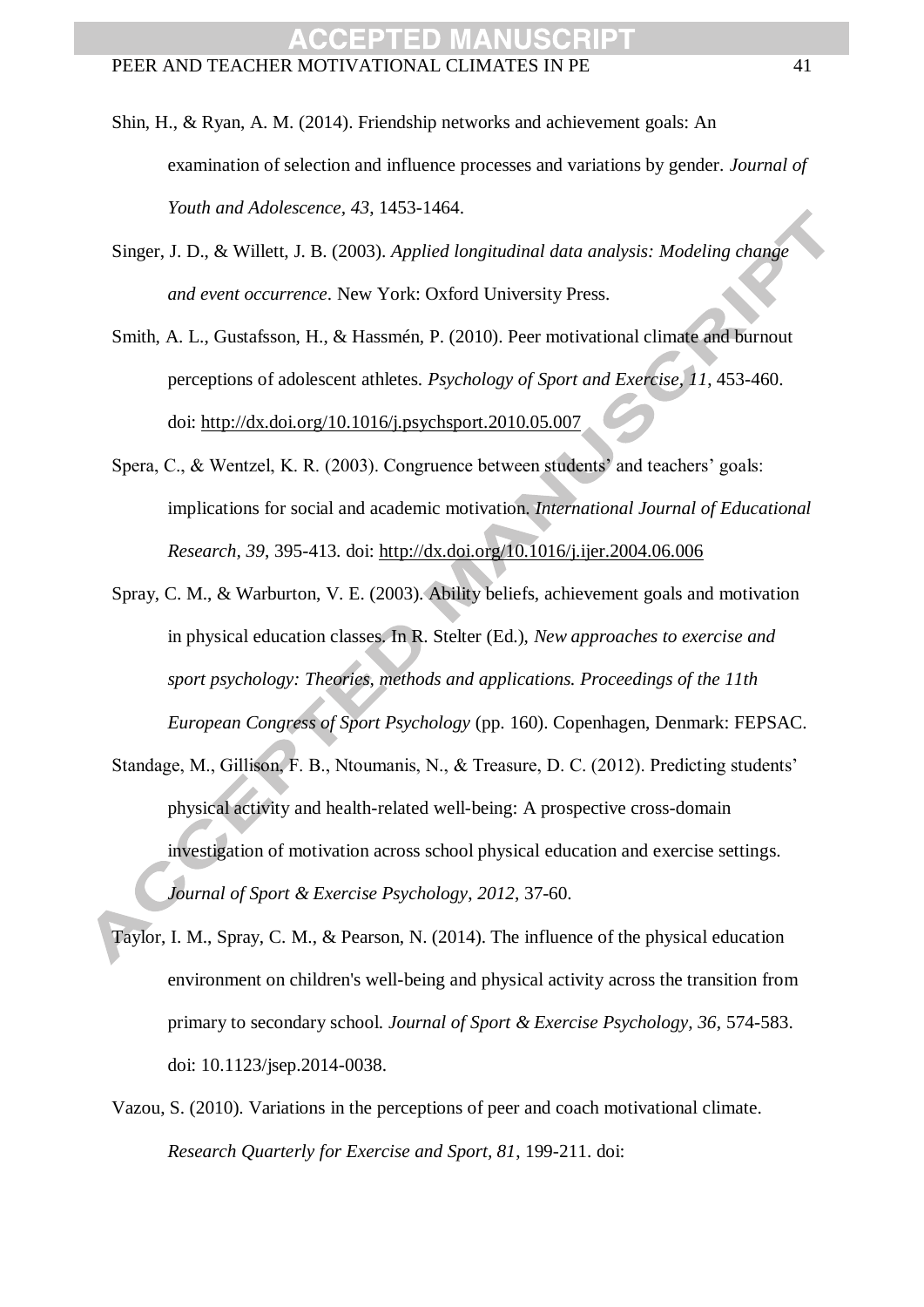10.1080/02701367.2010.10599667

- Vazou, S., Ntoumanis, N., & Duda, J. L. (2005). Peer motivational climate in youth sport: a qualitative inquiry. *Psychology of Sport and Exercise, 6*, 497-516. doi: <http://dx.doi.org/10.1016/j.psychsport.2004.03.005>
- Vazou, S., Ntoumanis, N., & Duda, J. L. (2006). Predicting young athletes' motivational indices as a function of their perceptions of the coach- and peer-created climate. *Psychology of Sport and Exercise, 7*, 215-233. doi: 10.1016/j.psychsport.2005.08.007.
- Wang, C. K., Lim, B. S., Aplin, N. G., Chia, Y. H. M., McNeill, M., & Tan, W. K. S. (2008). Students' attitudes and perceived purposes of physical education in Singapore: Perspectives from a 2× 2 achievement goal framework. . *European Physical Education Review, 14*, 51-70.
- Warburton, V. E., & Spray, C. M. (2013). Antecedents of approach-avoidance achievement goal adoption: An analysis of two physical education activities. *European Physical Education Review, 19*, 215-231. doi: 10.1177/1356336x13486055.
- Wentzel, K. R. (1999). Social-motivational processes and interpersonal relationships: Implications for understanding motivation at school. *Journal of Educational Psychology, 91*, 76.
- Wentzel, K. R. (2005). Peer relationships, motivation, and academic performance at school. In A. J. Elliot & C. S. Dweck (Eds.), *Handbook of competence and motivation* (pp. 279-296). New York: The Guildford Press.
- Wentzel, K., Baker, S., & Russell, S. (2009). Peer relationships and positive adjustment at school. *Handbook of positive psychology in schools*, 229-243.
- Widaman, K. F., Ferrer, E., & Conger, R. D. (2010). Factorial invariance within longitudinal structural equation models: Measuring the same construct across time. *Child Development Perspectives, 4*, 10-18.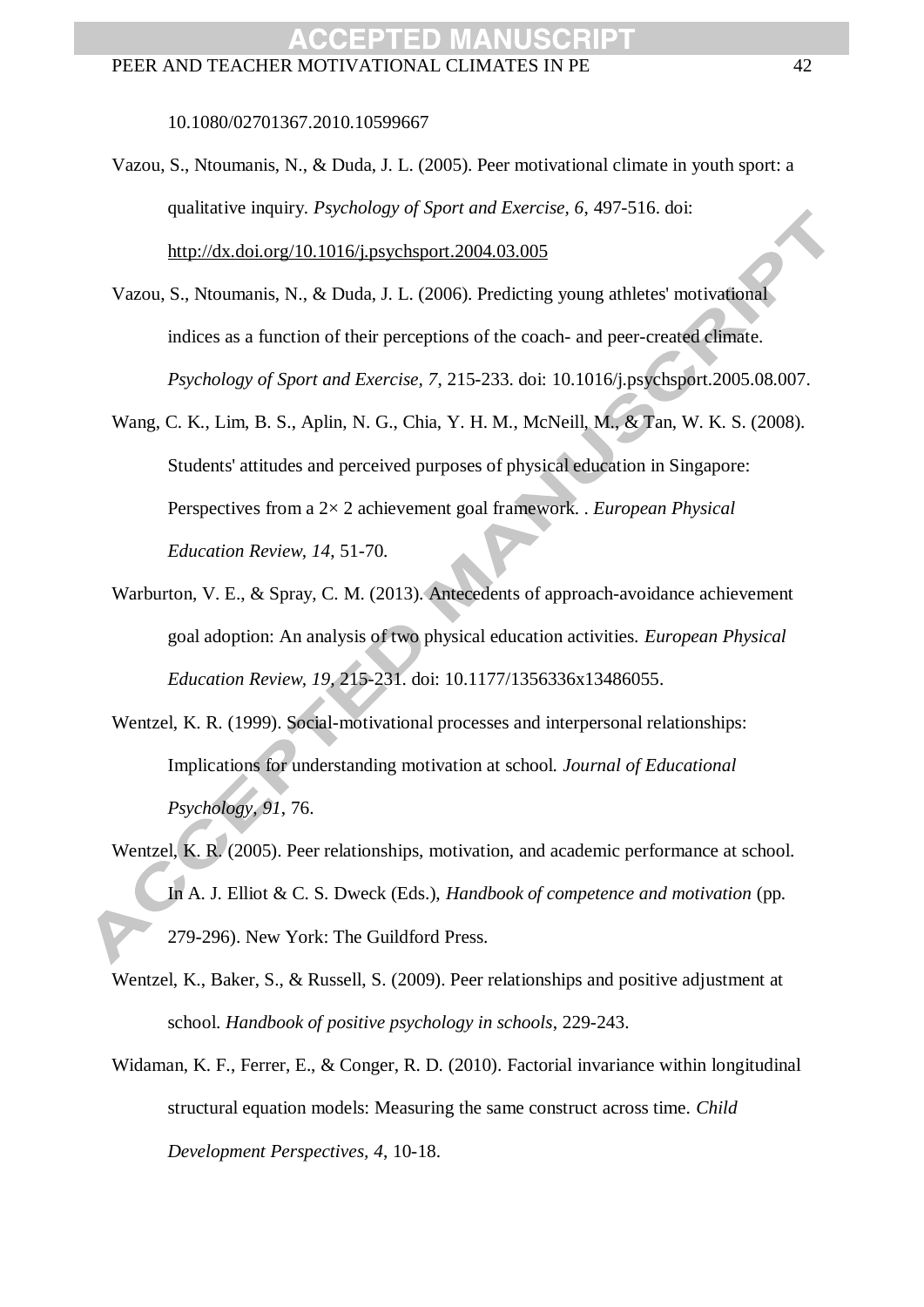#### World Health Organization. (2016). Retrieved from

<http://www.who.int/dietphysicalactivity/childhood/en/><br>Control of the party of Childhood (en/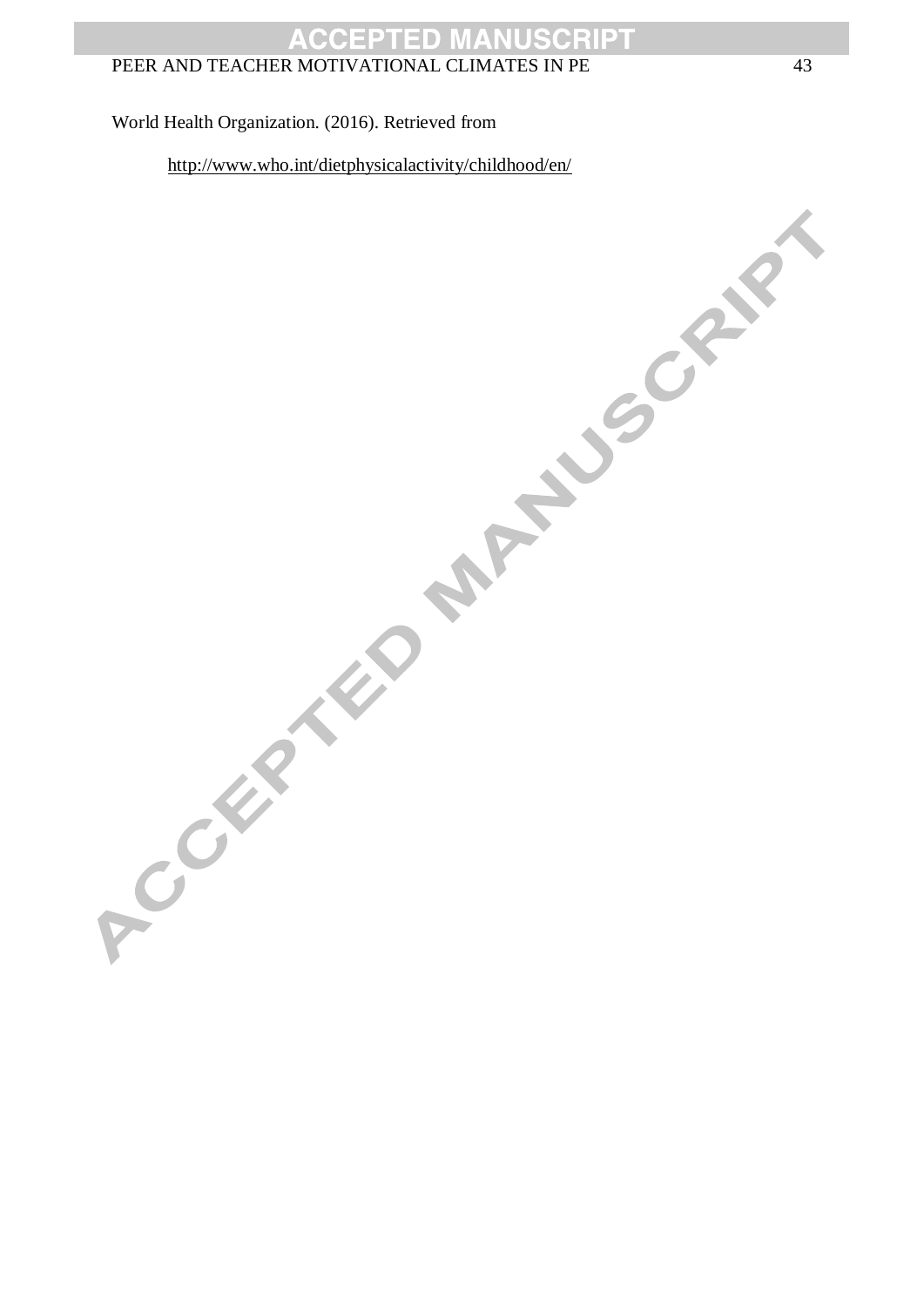### Appendix

### **Peer Climate Items**

#### *Improvement*

- 1. Help each other improve
- 2. Offer to help their classmates develop new skills
- 3. Work together to improve the skills they do not do well
- 4. Teach their classmates new things

#### *Relatedness Support*

- 1. Make their classmates feel valued
- 2. Make their classmates feel accepted
- 3. Care about everyone's opinion

#### *Effort*

- 1. Encourage their classmates to try their hardest
- 2. Praise their classmates who try hard
- 3. Are pleased when their classmates try hard
- 4. Set an example on giving forth maximum effort
- *5.* Encourage their classmates to keep trying after they make a mistake

### *Intra-Class Competition/Ability*

- 1. Encourage each other to outplay their classmates
- 2. Care more about the opinion of the most able classmates
- 3. Try to do better than their classmates
- 4. Look pleased when they do better than their classmates
- 5. Want to be with the most able classmates

#### *Intra-Class Conflict*

- 1. Make negative comments that put their classmates down
- 2. Criticise their classmates when they make mistakes
- 3. Laugh at their classmates when they make mistakes

### **Approach-Avoidance Achievement Goals**

*Mastery-approach goals*

- 1. My aim is to completely master the tasks and skills in this class.
- 2. I am striving to understand the tasks and skills in this class as thoroughly as possible.
- *3.* My goal is to learn as much as possible

### *Mastery-avoidance goals*

- 1. My aim is to avoid learning less than I possibly could.
- 2. I am striving to avoid an incomplete understanding of the tasks and skills I am doing.
- *3.* My goal is to avoid learning less than it is possible to learn.

*Performance-approach goals*

- 1. My aim is to do well relative to other pupils.
- 2. I am striving to do well compared to other pupils.
- *3.* My goal is to do better than the other pupils.

*Performance-avoidance goals*

- 1. My aim is to avoid doing worse than other pupils
- 2. I am striving to avoid doing worse than others.
- *3.* My goal is to avoid doing poorly compared to others*.*

CRAN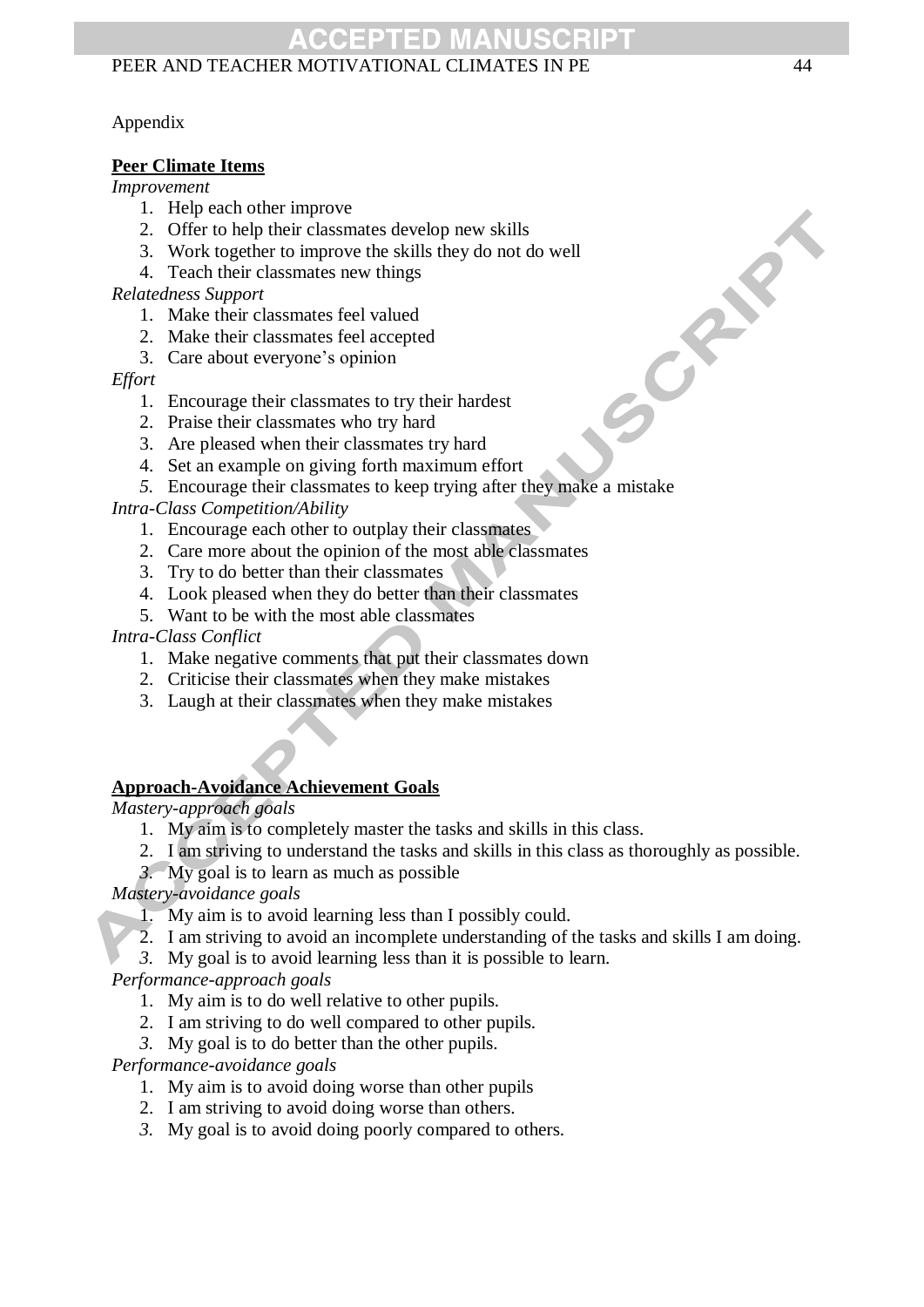|                        | Time 1  |      |           |          |      | Time 2    |          | Time 3 |                |          |  |
|------------------------|---------|------|-----------|----------|------|-----------|----------|--------|----------------|----------|--|
| Variable               | Range   | M    | <b>SD</b> | $\alpha$ | M    | <b>SD</b> | $\alpha$ | M      | <b>SD</b>      | $\alpha$ |  |
| <b>Teacher Mastery</b> | $1 - 5$ | 4.11 | .64       | .80      | 4.08 | .64       | .81      | 4.02   | .70            | .86      |  |
| Climate                |         |      |           |          |      |           |          |        |                |          |  |
| Teacher                | $1 - 5$ | 2.65 | .78       | .77      | 2.58 | .83       | .81      | 2.58   | .81            | .83      |  |
| Performance            |         |      |           |          |      |           |          |        |                |          |  |
| Climate                |         |      |           |          |      |           |          |        |                |          |  |
| Peer Mastery           | $1 - 7$ | 4.91 | 1.14      | .93      | 4.92 | 1.15      | .94      | 4.86   | $\bigcup$ 1.15 | .95      |  |
| Climate                |         |      |           |          |      |           |          |        |                |          |  |
| Peer Performance       | $1 - 7$ | 3.99 | 1.17      | .83      | 4.05 | 1.14      | .83      | 4.05   | 1.13           | .84      |  |
| Climate                |         |      |           |          |      |           |          |        |                |          |  |
| Mastery-Approach       | $1 - 7$ | 5.88 | .95       | .71      | 5.86 | .96       | .75      | 5.67   | 1.07           | .75      |  |
| goals                  |         |      |           |          |      |           |          |        |                |          |  |
| Mastery-Avoidance      | $1 - 7$ | 5.07 | 1.49      | .70      | 4.91 | 1.56      | .70      | 4.70   | 1.56           | .72      |  |
| goals                  |         |      |           |          |      |           |          |        |                |          |  |
| Performance-           | $1 - 7$ | 5.09 | 1.28      | .83      | 5.04 | 1.29      | .84      | 4.85   | 1.35           | .87      |  |
| Approach goals         |         |      |           |          |      |           |          |        |                |          |  |
| Performance-           | $1 - 7$ | 5.23 | 1.24      | .76      | 5.15 | 1.31      | .80      | 4.91   | 1.31           | .82      |  |
| Avoidance goals        |         |      |           |          |      |           |          |        |                |          |  |

Table 1: Means, Standard Deviations and Cronbach's Alpha Coefficients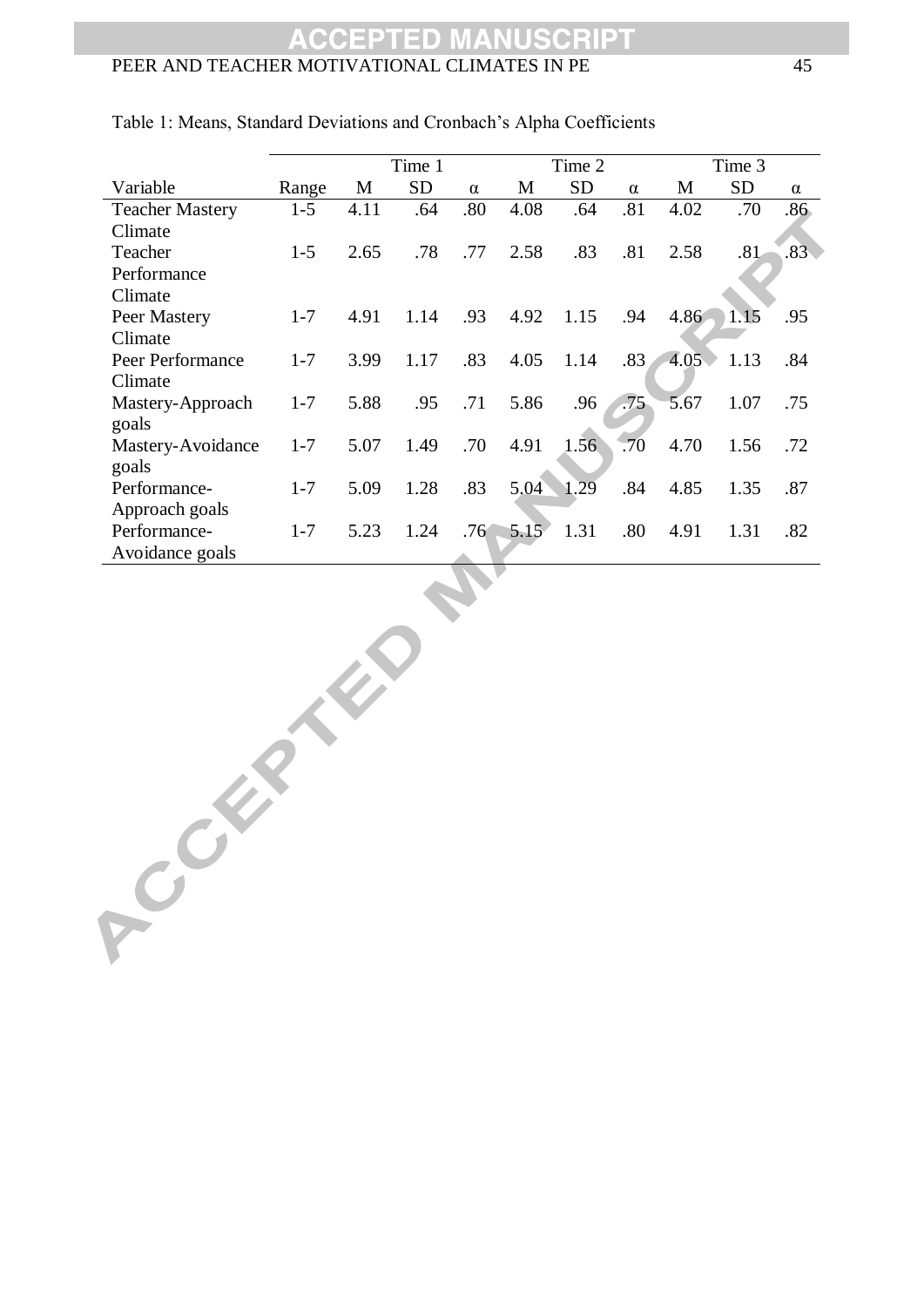#### **CRIPT CCEPT** 5 D PEER AND TEACHER MOTIVATIONAL CLIMATES IN PE 46

|    | Wave 1                     | $\mathbf{1}$ | $\overline{2}$ | $\overline{3}$ | $\overline{4}$ | 5       | 6       | $\overline{7}$ |
|----|----------------------------|--------------|----------------|----------------|----------------|---------|---------|----------------|
| 1. | <b>Teacher Mastery</b>     |              |                |                |                |         |         |                |
| 2. | <b>Teacher Performance</b> | $-.19**$     |                |                |                |         |         |                |
| 3. | Peer Mastery               | $.46**$      | $-.09*$        |                |                |         |         |                |
| 4. | Peer Performance           | $-.09*$      | $.38**$        | $-.35**$       |                |         |         |                |
| 5. | MAp goals                  | $.40**$      | $-.06$         | $.35**$        | .05            |         |         |                |
| 6. | MA <sub>v</sub> goals      | $.17**$      | $-.02$         | $.12**$        | $.08*$         | $.38**$ |         |                |
| 7. | PAp goals                  | $.10**$      | $.35**$        | $.10*$         | $.44**$        | $.43**$ | $.28**$ |                |
| 8. | PA <sub>v</sub> goals      | $.16**$      | $.25**$        | $.08\,$        | $.37**$        | $.41**$ | $.39**$ | $.75**$        |
|    | Wave 2                     | $\mathbf{1}$ | $\overline{2}$ | 3              | $\overline{4}$ | 5       | 6       | 7              |
| 1. | <b>Teacher Mastery</b>     |              |                |                |                |         |         |                |
| 2. | <b>Teacher Performance</b> | $-.27**$     |                |                |                |         |         |                |
| 3. | Peer Mastery               | $.42**$      | $-.10*$        |                |                |         |         |                |
| 4. | Peer Performance           | $-.08$       | .49**          | $-.33**$       |                |         |         |                |
| 5. | MAp goals                  | .49**        | $-.15**$       | $.35**$        | $-.01$         |         |         |                |
| 6. | MA <sub>v</sub> goals      | $.21**$      | .03            | .06            | $.10*$         | $.34**$ |         |                |
| 7. | PAp goals                  | $.13**$      | $.37**$        | .08            | $.36**$        | $.36**$ | $.29**$ |                |
| 8. | PA <sub>v</sub> goals      | $.12**$      | $.28**$        | .03            | $.32**$        | $.35**$ | $.43**$ | $.75***$       |
|    | Wave 3                     | $\mathbf{1}$ | $\overline{2}$ | $\overline{3}$ | $\overline{4}$ | 5       | 6       | $\overline{7}$ |
|    |                            |              |                |                |                |         |         |                |
| 1. | <b>Teacher Mastery</b>     |              |                |                |                |         |         |                |
| 2. | <b>Teacher Performance</b> | $-.35**$     |                |                |                |         |         |                |
| 3. | Peer Mastery               | $.54**$      | $-0.26**$      |                |                |         |         |                |
| 4. | Peer Performance           | $-17**$      | $.53**$        | $-.31**$       |                |         |         |                |
| 5. | MAp goals                  | $.49**$      | $-.23**$       | $.38**$        | $-.03$         |         |         |                |
| 6. | MA <sub>v</sub> goals      | $.18**$      | $-.01$         | $.15**$        | $.16**$        | $.35**$ |         |                |
| 7. | PAp goals                  | $.10*$       | $.36**$        | .04            | $.46**$        | $.39**$ | $.28**$ |                |
| 8. | PA <sub>v</sub> goals      | $.10*$       | $.27**$        | .04            | $.43**$        | $.37**$ | $.39**$ | $.77**$        |
|    | *p<.05; **p<.01            |              |                |                |                |         |         |                |
|    |                            |              |                |                |                |         |         |                |
|    |                            |              |                |                |                |         |         |                |
|    |                            |              |                |                |                |         |         |                |
|    |                            |              |                |                |                |         |         |                |
|    |                            |              |                |                |                |         |         |                |
|    |                            |              |                |                |                |         |         |                |
|    |                            |              |                |                |                |         |         |                |

### Table 2: Bivariate Correlations at Each Wave of Measurement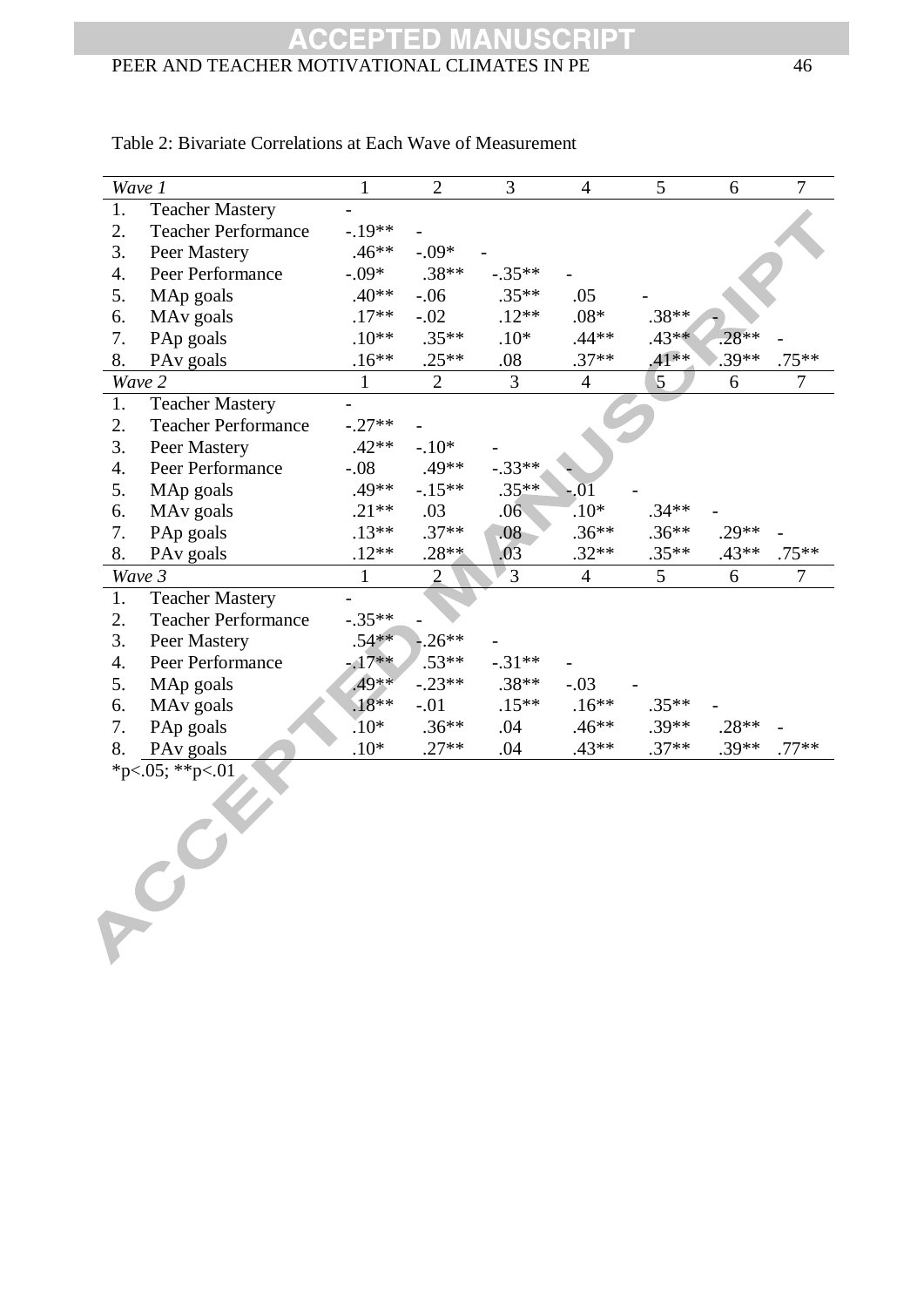#### **CRIPT CCEPTED** PEER AND TEACHER MOTIVATIONAL CLIMATES IN PE 47

|                            | <b>Achievement Goal</b> |                   |      |         |      |        |         |      |         |         |      |        |  |
|----------------------------|-------------------------|-------------------|------|---------|------|--------|---------|------|---------|---------|------|--------|--|
|                            |                         | MAp               |      | MAy     |      |        | PAp     |      |         |         | PAv  |        |  |
| Predictor                  | β                       | (SE)              |      | β       | (SE) |        | β       | (SE) |         | β       | (SE) |        |  |
| Intraindividual level      |                         |                   |      |         |      |        |         |      |         |         |      |        |  |
| <b>Initial Status</b>      |                         |                   |      |         |      |        |         |      |         |         |      |        |  |
| Intercept                  | 6.01                    | 0.05              | ***  | 5.15    | 0.11 | ***    | 5.21    | 0.07 | ***     | 5.31    | 0.08 | ***    |  |
| <b>Teacher Mastery</b>     | 0.17                    | 0.04              | ***  | 0.06    | 0.07 |        | 0.05    | 0.05 |         | 0.15    | 0.05 | **     |  |
| <b>Teacher Performance</b> | $-0.03$                 | 0.03              |      | 0.02    | 0.07 |        | 0.10    | 0.04 | $\star$ | 0.06    | 0.05 |        |  |
| Peer Mastery               | 0.14                    | 0.03              | ***  | 0.11    | 0.07 |        | 0.20    | 0.04 | $***$   | 0.13    | 0.05 | **     |  |
| Peer Performance           | 0.09                    | 0.03              | ∗    | 0.13    | 0.06 | $\ast$ | 0.18    | 0.04 | ***     | 0.16    | 0.05 | $**$   |  |
| Rate of Change             |                         |                   |      |         |      |        |         |      |         |         |      |        |  |
| Intercept                  | $-0.14$                 | 0.03              | ***  | $-0.20$ | 0.05 | $***$  | $-0.16$ | 0.03 | ***     | $-0.17$ | 0.04 | ***    |  |
| <b>Teacher Mast x Time</b> | 0.05                    | 0.03              |      | 0.07    | 0.06 |        | 0.06    | 0.04 |         | 0.00    | 0.04 |        |  |
| Teacher Perf x Time        | 0.01                    | 0.03              |      | 0.04    | 0.05 |        | $-0.01$ | 0.04 |         | 0.04    | 0.04 |        |  |
| Peer Mastery x Time        | 0.00                    | 0.03              |      | 0.04    | 0.06 |        | $-0.07$ | 0.04 |         | $-0.02$ | 0.04 |        |  |
| Peer Perf x Time           | $-0.01$                 | 0.03              |      | 0.01    | 0.05 |        | 0.04    | 0.04 |         | 0.04    | 0.04 |        |  |
| Interindividual level      |                         |                   |      |         |      |        |         |      |         |         |      |        |  |
| <b>Initial Status</b>      |                         |                   |      |         |      |        |         |      |         |         |      |        |  |
| <b>Teacher Mastery</b>     | 0.15                    | 0.04              | $**$ | 0.25    | 0.08 | $***$  | $-0.03$ | 0.06 |         | 0.05    | 0.06 |        |  |
| <b>Teacher Performance</b> | $-0.06$                 | 0.05              |      | 0.00    | 0.08 |        | 0.22    | 0.06 | ***     | 0.14    | 0.06 | $\ast$ |  |
| Peer Mastery               | 0.17                    | 0.05              | ***  | $-0.04$ | 0.09 |        | 0.18    | 0.06 | $**$    | 0.06    | 0.07 |        |  |
| Peer Performance           | 0.09                    | 0.05              |      | 0.02    | 0.09 |        | 0.32    | 0.06 | ***     | 0.34    | 0.07 | ***    |  |
| Rate of Change             |                         |                   |      |         |      |        |         |      |         |         |      |        |  |
| <b>Teacher Mast x Time</b> | 0.04                    | 0.03              |      | $-0.08$ | 0.05 |        | 0.07    | 0.04 | ∗       | 0.01    | 0.04 |        |  |
| Teacher Perf x Time        | $-0.01$                 | $0.\overline{0}3$ |      | $-0.07$ | 0.06 |        | 0.05    | 0.04 |         | 0.05    | 0.04 |        |  |
| Peer Mast x Time           | $-0.01$                 | 0.03              |      | 0.00    | 0.06 |        | $-0.03$ | 0.04 |         | 0.06    | 0.12 |        |  |
| Peer Perf x Time           | 0.04                    | 0.03              |      | 0.10    | 0.06 |        | 0.02    | 0.04 |         | 0.05    | 0.04 |        |  |
| <b>Interclass level</b>    |                         |                   |      |         |      |        |         |      |         |         |      |        |  |
| <b>Initial Status</b>      |                         |                   |      |         |      |        |         |      |         |         |      |        |  |
| Teacher Mastery            | 0.18                    | 0.07              |      | 0.30    | 0.15 |        | 0.00    | 0.10 |         | 0.06    | 0.12 |        |  |
| <b>Teacher Performance</b> | 0.53                    | 0.31              |      | $-0.23$ | 0.63 |        | 0.37    | 0.42 |         | 0.47    | 0.48 |        |  |
| Peer Mastery               | 0.01                    | 0.07              |      | $-0.14$ | 0.13 |        | 0.05    | 0.09 |         | 0.03    | 0.10 |        |  |
| Peer Performance           | $-0.06$                 | 0.07              |      | 0.16    | 0.15 |        | 0.12    | 0.10 |         | 0.02    | 0.12 |        |  |
| Rate of Change             |                         |                   |      |         |      |        |         |      |         |         |      |        |  |
| <b>Teacher Mast x Time</b> | 0.06                    | 0.04              |      | $-0.10$ | 0.07 |        | 0.05    | 0.05 |         | 0.02    | 0.05 |        |  |
| Teacher Perf x Time        | $-0.25$                 | 0.16              |      | 0.10    | 0.31 |        | $-0.10$ | 0.20 |         | $-0.36$ | 0.22 |        |  |
| Peer Mas x Time            | $-0.08$                 | 0.03              |      | 0.10    | 0.06 |        | $-0.03$ | 0.04 |         | $-0.07$ | 0.05 |        |  |
| Peer Perf x Time           | $-0.03$                 | 0.04              |      | $-0.10$ | 0.07 |        | $-0.02$ | 0.05 |         | 0.01    | 0.05 |        |  |

Table 3: Multilevel Models of Perceptions of the Motivational Climate on Student Achievement Goal Adoption.

Note: Perf = performance; Mast = mastery; \*p<.05; \*\*p<.01; \*\*\*p<.001